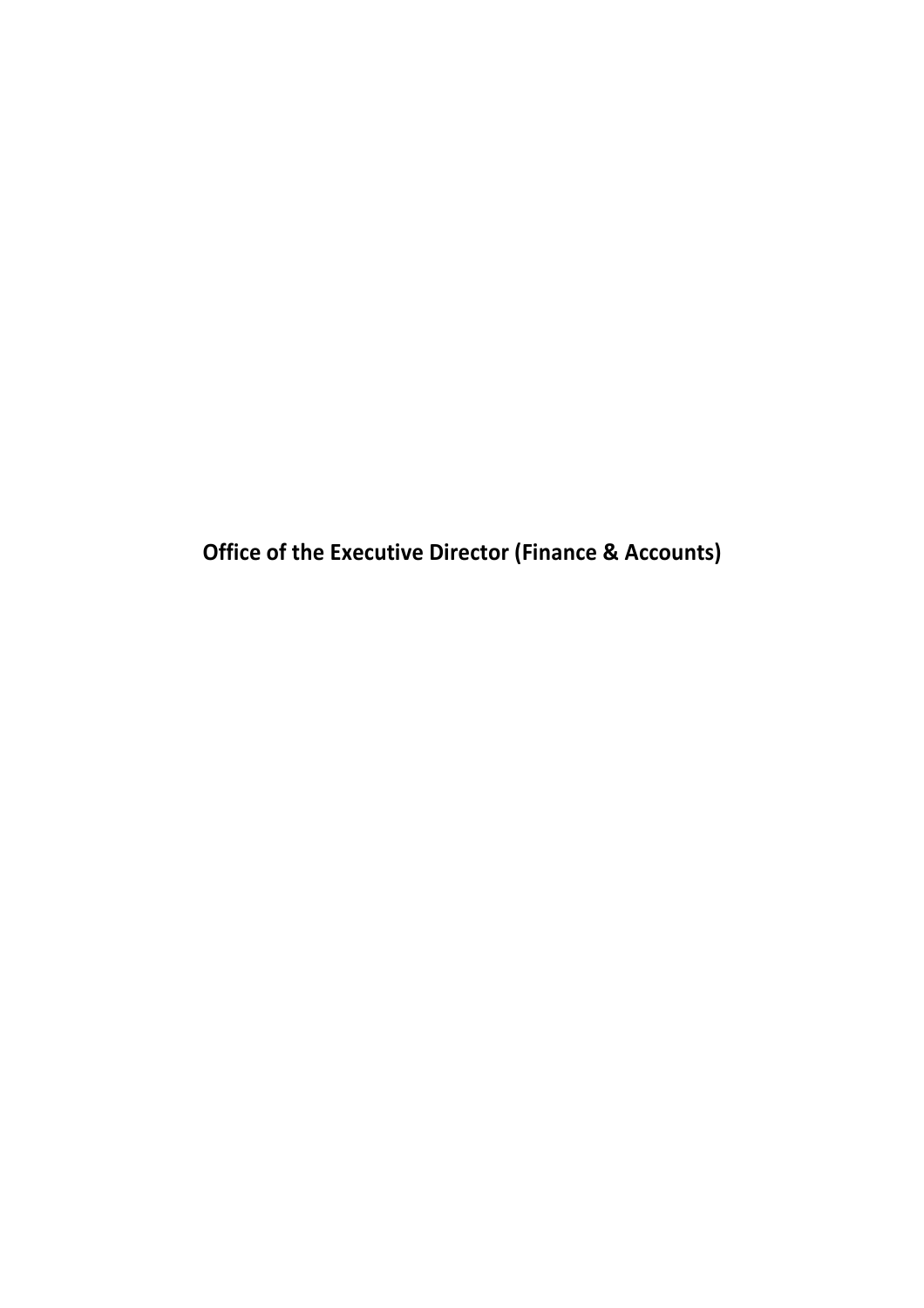# **Job Description of Executive Director (Finance and Accounts)**

| <b>Position Title</b>     | <b>Executive Director (Finance &amp; Accounts)</b>                                                                                                                                                   |
|---------------------------|------------------------------------------------------------------------------------------------------------------------------------------------------------------------------------------------------|
| <b>Reports to</b>         | Managing Director and Board of DESCO                                                                                                                                                                 |
| <b>Function</b>           | Development of business strategies and operating plans,<br>monitoring of financial operations, availability of funds, and<br>oversee and control activities under Finance & Accounts<br>Directorate. |
| <b>Reporting official</b> | General Manager (Finance & Accounts)<br>Superintending Engineer (ICT)<br>Personal supporting officials/staff at Executive Director's<br>office.                                                      |
| Location                  | Office of the Finance Directorate.                                                                                                                                                                   |

### **Job purpose:**

He will be the Chief Financial Officer of the Company and will report directly to the Managing Director. He is responsible for managing the financial and accounts of business in totality and ascertaining a continuous growth with improved performance enabling the organization to increase profitability. He should interact with the Board and take directives from the Board in order to uphold the interest of the stakeholders and maintain transparency. He will be responsible for all major decisions related to Finance, Accounts and ICT matters.

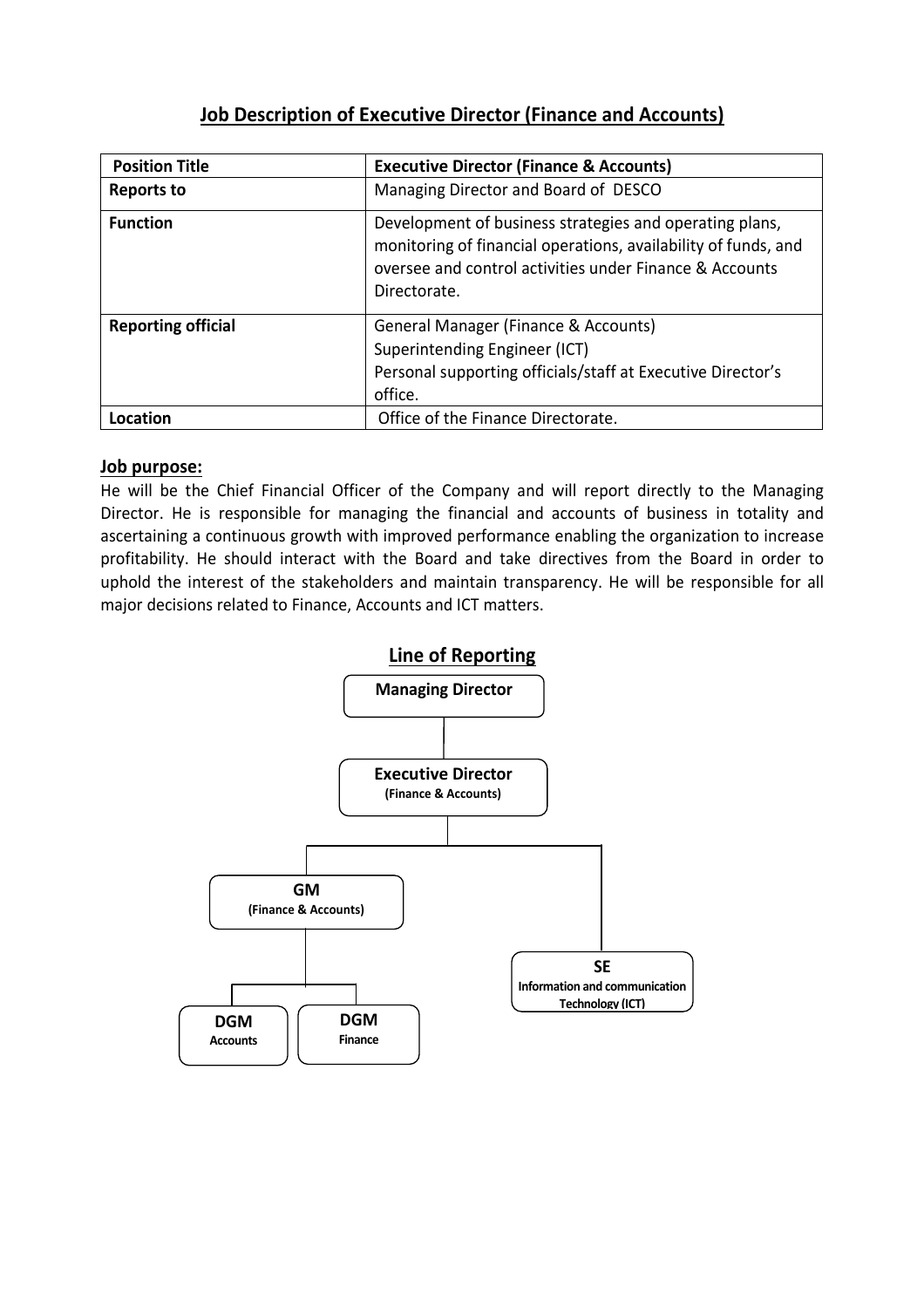- 1. Development of business strategies and operating plans that reflect the long term corporate goals and priorities established by the company.
- 2. Responsible for ensuring compliance of laws, rules and regulations of the govt. and the company in order to ensure good governance including development of necessary operational manuals, financial policies etc. of the organization.
- 3. Responsible for resource planning, financial budget preparation and budgetary control, assessing corporate Taxation, loan servicing plan and implementation, auditing of annual accounts after compilation.
- 4. Responsible for monitoring of all financial operations of the company and ensure timely preparation and submission of annual financial statements to the Board for consideration.
- 5. Responsible for proper planning and fund management for optimum use of funds and will ensure timely availability of funds.
- 6. Oversee and control activities under Finance and Accounts and ICT divisions.
- 7. Develop the ICT department so that it can provide cost effective business system and IT support services.
- 8. Carryout Annual Performance Appraisal of the employees under the Directorate.
- 9. Direct, guide and help officials under Executive Director (Finance & Accounts), in performing their responsibilities.
- 10. Evaluate performance targets fixed for time to time by the Board of Directors.
- 11. Identity and address specific issue which have financial indications for DESCO, taking remedial measures (where necessary) or recommending action to the Managing Director or the Board.
- 12. Place working paper in consultation with the Managing Director for items need approval of the Board.
- 13. Exercise financial authority as delegated by the Board in accordance with financial procedure/policy/guidelines of the Company.
- 14. Carryout any other duties as directed by the Board/Managing Director from time to time.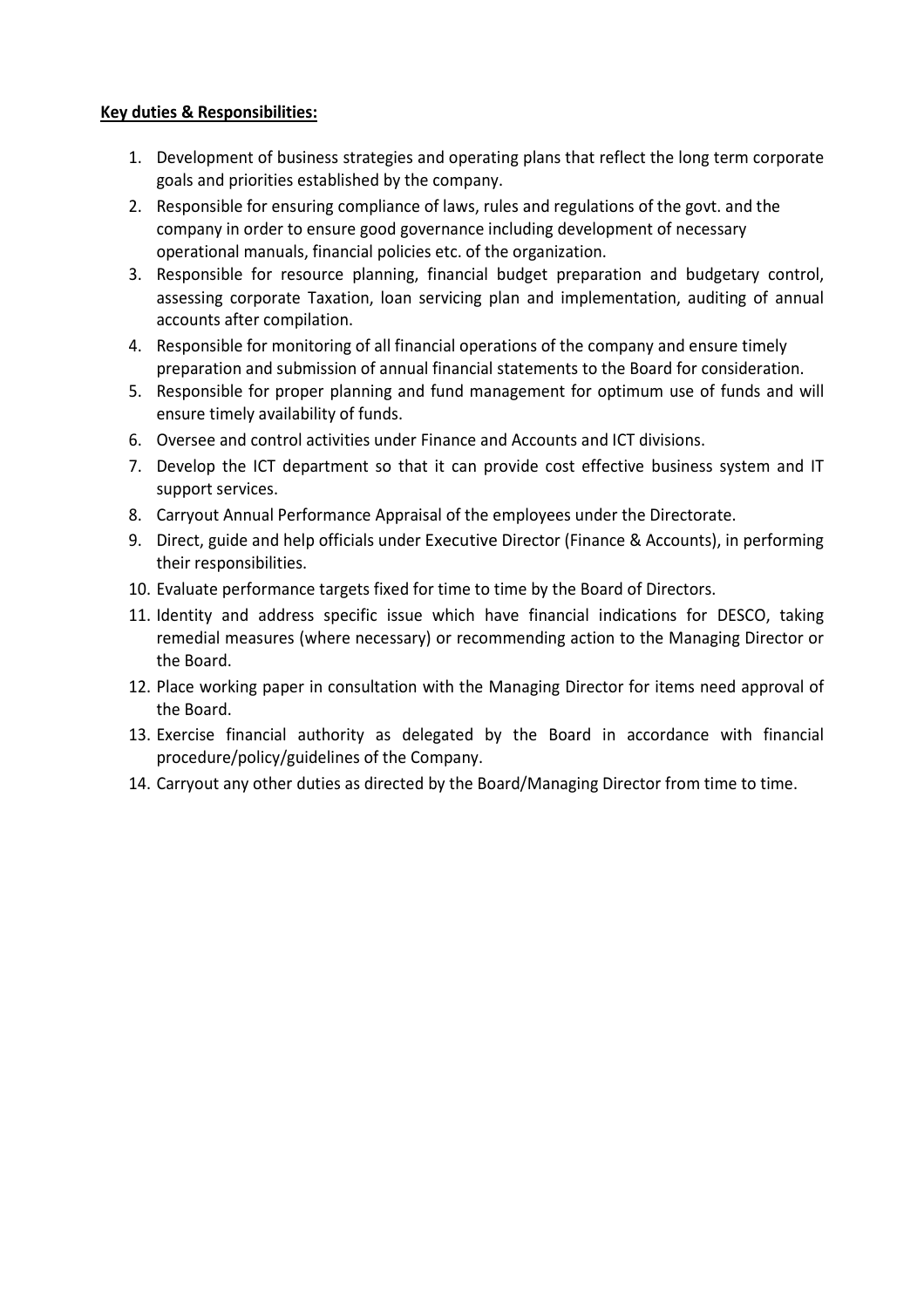# **Job Description of Assistant Manager (Staff Officer to Executive Director (Finance and Accounts)**

| <b>Position Title</b>     | <b>Assistant Manager (Staff Officer to Executive Director</b> |
|---------------------------|---------------------------------------------------------------|
|                           | <b>Finance &amp; Accounts)</b>                                |
| <b>Reports to</b>         | Executive Director (Finance & Accounts)                       |
| <b>Function</b>           | Provide administrative and Logistics support to               |
|                           | Executive Director (Finance & Accounts)                       |
| <b>Reporting official</b> | Senior Office Assistant                                       |
| Location                  | Office of the Executive Director (Finance & Accounts)         |

### **Line of Reporting**



- 1. Screening telephone calls, inquiries and requests and handling them when approtionate.
- 2. Organizing and maintaining diaries and making appointment.
- 3. Dealing with correspondence and writing letters, taking dictation and minutes.
- 4. Organizing and attending and ensuring the Executive Director (Finance & Accounts) is well prepared for meetings.
- 5. Co-ordinate and schedule all travel arrangements.
- 6. Producing documents, briefing papers, reports and presentations.
- 7. Dealing with incoming email, faxes and post.
- 8. Manage all incoming and outgoing correspondence, i.e. sort and read, mail draft responses, maintain network data base, receive and send.
- 9. Maintain all personal and professional files.
- 10. Exercise financial authority (if any) as per approved financial procedure/policy/guidelines of the Company.
- 11. Carryout Annual Performance Appraisal of the employees under control.
- 12. Carry out any other duties as directed by the Executive Director (Finance & Accounts).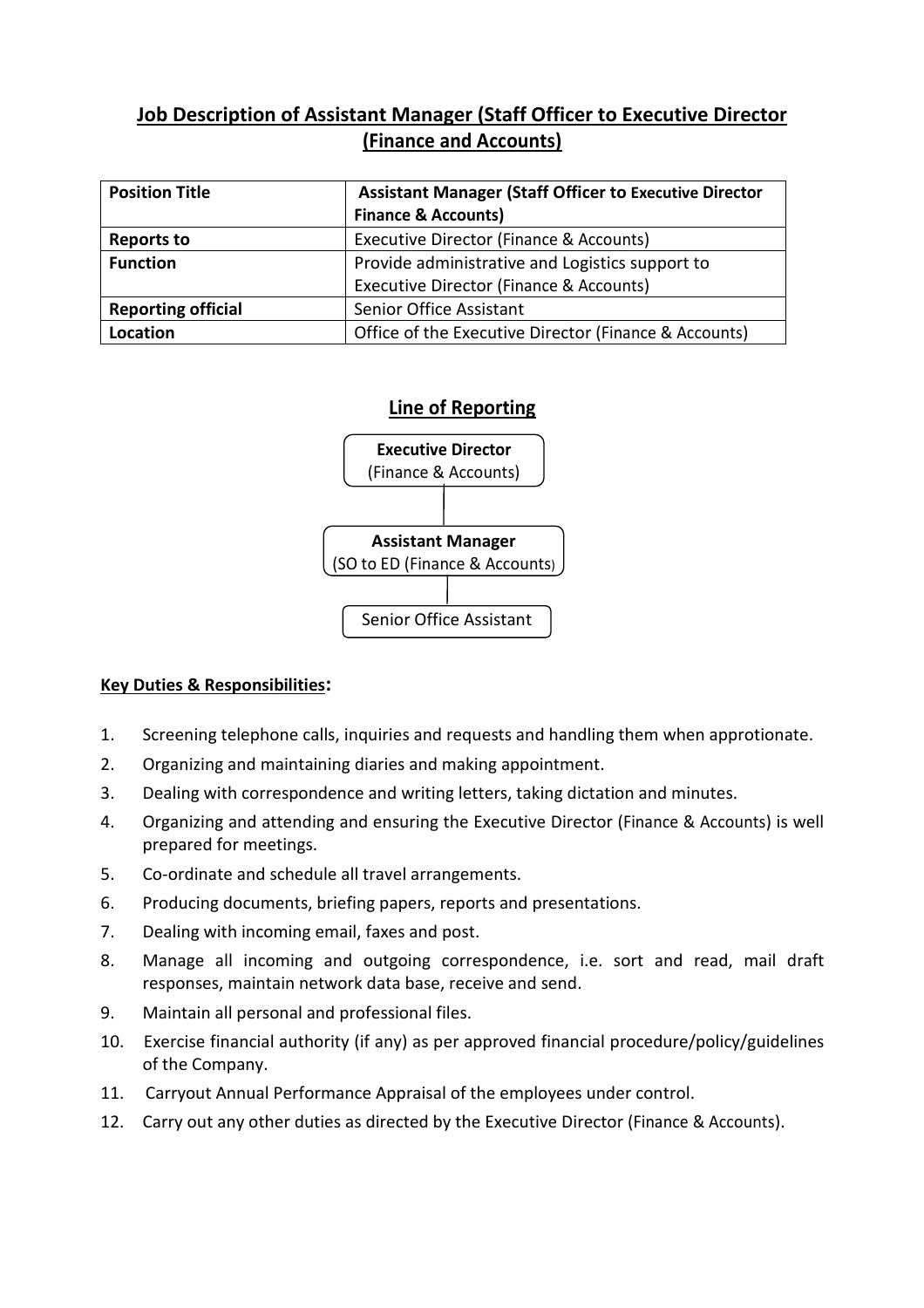# **Job Description of Senior office Assistant**

| <b>Position Title</b>     | <b>Senior Office Assistant</b>                                                      |
|---------------------------|-------------------------------------------------------------------------------------|
| <b>Reports to</b>         | Designated Officer                                                                  |
| <b>Function</b>           | Functions directed by the designated officer/senior officials<br>of the department. |
| <b>Reporting official</b> | Nil                                                                                 |
| Location                  | Office of the Executive Director (Finance & Accounts)                               |

### **Line of Reporting**



- 01. Drafting & typing day to day important official documents as per instructions by the senior official of the department.
- 02. Drafting & typing important correspondence letter with other organizations.
- 03. Maintain stock register of the department.
- 04. Take necessary steps for petty purchase; maintain petty cash book and arranging for reimbursement of petty cash.
- 05. Keep soft copies and secrecy of the confidential documents of the department.
- 06. Any other duties as directed by the management and other senior officials from time to time.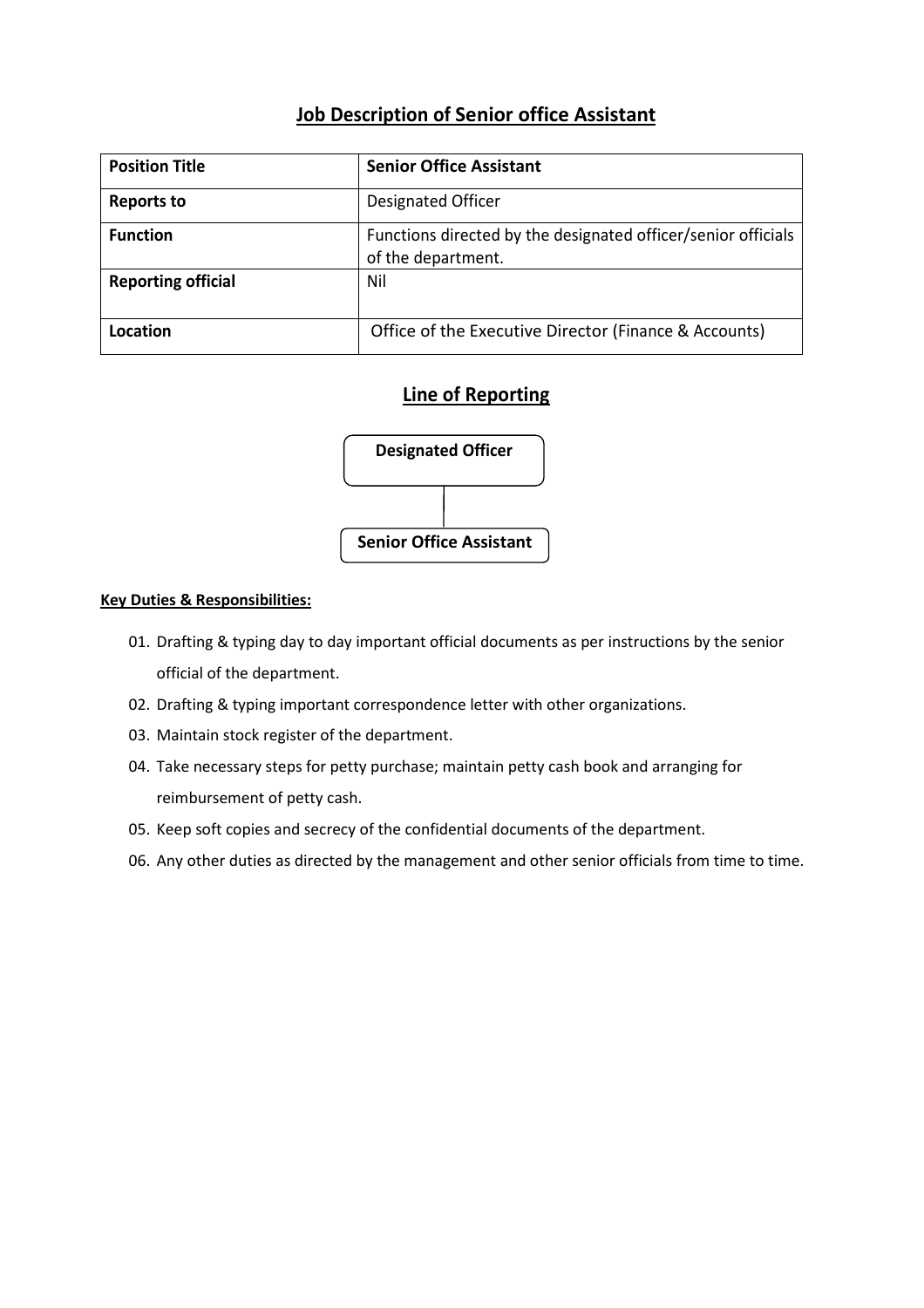### **Job Description of Driver**

| <b>Position Title</b>     | <b>Driver</b>                                                                                                    |
|---------------------------|------------------------------------------------------------------------------------------------------------------|
| <b>Reports to</b>         | Designated Officer                                                                                               |
| <b>Function</b>           | Functions directed by the designated officer/senior<br>officials / controlling officer of the respective office. |
| <b>Reporting official</b> | Nil                                                                                                              |
| Location                  | Office of the Executive Director (Finance & Accounts)                                                            |

### **Line of Reporting**



- 01. Possesses general knowledge about normal vehicle maintenance like; regular tune-ups, oil changes, fluid levels, breaks, tire treads and pressure, lights, signals and wipers etc.
- 02. Always keep with you updated driving license, vehicle fitness issue documents like; insurance, road permit, registration etc.
- 03. Wearing professional uniform (in any) and be careful about reckless/destructive/aggressive/ influence by others driving specially be extra care at night.
- 04. Properly maintain the log book of the vehicle and be care about the fuel consumption and maintenance cost etc and keep the vehicle in designated place and clean at the end of daily duty.
- 05. Go out of station (On duty) with proper vehicle requisition form approved by the proper authority and in case of any problem of vehicle communicate with controlling immediately.
- 06. Any other duties as directed by the designated officer/ controlling officer.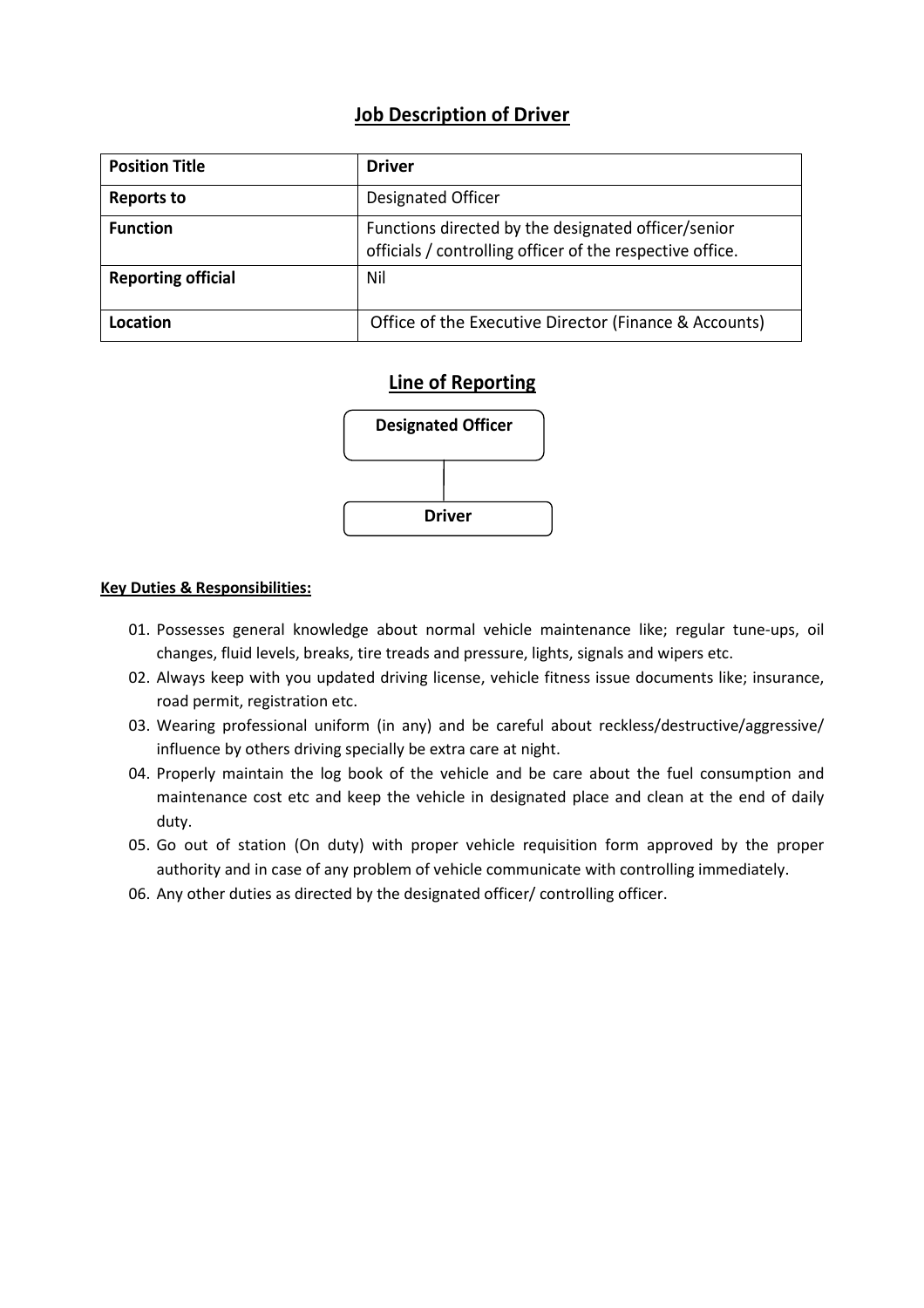### **Job Description of office Peon**

| <b>Position Title</b>     | Peon                                                                                                     |
|---------------------------|----------------------------------------------------------------------------------------------------------|
| <b>Reports to</b>         | Designated Officer                                                                                       |
| <b>Function</b>           | All functions directed by the designated officer and other<br>senior officials of the respective office. |
| <b>Reporting official</b> | Nil                                                                                                      |
| Location                  | Office of the Executive Director (Finance & Accounts)                                                    |

### **Line of Reporting**



- 01. Open and close office regularly.
- 02. Attending bell of the respective officer and moving files and documents with care& keep confidentiality of the files.
- 03. Entertain officials and visitors like serving water, tea, beverages, lunch etc with care and take extra care at the time of meeting.
- 04. Keep clean and hygienic of the office equipment and furniture's.
- 05. Wearing professional uniform (if any) in the office time.
- 06. Receiving telephone calls with courtesy when senior officials is out of desk/chamber.
- 07. Any other duties as directed by the designated officer and other senior officials of DESCO.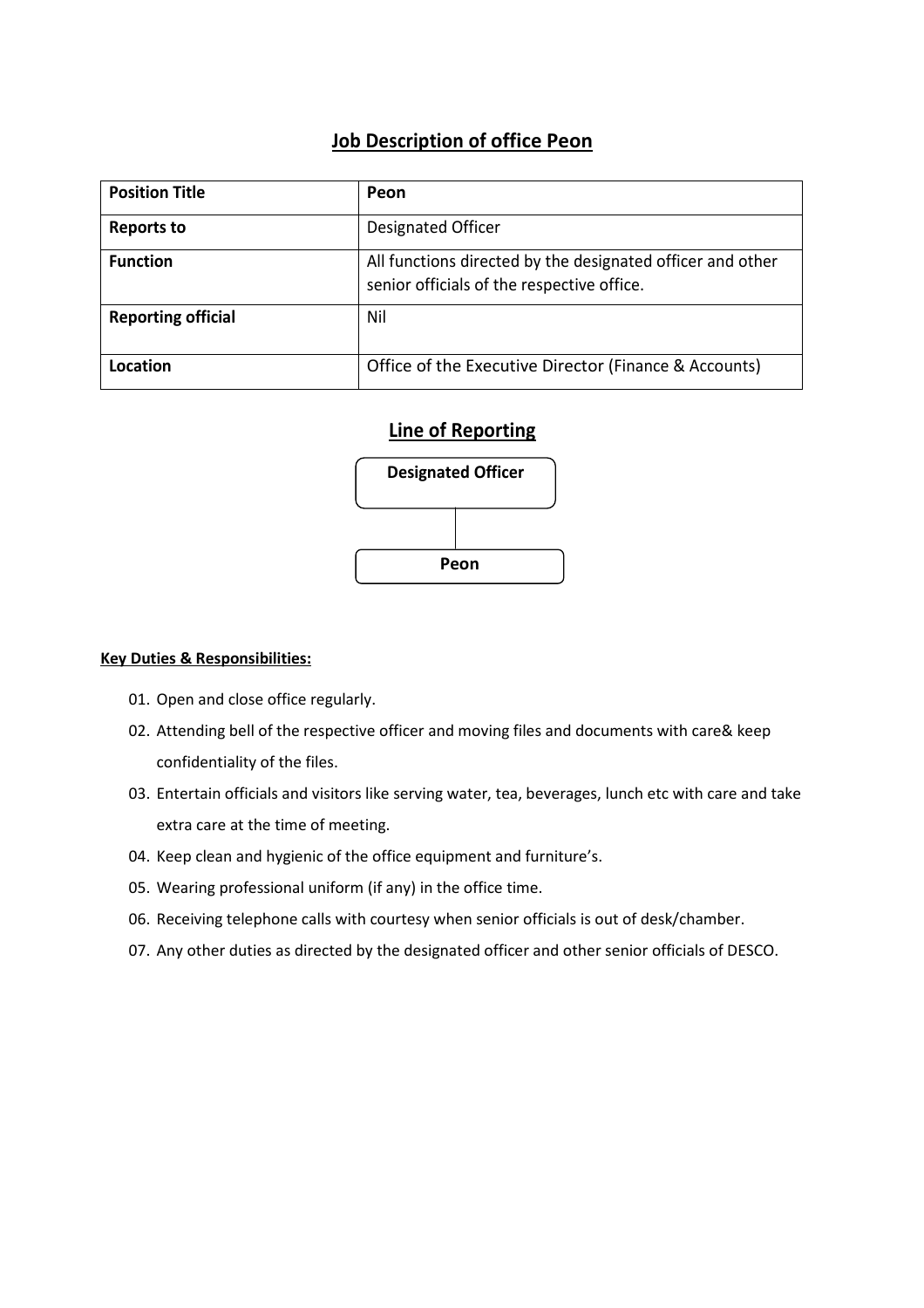**Office of the General Manager (Finance & Accounts)**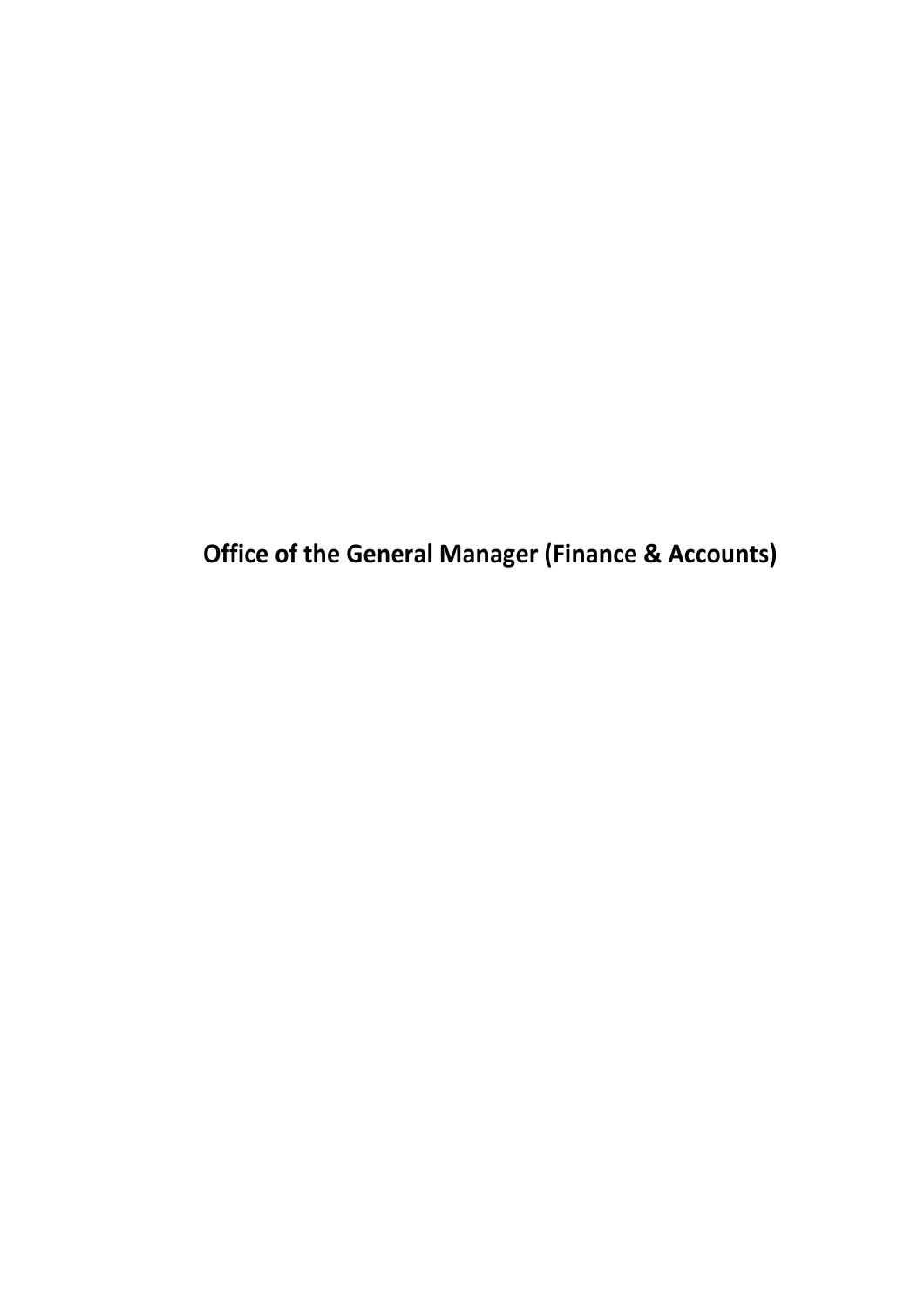# **Job Description of General Manager (Finance & Accounts)**

| <b>Position Title</b>     | <b>General Manager (Finance &amp; Accounts)</b>                                                                                                                                        |
|---------------------------|----------------------------------------------------------------------------------------------------------------------------------------------------------------------------------------|
| <b>Reports to</b>         | Executive Director (Finance & Accounts)                                                                                                                                                |
| <b>Function</b>           | Responsible for all financial and accounts matters,<br>formulation of financial scheme. Cash / bank/ fund affairs,<br>management, monitoring and inspection of financial<br>operation. |
| <b>Reporting official</b> | Deputy General Manager (Accounts) and DGM(Finance),<br>Personal Supporting Officials/ Staff at General Manager's<br>Office                                                             |
| Location                  | Office of the Finance Directorate.                                                                                                                                                     |

#### **Job purpose:**

Responsible for preparation and reporting of the statutory accounts. Manage and administer Financial Accounting staff, Treasury and Fund, Stores and Inventory, and Fixed Assets. Manage entire financial activities in consultation with the Executive Director (Finance and Accounts).

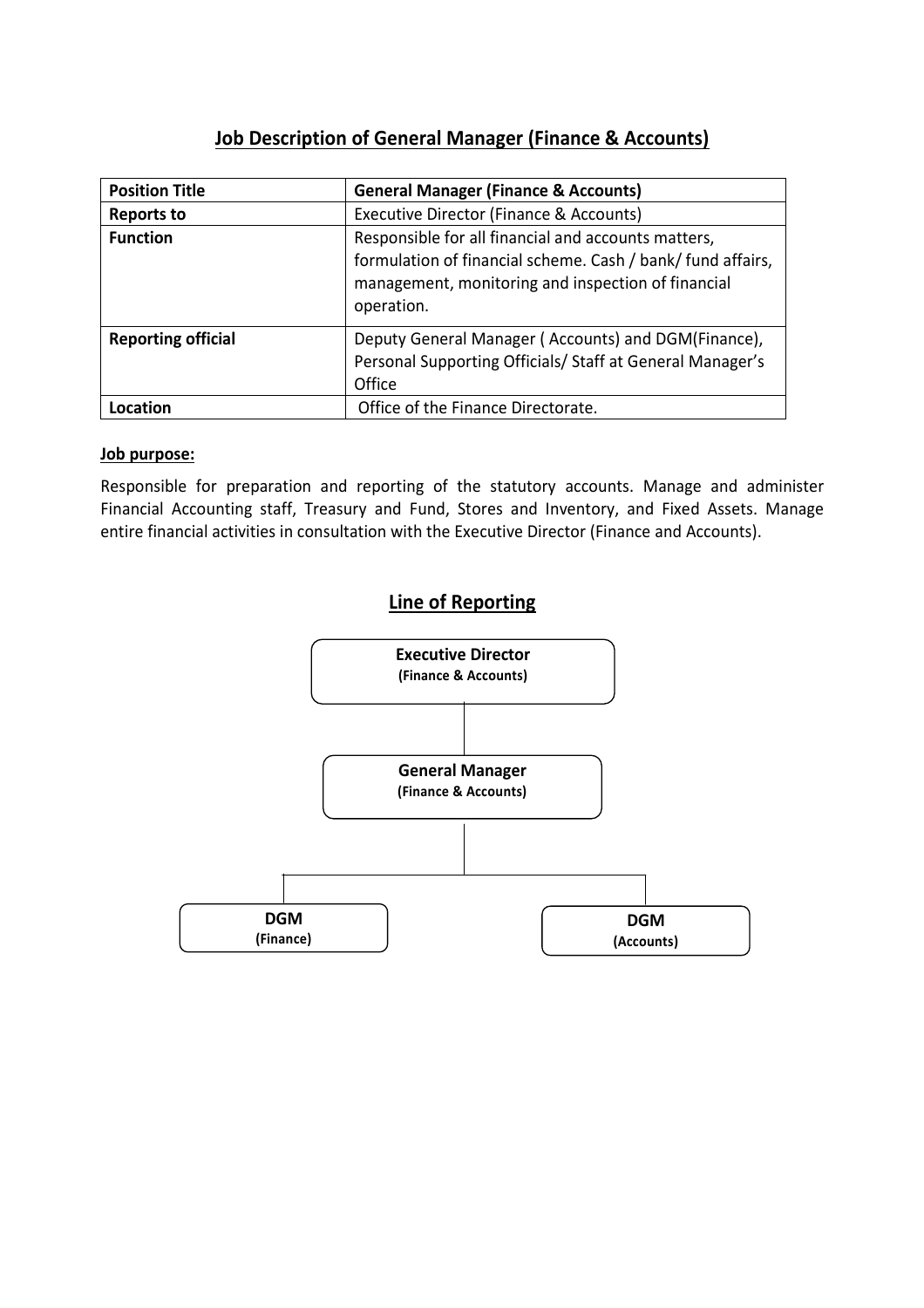- 01. Plan, administer and control the activities of Central Accounts, Treasury and Fund, Stores, Inventory and fixed assets.
- 02. Responsible for ensuring compliance of laws, rules and regulations of the govt. and the company in order to ensure good governance including development of necessary operational manuals, financial policies etc. of the organization.
- 03. Prepare key performance indicators (KPI) relating accounts and finance.
- 04. Monitor budget preparation works by subordinate officers, final budget to be scrutinized.
- 05. Supervise, monitor, co-ordinate and control all financial and revenue activities of Sales & Distribution Divisions.
- 06. Review the prepared annual / supplementary budget of the Company and take necessary action for budgetary control.
- 07. Responsible for compilation of accounts, operating trust fund, CPF, Gratuity fund activity and schedule management of all financial matters. All fund, cash and bank accounts will be monitored.
- 08. Provide ad-hoc financial analysis as and when required by management identifying areas for performance improvement. Regularly monitor the performance of the income / revenue department (in circle) offices as part of the role of managing and forecasting income, expenditure and capital requirements.
- 09. Make liaison with all bank and other financial institution to get short term loan as well as short-term / long term investment. Arrange repayment of the loans.
- 10. Carryout cash management activities in consultation with Executive Director (Finance and Accounts).
- 11. Exercise financial authority as delegated in accordance with financial, procedures/policies/ guidelines of the Company.
- 12. Carry out Annual Performance Appraisal of the employees under Finance & Accounts Division.
- 13. Carryout any other duties as directed by the Managing Director / Executive Directors from time to time.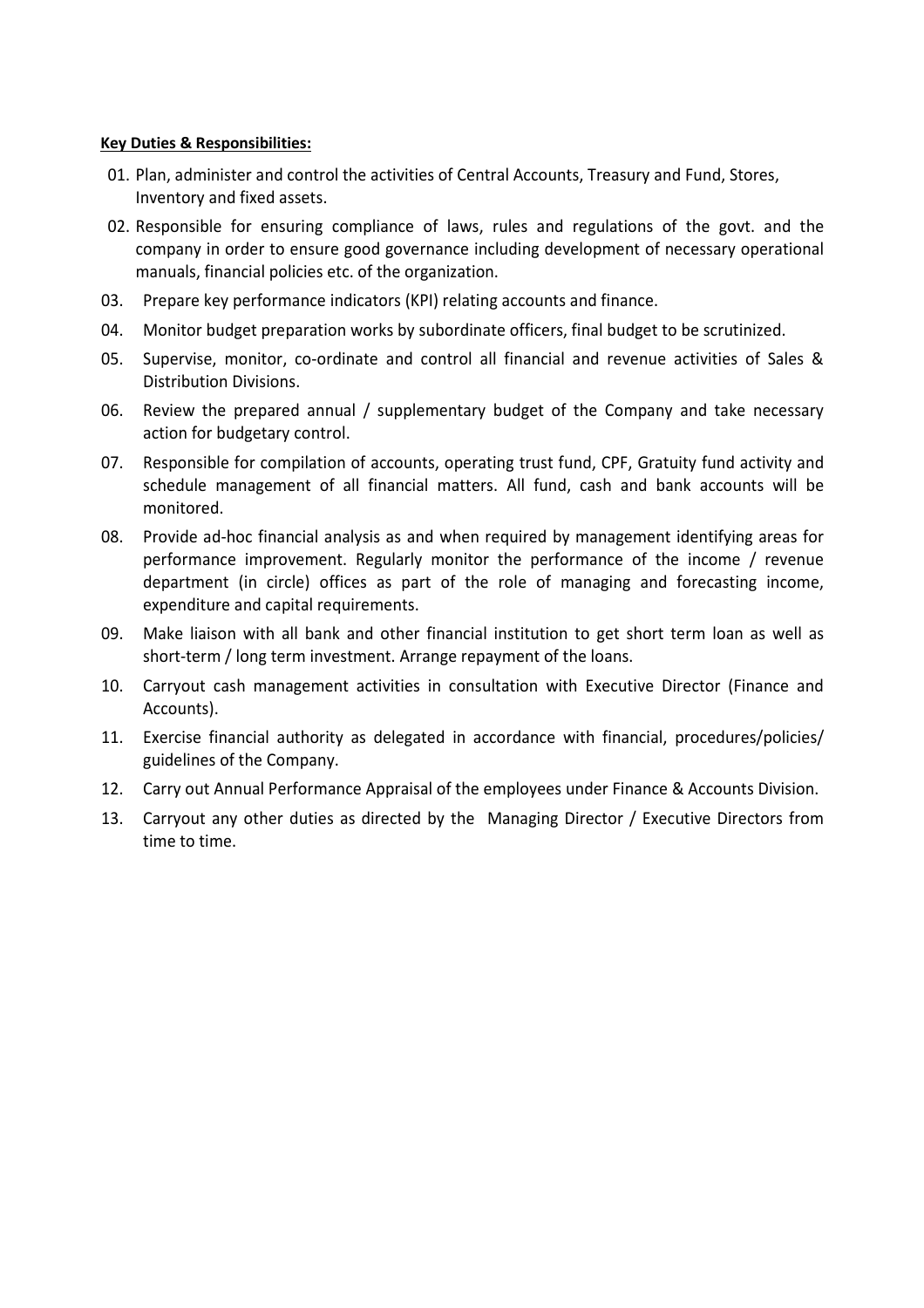# **Job Description of Assistant Manager (office of the General Manager (Finance & Accounts)**

| <b>Position Title</b>     | <b>Assistant Manager (Finance &amp; Accounts)</b>                  |
|---------------------------|--------------------------------------------------------------------|
| <b>Reports to</b>         | General Manager (Finance & Accounts)                               |
| <b>Function</b>           | Assist Chief Engineer (Finance & Accounts) for day to day work and |
|                           | help writing meeting minutes and prepare file for meeting.         |
| <b>Reporting official</b> | Senior Office Assistant                                            |
| Location                  | Office of the General Manager (Administration)                     |

### **Line of Reporting**



### **Key responsibilities and accountabilities:**

- 01. Screening telephone calls enquires and requests and handling them when GM (Finance & Accounts) is out of chamber.
- 02. Assist GM (Administration)) to recommend policies, procedures, guidelines, etc. related to Finance & Accounts activities as per approved service rules and other policy guidelines.
- 03. Organizing and maintaining diaries and making appointment.
- 04. Dealing with correspondence and writing letters, taking dictation and minutes.
- 05. Organizing and attending and ensuring the General Manager (Finance & Accounts) are well prepared for meetings.
- 06. Producing documents, briefing papers, reports and presentations.
- 07. Dealing with incoming email, faxes and post and maintain all professional files.
- 08. Exercise financial authority (if any) as per approved financial procedure/policy/guidelines of the Company.
- 09. Carryout Annual Performance Appraisal of the employees under control.
- 10. Carry out any other duties as directed by the General Manager (Finance & Accounts).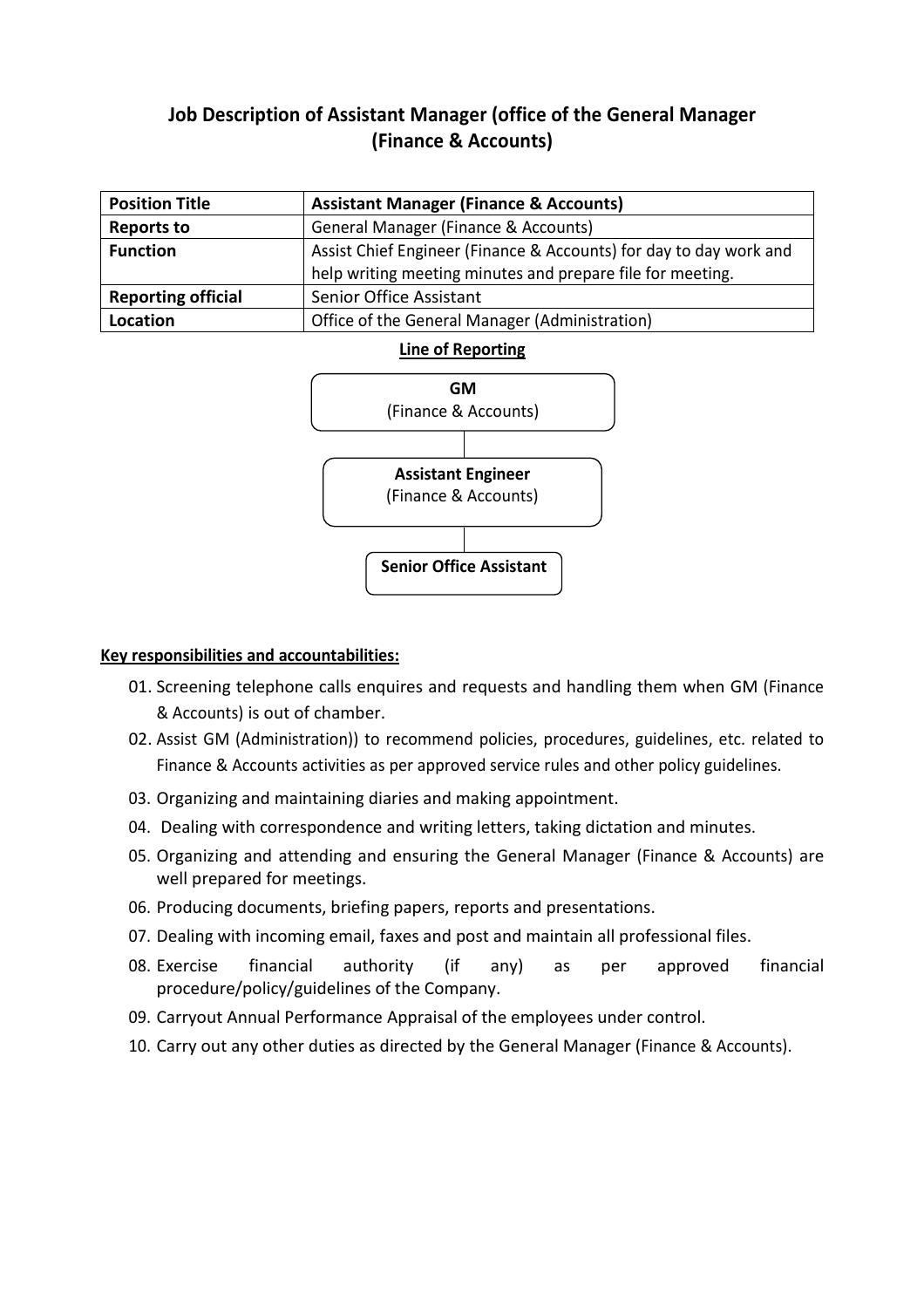# **Job Description of Junior Assistant Manager (Cash Management)**

| <b>Position Title</b>     | <b>Junior Assistant Manager (Cash Management)</b>                                                                  |
|---------------------------|--------------------------------------------------------------------------------------------------------------------|
| <b>Reports to</b>         | Assistant Manager (Finance & Accounts)                                                                             |
| <b>Function</b>           | Provide information regarding cash management to the AM<br>(F&A), monitor the work of Sr. OA, Cheque and financial |
|                           | instruments custodian.                                                                                             |
| <b>Reporting official</b> | Sr. Office Assistant                                                                                               |
| Location                  | Office of the General Manager (Finance & Accounts)                                                                 |

### **Line of Reporting**



- 1. To provide information regarding cash management to the Assistant Manager (F&A).
- 2. To take necessary steps for safe custody of all cheque books of all bank accounts, other financial instruments and cash money at office premises.
- 3. To prepare check on urgent basis for proper utilization of Company Fund for FDR and other Investment.
- 4. To prepare cheque / Bank Advice after getting approved voucher and take necessary action for getting signature of authorize signatory for making payment and smoothly hand over to the receiver.
- 5. All vouchers and relevant documents must be keeping in the respective guard file for ready reference.
- 6. To take necessary steps for depositing of cash to the respective bank in time.
- 7. To take necessary steps for drawing of cash from the respective bank in time with safely.
- 8. To co-ordinate Internal Auditor, External Auditor and Government Auditor.
- 9. To carry out any other duties as directed by the Management.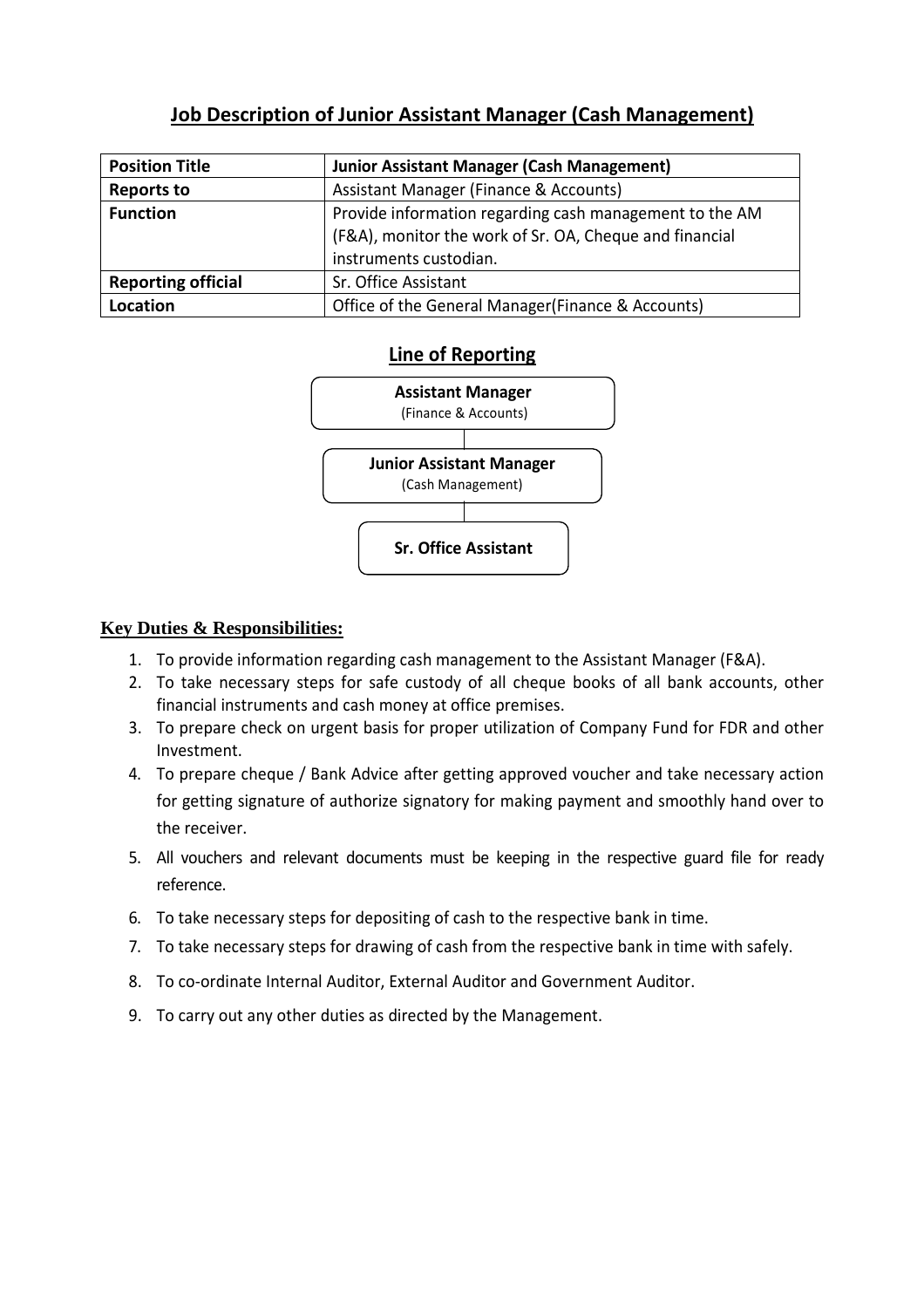# **Job Description of Junior Assistant Manager (Cash)**

| <b>Position Title</b>     | <b>Junior Assistant Manager (Cash)</b>                                                                                                       |
|---------------------------|----------------------------------------------------------------------------------------------------------------------------------------------|
| <b>Reports to</b>         | Assistant Manager (Finance & Accounts)                                                                                                       |
| <b>Function</b>           | Provide information regarding cash management to the AM<br>(F&A), monitor the work of Sr. OA, Cheque and financial<br>instruments custodian. |
| <b>Reporting official</b> | Sr. Office Assistant                                                                                                                         |
| Location                  | Office of the General Manager (Finance & Accounts)                                                                                           |

### **Line of Reporting**



- 1. To provide information regarding cash management to the Assistant Manager (F&A).
- 2. To take necessary steps for safe custody of all cheque books of all bank accounts, other financial instruments and cash money at office premises.
- 3. To prepare check on urgent basis for proper utilization of Company Fund for FDR and other Investment.
- 4. To prepare cheque / Bank Advice after getting approved voucher and take necessary action for getting signature of authorize signatory for making payment and smoothly hand over to the receiver.
- 5. All vouchers and relevant documents must be keeping in the respective guard file for ready reference.
- 6. To take necessary steps for depositing of cash to the respective bank in time.
- 7. To take necessary steps for drawing of cash from the respective bank in time with safely and disbursement to the receiver after getting approved voucher(s).
- 8. To co-ordinate Internal Auditor, External Auditor and Government Auditor.
- 9. To carry out any other duties as directed by the Management.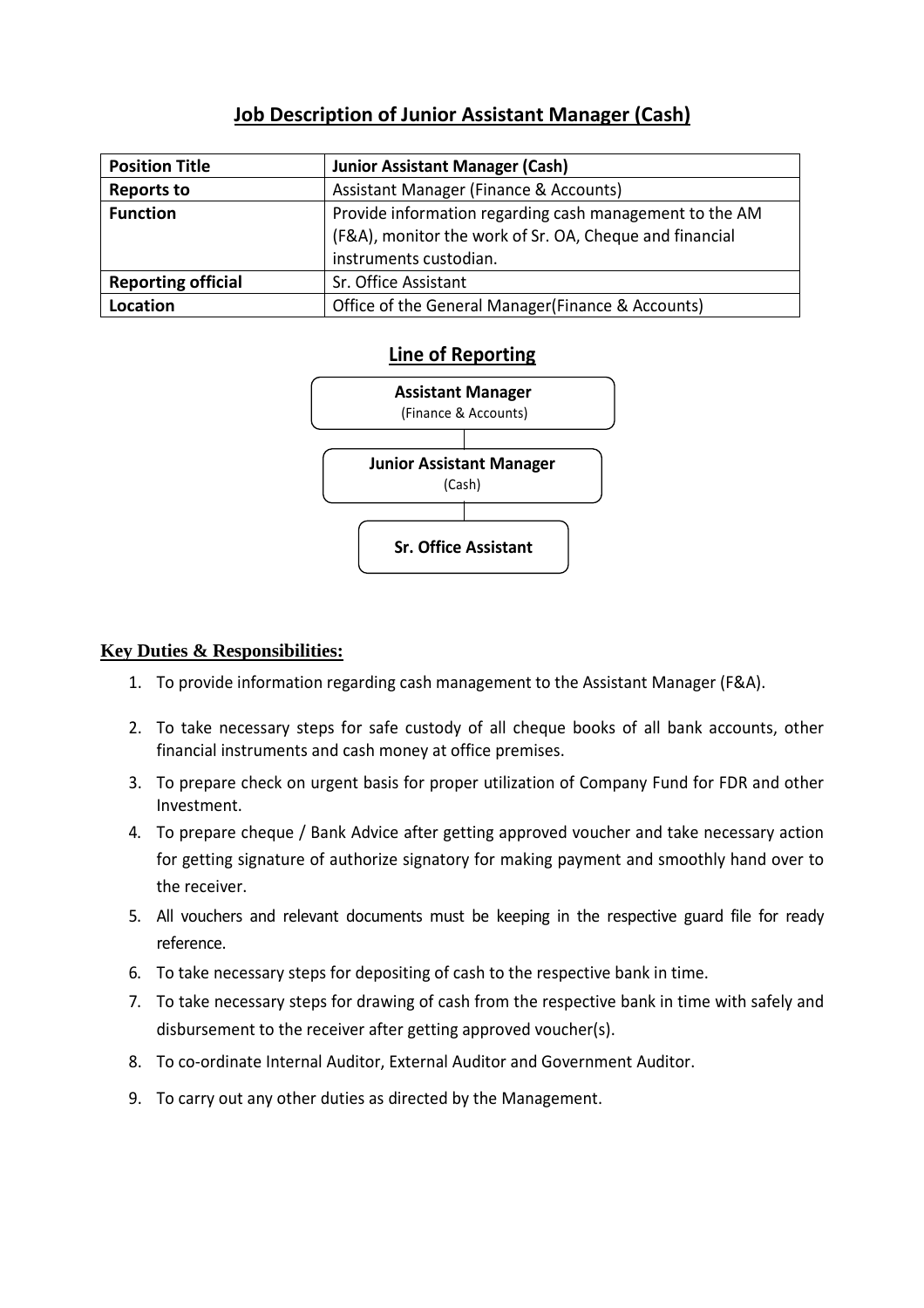# **Job Description of Senior office Assistant**

| <b>Position Title</b>     | <b>Senior Office Assistant</b>                                                      |
|---------------------------|-------------------------------------------------------------------------------------|
| <b>Reports to</b>         | Designated Officer                                                                  |
| <b>Function</b>           | Functions directed by the designated officer/senior officials<br>of the department. |
| <b>Reporting official</b> | Nil                                                                                 |
| Location                  | Office of the General Manager (Finance & Accounts)                                  |

### **Line of Reporting**



- 01. Drafting & typing day to day important official documents as per instructions by the senior official of the department.
- 02. Drafting & typing important correspondence letter with other organizations.
- 03. Maintain stock register of the department.
- 04. Take necessary steps for petty purchase; maintain petty cash book and arranging for reimbursement of petty cash.
- 05. Keep soft copies and secrecy of the confidential documents of the department.
- 06. Any other duties as directed by the management and other senior officials from time to time.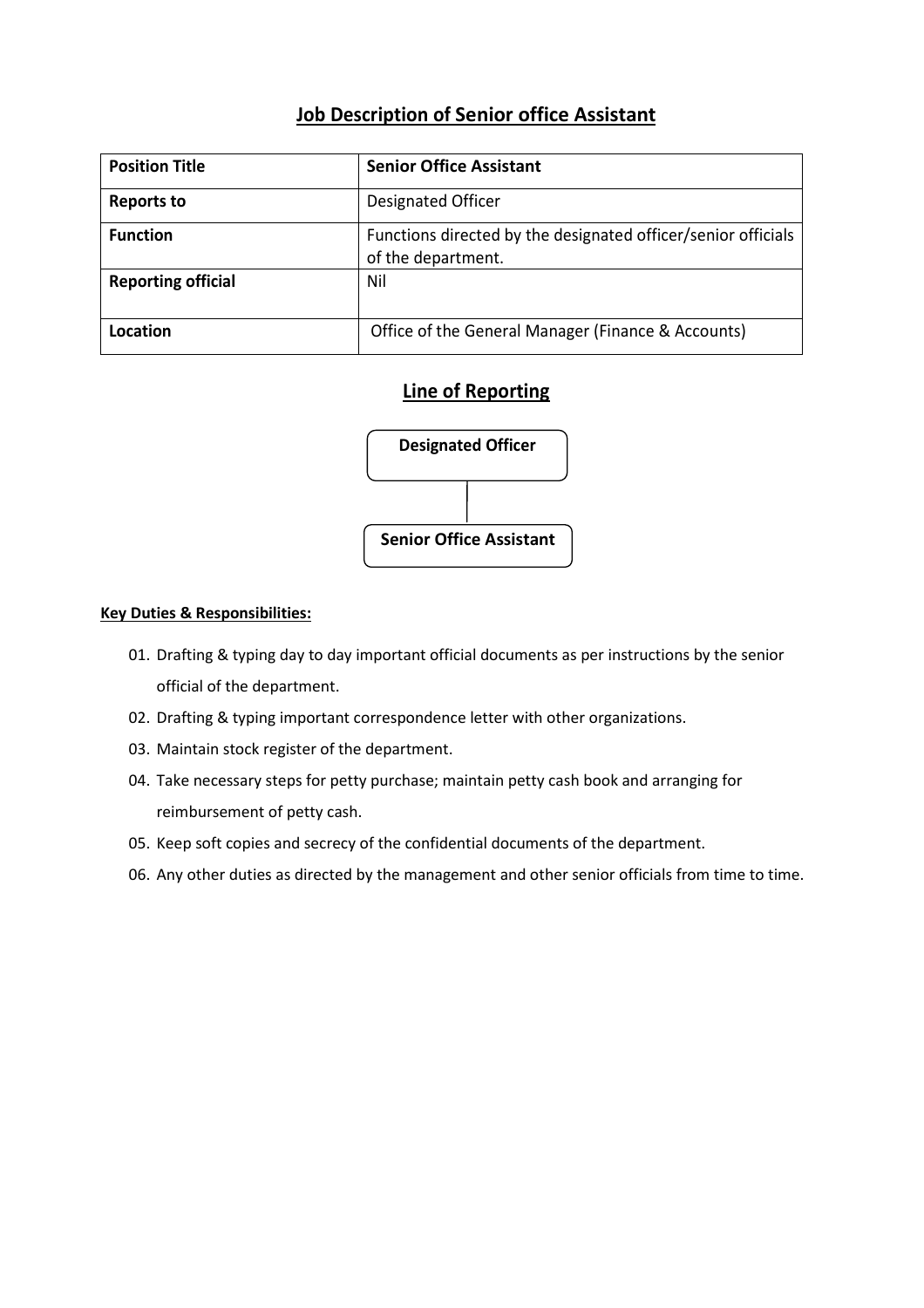### **Job Description of Driver**

| <b>Position Title</b>     | Driver                                                                                                           |
|---------------------------|------------------------------------------------------------------------------------------------------------------|
| <b>Reports to</b>         | Designated Officer                                                                                               |
| <b>Function</b>           | Functions directed by the designated officer/senior<br>officials / controlling officer of the respective office. |
| <b>Reporting official</b> | Nil                                                                                                              |
| Location                  | Office of the General Manager (Finance & Accounts)                                                               |

### **Line of Reporting**



- 01. Possesses general knowledge about normal vehicle maintenance like; regular tune-ups, oil changes, fluid levels, breaks, tire treads and pressure, lights, signals and wipers etc.
- 02. Always keep with you updated driving license, vehicle fitness issue documents like; insurance, road permit, registration etc.
- 03. Wearing professional uniform (in any) and be careful about reckless/destructive/aggressive/ influence by others driving specially be extra care at night.
- 04. Properly maintain the log book of the vehicle and be care about the fuel consumption and maintenance cost etc and keep the vehicle in designated place and clean at the end of daily duty.
- 05. Go out of station (On duty) with proper vehicle requisition form approved by the proper authority and in case of any problem of vehicle communicate with controlling immediately.
- 06. Any other duties as directed by the designated officer/ controlling officer.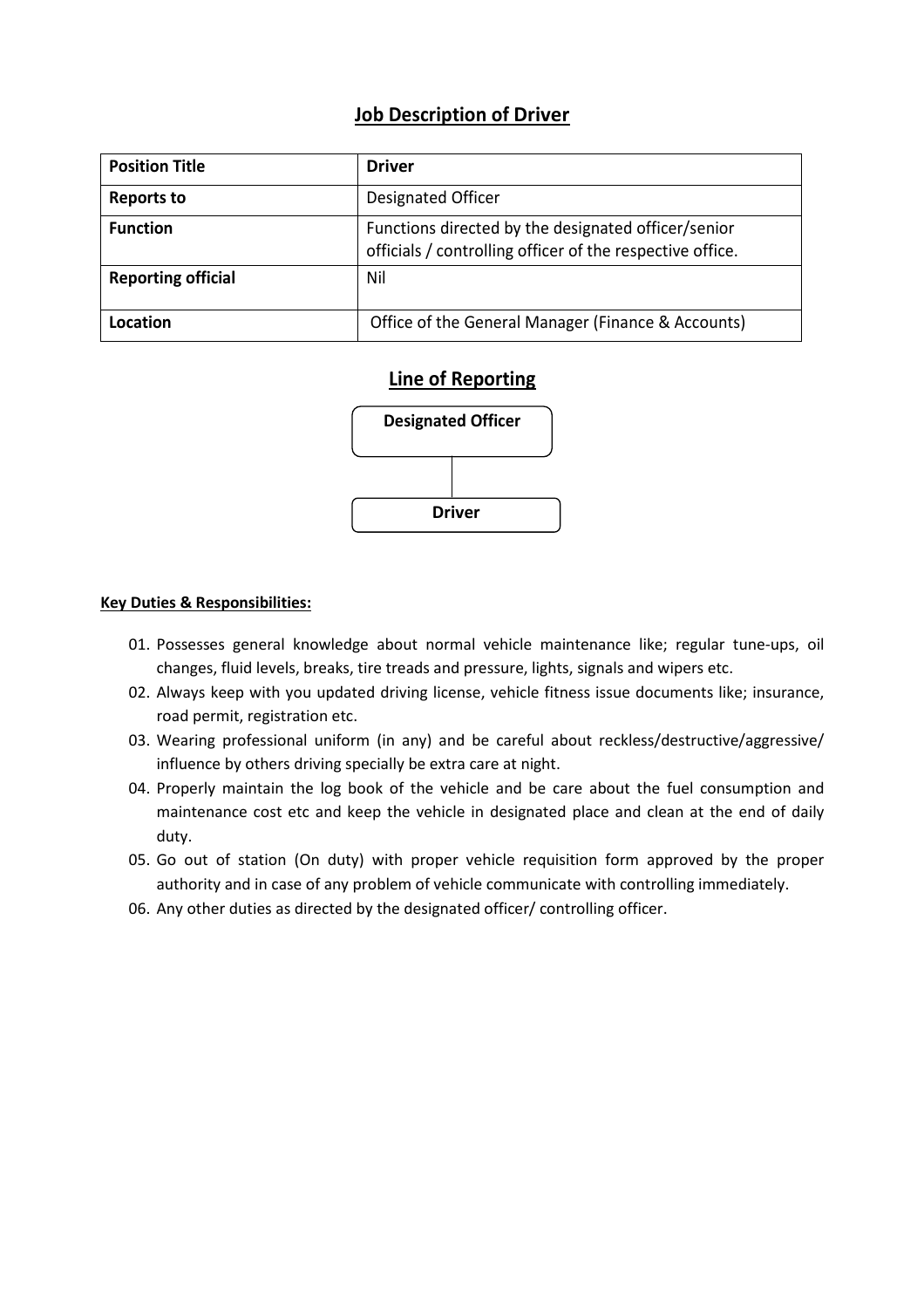### **Job Description of office Peon**

| <b>Position Title</b>     | Peon                                                                                                     |
|---------------------------|----------------------------------------------------------------------------------------------------------|
| <b>Reports to</b>         | Designated Officer                                                                                       |
| <b>Function</b>           | All functions directed by the designated officer and other<br>senior officials of the respective office. |
| <b>Reporting official</b> | Nil                                                                                                      |
| Location                  | Office of the General Manager (Finance & Accounts)                                                       |

# **Line of Reporting**



- 01. Open and close office regularly.
- 02. Attending bell of the respective officer and moving files and documents with care& keep confidentiality of the files.
- 03. Entertain officials and visitors like serving water, tea, beverages, lunch etc with care and take extra care at the time of meeting.
- 04. Keep clean and hygienic of the office equipment and furniture's.
- 05. Wearing professional uniform (if any) in the office time.
- 06. Receiving telephone calls with courtesy when senior officials is out of desk/chamber.
- 07. Any other duties as directed by the designated officer and other senior officials of DESCO.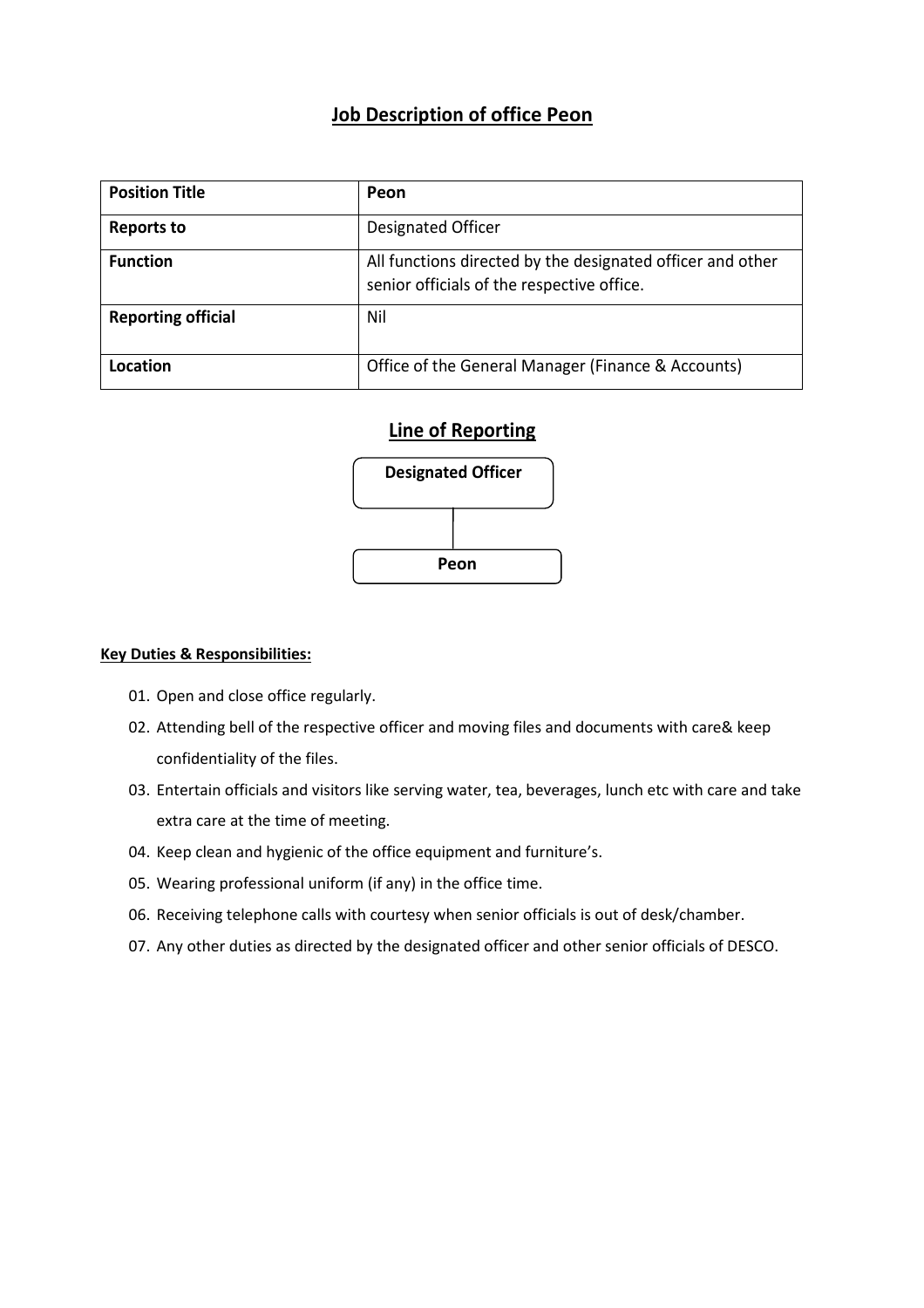### **Job Description of office Messenger**

| <b>Position Title</b>     | <b>Messenger</b>                                                                       |
|---------------------------|----------------------------------------------------------------------------------------|
| <b>Reports to</b>         | Designated Officer                                                                     |
| <b>Function</b>           | All functions directed by the senior officials of the<br>respective office/department. |
| <b>Reporting official</b> | Nil                                                                                    |
| Location                  | Office of the General Manager (Finance & Accounts)                                     |

### **Line of Reporting**



- 01. Distribute all official documents as per instruction of the senior official and keep confidentially of the documents.
- 02. Post letters and correspondence by hand to hand to the outsiders.
- 03. Wearing professional uniform (if any) in the office time.
- 04. Execute instant, Quick & Emergency order of the senior officials at the office.
- 05. Any other duties as directed by designated officer and other senior officials of DESCO.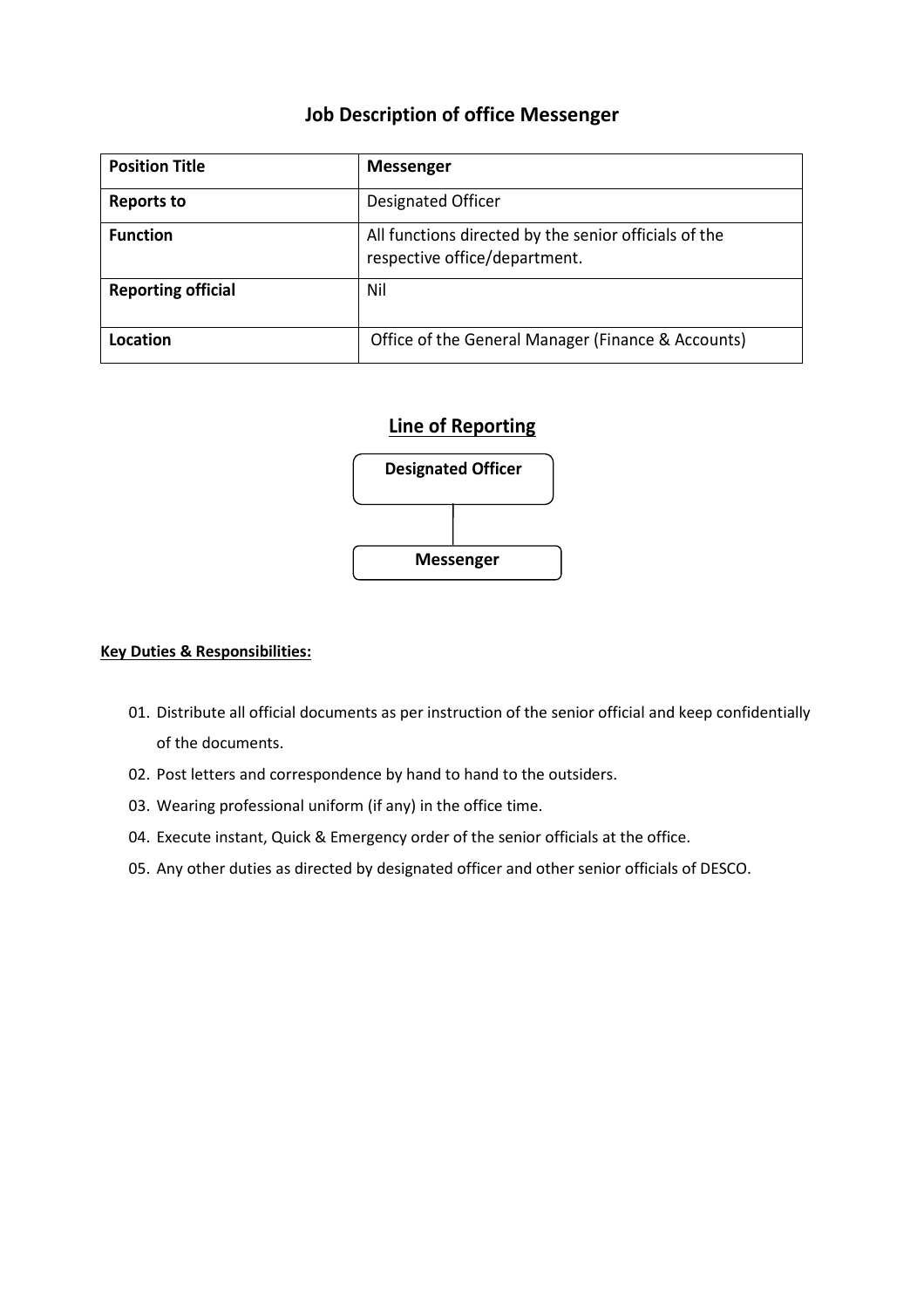**Office of the Deputy General Manager (Finance)**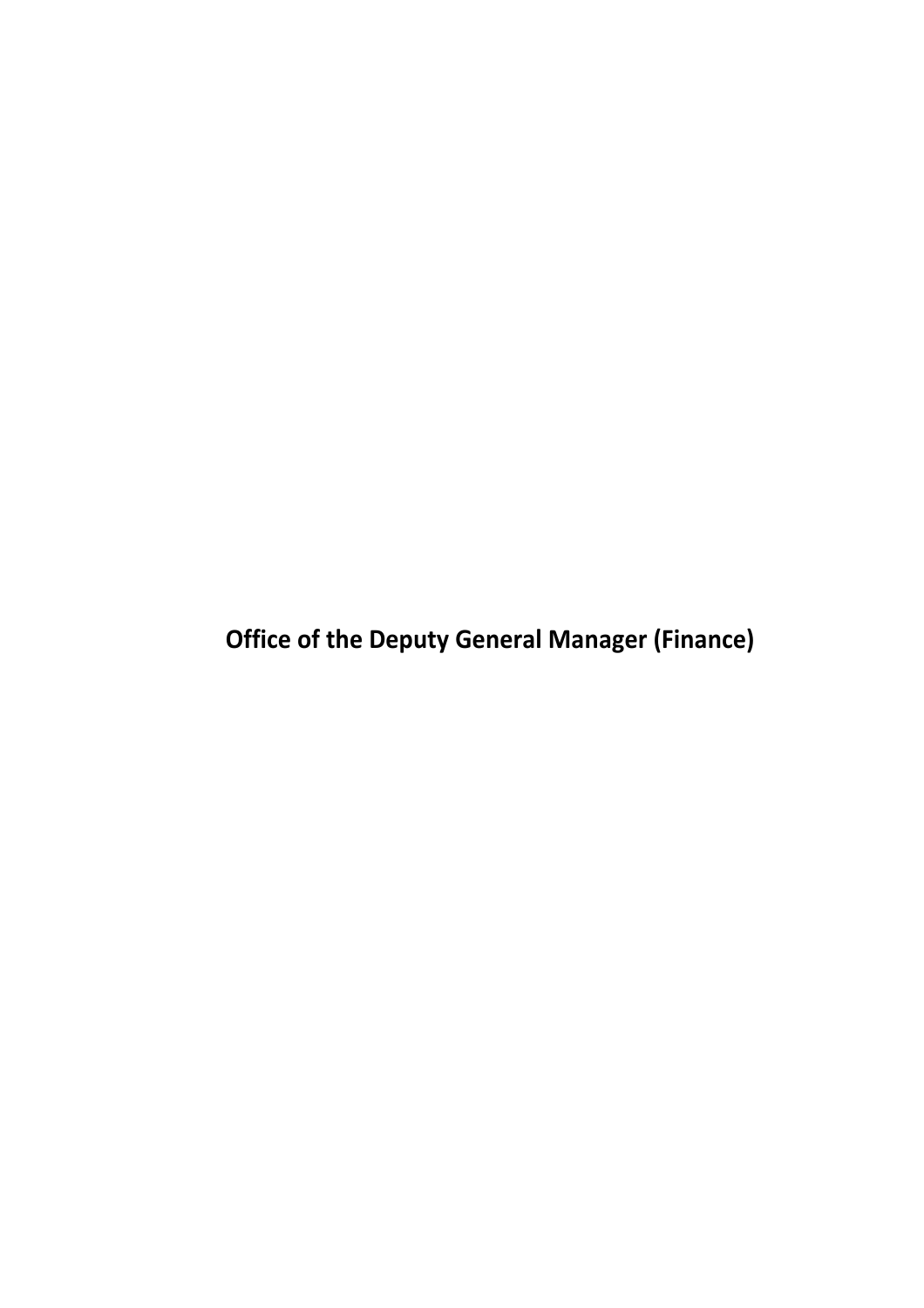# **Job Description of Deputy General Manager (Finance)**

| <b>Position Title</b>     | <b>Deputy General Manager (Finance)</b>                                                                |
|---------------------------|--------------------------------------------------------------------------------------------------------|
| Reports to                | General Manager (Finance & Accounts)                                                                   |
| <b>Function</b>           | Fund Management (company, CPF, Gratuity), Bank<br>corresponding, Employee Benefits, Budget preparation |
|                           | and budgetary control.                                                                                 |
| <b>Reporting Official</b> | Manager (Banking)                                                                                      |
|                           | Manager (Financial Management & Budget)                                                                |
|                           | Personal Supporting Officials/ Staff at GM's Office                                                    |
| Location                  | Head Office of DESCO                                                                                   |

#### **Job purpose:**

DGM (Finance), reporting to the GM (Finance & Accounts) with collective responsible for all kinds of Banking and Financial Management affairs, Employee benefits, finalization of annual budget and budgetary control.

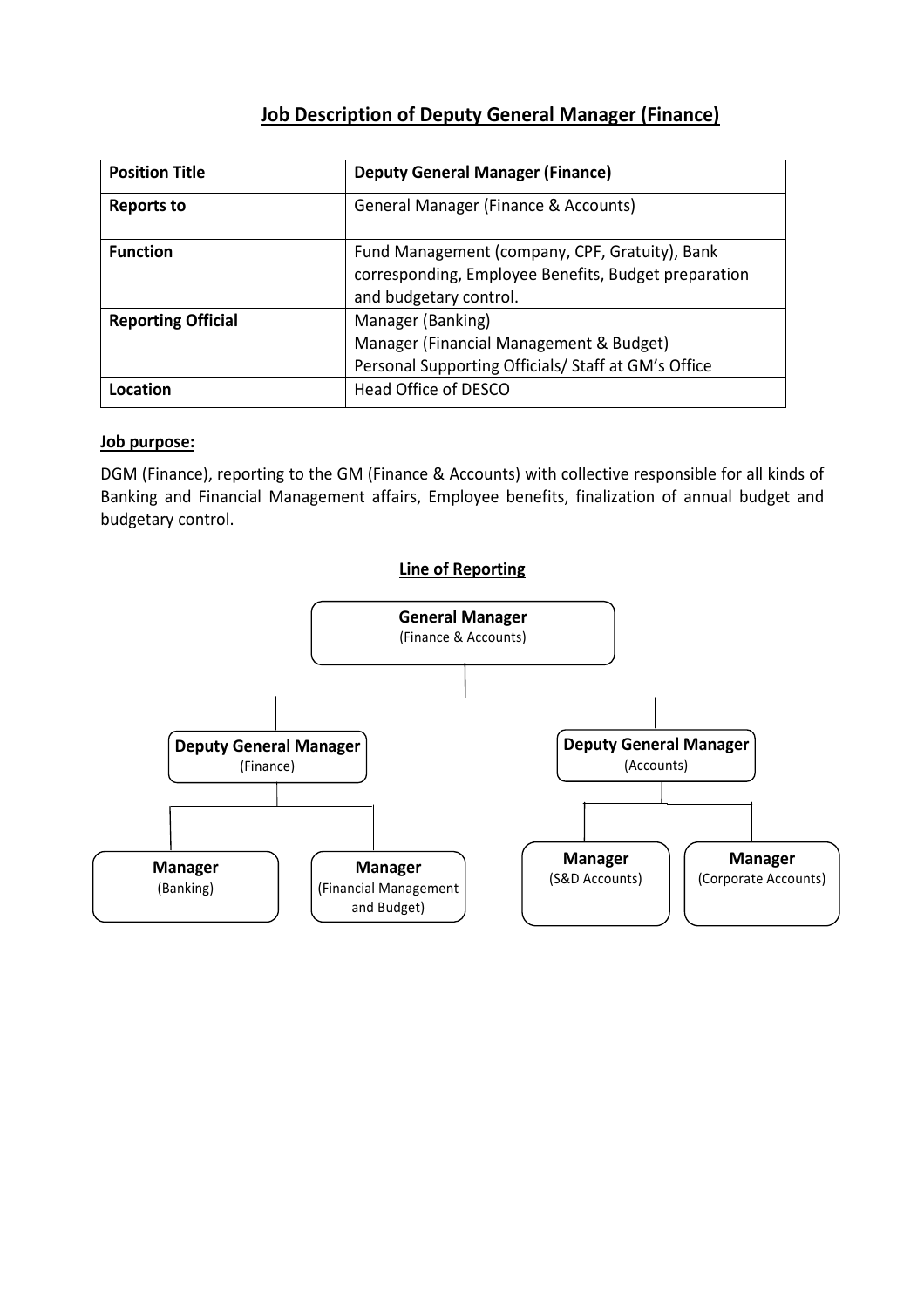- 1. Plan, administer and control the activities of Central Accounts, Treasury and Fund Management.
- 2. Monitor budget preparation works by subordinate officers and final budget to be scrutinized.
- 3. Preparation of budget, appropriation of accounts, re-appropriations, surrender and savings.
- 4. Control of expenditure and ways & means position.
- 5. Assess the need to estimate/forecast the requirement of funds for both the short term (working capital requirements) and the long term purpose (capital investments).
- 6. Formulation and implementation of Dividend Policy of the company taking into consideration earnings trend, share market price trend, fund requirement for future growth, cash flow situation and others.
- 7. Forecasting the requirements of funds involves the use of budgetary control and long-range planning.
- 8. Play a very important role in carrying out negotiations with the various financial institutions, banks, public depositors and Government for raising funds on favorable terms.
- 9. Supervise and monitor proper utilization of Company Fund, CPF and Gratuity Fund.
- 10. Ensure the payment of Income Taxes which deducted from employee salary to the Government Treasury in timely manner.
- 11. Co-ordinate Internal Auditor, External Auditor and Government Auditor.
- 12. Carryout any other duty as directed by the Management of DESCO.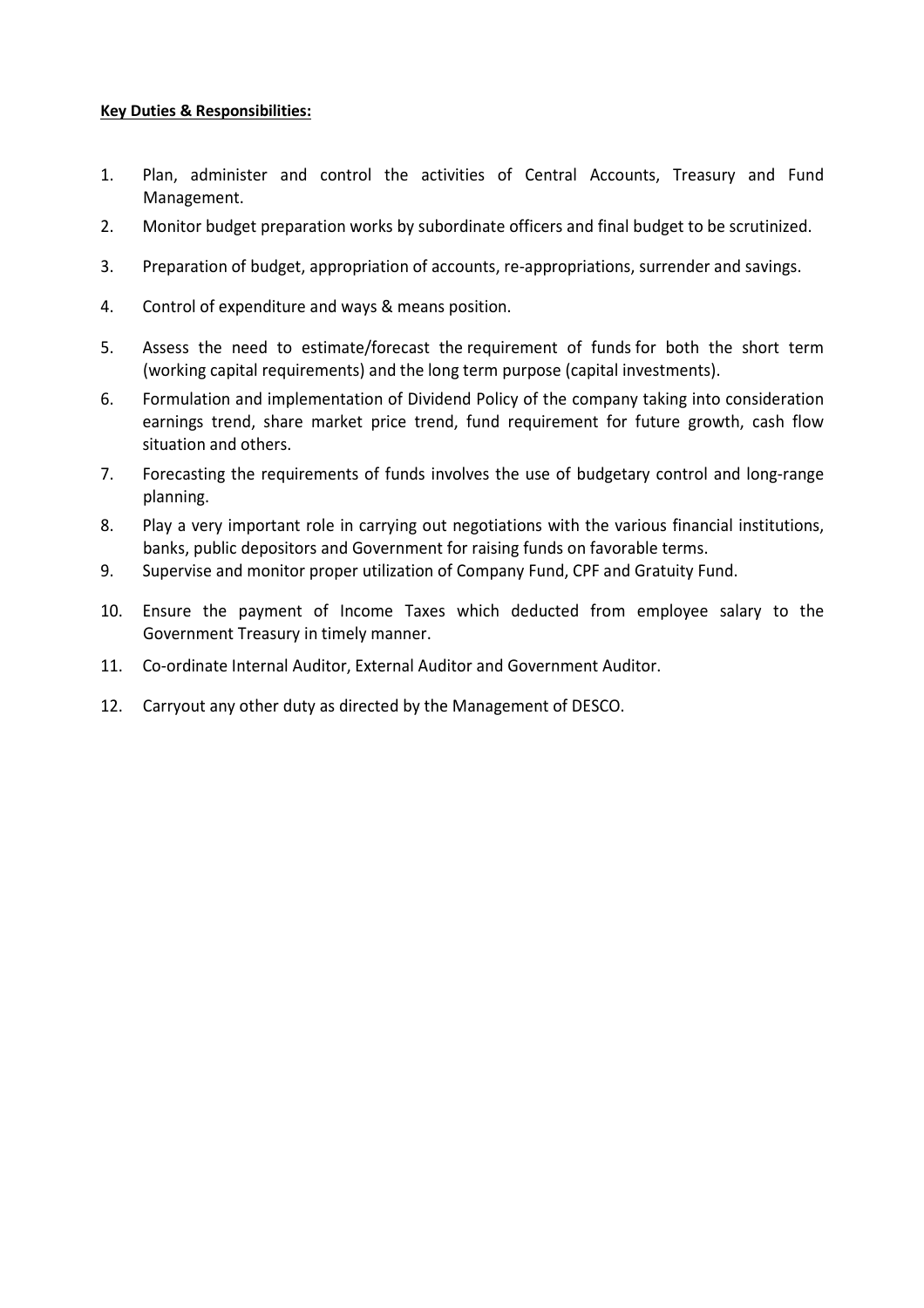# **Job Description of Senior office Assistant**

| <b>Position Title</b>     | <b>Senior Office Assistant</b>                                                      |
|---------------------------|-------------------------------------------------------------------------------------|
| <b>Reports to</b>         | Designated Officer                                                                  |
| <b>Function</b>           | Functions directed by the designated officer/senior officials<br>of the department. |
| <b>Reporting official</b> | Nil                                                                                 |
| Location                  | Office of the Deputy General Manager (Finance)                                      |

### **Line of Reporting**



- 01. Drafting & typing day to day important official documents as per instructions by the senior official of the department.
- 02. Drafting & typing important correspondence letter with other organizations.
- 03. Maintain stock register of the department.
- 04. Take necessary steps for petty purchase; maintain petty cash book and arranging for reimbursement of petty cash.
- 05. Keep soft copies and secrecy of the confidential documents of the department.
- 06. Any other duties as directed by the management and other senior officials from time to time.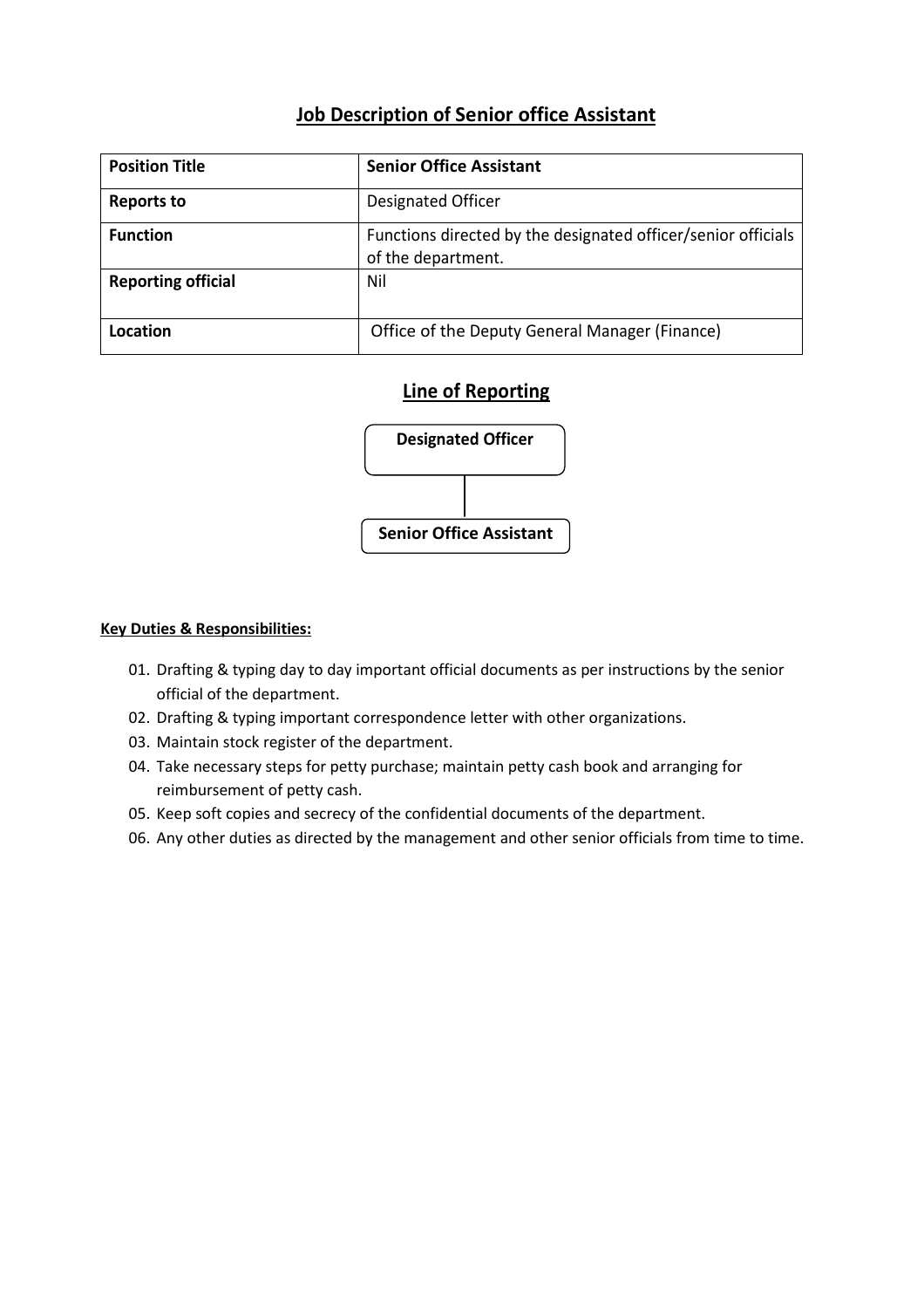### **Job Description of Driver**

| <b>Position Title</b>     | Driver                                                                                                           |
|---------------------------|------------------------------------------------------------------------------------------------------------------|
| <b>Reports to</b>         | Designated Officer                                                                                               |
| <b>Function</b>           | Functions directed by the designated officer/senior<br>officials / controlling officer of the respective office. |
| <b>Reporting official</b> | Nil                                                                                                              |
| Location                  | Office of the Deputy General Manager (Finance)                                                                   |

### **Line of Reporting**



- 01. Possesses general knowledge about normal vehicle maintenance like; regular tune-ups, oil changes, fluid levels, breaks, tire treads and pressure, lights, signals and wipers etc.
- 02. Always keep with you updated driving license, vehicle fitness issue documents like; insurance, road permit, registration etc.
- 03. Wearing professional uniform (in any) and be careful about reckless/destructive/aggressive/ influence by others driving specially be extra care at night.
- 04. Properly maintain the log book of the vehicle and be care about the fuel consumption and maintenance cost etc and keep the vehicle in designated place and clean at the end of daily duty.
- 05. Go out of station (On duty) with proper vehicle requisition form approved by the proper authority and in case of any problem of vehicle communicate with controlling immediately.
- 06. Any other duties as directed by the designated officer/ controlling officer.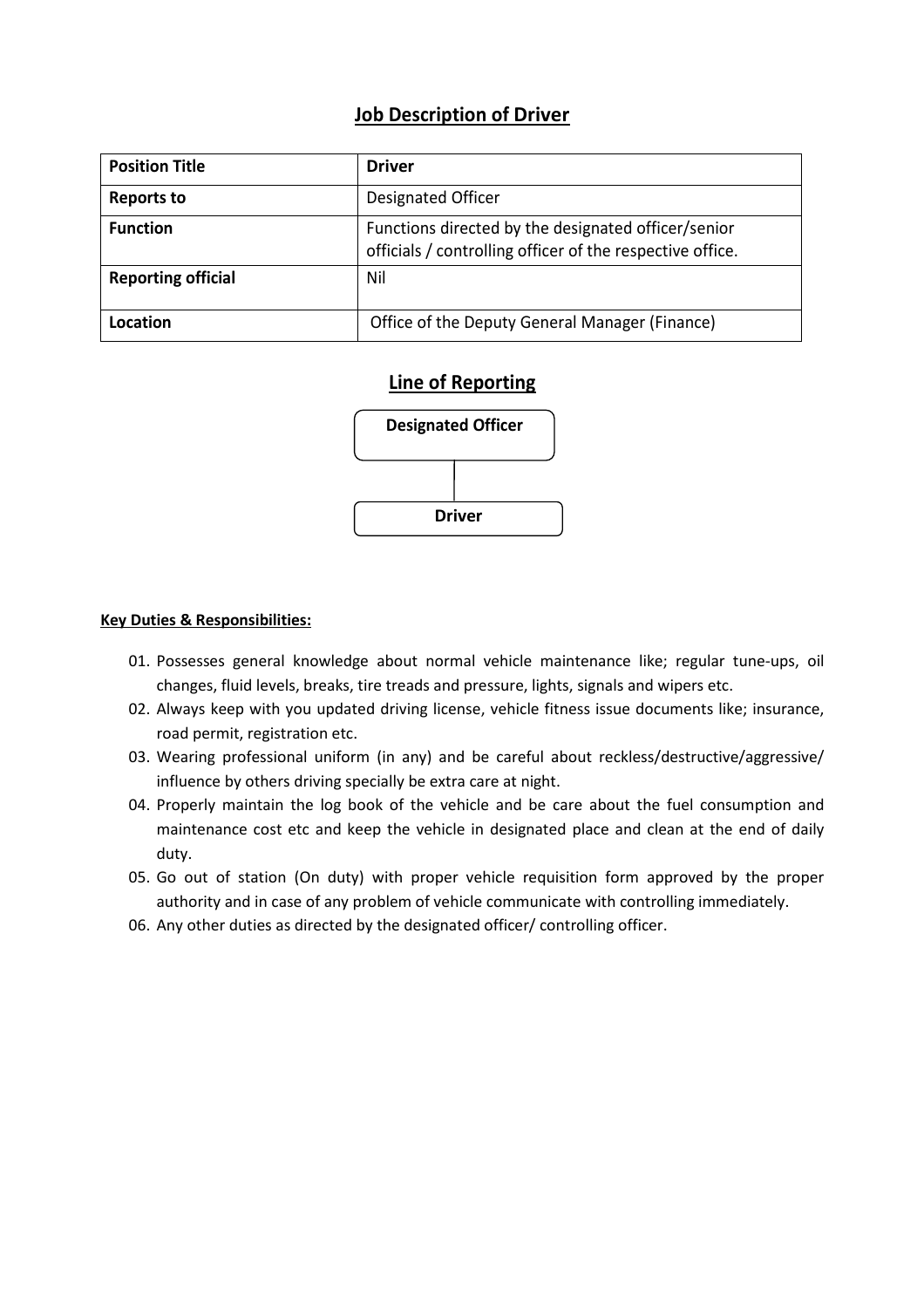### **Job Description of office Peon**

| <b>Position Title</b>     | Peon                                                                                                     |
|---------------------------|----------------------------------------------------------------------------------------------------------|
| <b>Reports to</b>         | Designated Officer                                                                                       |
| <b>Function</b>           | All functions directed by the designated officer and other<br>senior officials of the respective office. |
| <b>Reporting official</b> | Nil                                                                                                      |
| Location                  | Office of the Deputy General Manager (Finance)                                                           |

### **Line of Reporting**



- 01. Open and close office regularly.
- 02. Attending bell of the respective officer and moving files and documents with care& keep confidentiality of the files.
- 03. Entertain officials and visitors like serving water, tea, beverages, lunch etc with care and take extra care at the time of meeting.
- 04. Keep clean and hygienic of the office equipment and furniture's.
- 05. Wearing professional uniform (if any) in the office time.
- 06. Receiving telephone calls with courtesy when senior officials is out of desk/chamber.
- 07. Any other duties as directed by the designated officer and other senior officials of DESCO.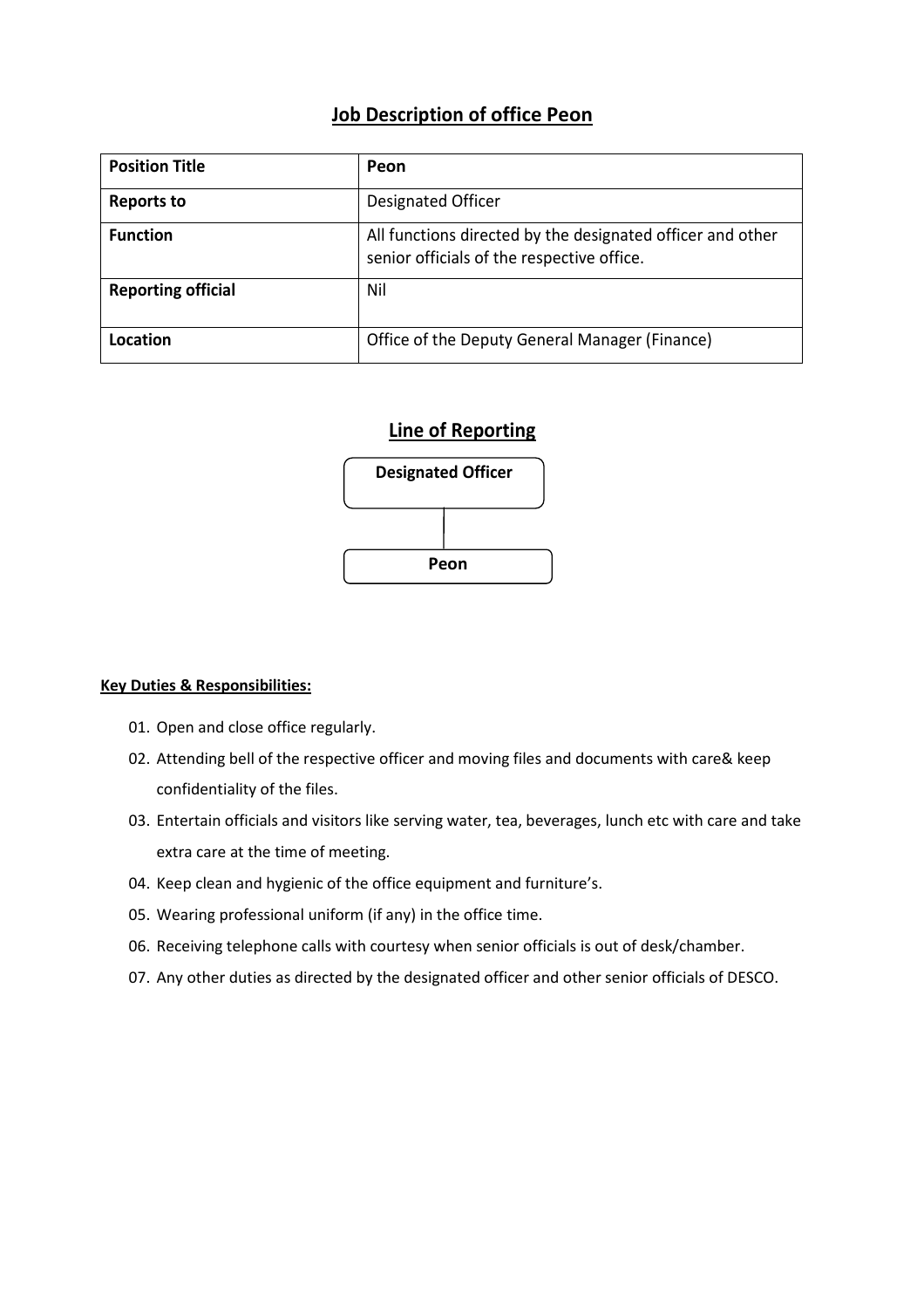| <b>Position Title</b>      | <b>Manager (Banking)</b>                                      |
|----------------------------|---------------------------------------------------------------|
| <b>Reports to</b>          | Deputy Genaral Manager (Finance)                              |
| <b>Function</b>            | All functions related to Bank or Financial Institutions, Fund |
|                            | Management, Bank Reconciliations.                             |
| <b>Reporting Officials</b> | Deputy Manager (Banking)                                      |
| Location                   | Office of the Deputy General Manager (Finance)                |

### **Job Description of Manager (Banking)**

#### **Job purpose:**

Manager (Banking), reporting to the DGM (Finance) with collective responsible for all kinds of Bank transaction, Fund Management, Bank agreement, Bank reconciliations.



- 1. To arrange contract agreement with bank for opening bank accounts of the Company.
- 2. To monitor all collection statements (Revenue, VAT, Security Deposit, Miscellaneous) on monthly basis.
- 3. Prepare monthly Cash flow and proper Fund Management of company.
- 4. To check proper utilization of Company Fund for FDR Investment and monitor of Renew/encashment of FDR in time.
- 5. To check all types of bank (except salary, CPF and Gratuity account) correspondence of the Company.
- 6. Monitor of all bank transactions and fund transfer for paying regular expenditure.
- 7. To monitor reconciliation between all bank accounts (revenue, VAT, security deposit, miscellaneous) including central bank account and ledger records.
- 8. Monitor of all types of expenditures of Administration Division.
- 9. Manage all types of advance related issues and its adjustment of the employee of respective divisions.
- 10. Ensure that VAT and Tax of the contractors/suppliers are deduction at source.
- 11. To manage all types of advance related issues and its adjustment of the employee of respective division.
- 12. To co-ordinate Internal Auditor, External Auditor and Government Auditor.
- 13. To carry out any other duties as directed by the Management.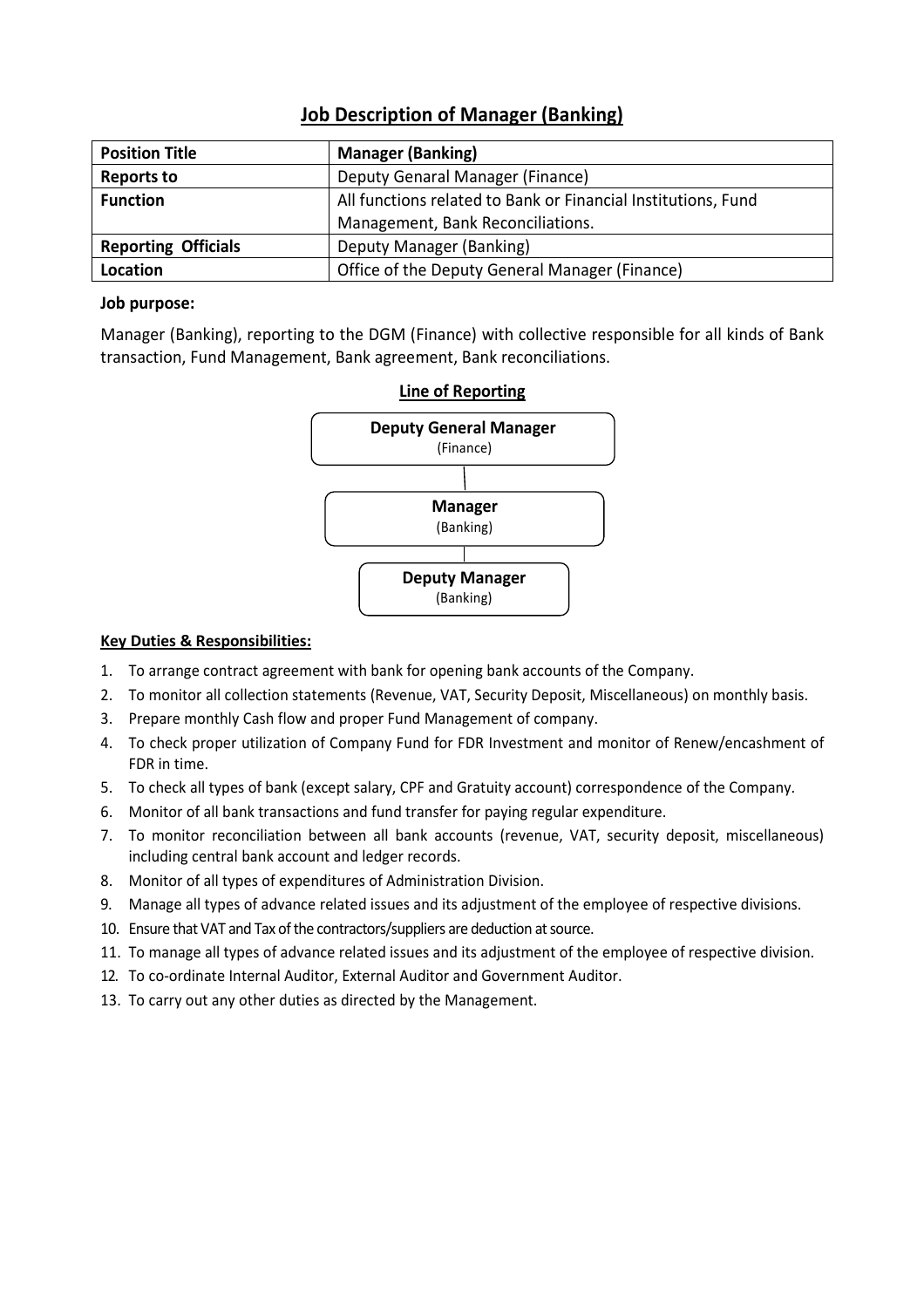# **Job Description of Deputy Manager (Banking)**

| <b>Position Title</b>     | <b>Deputy Manager (Banking)</b>                               |
|---------------------------|---------------------------------------------------------------|
| <b>Reports to</b>         | Manager (Banking)                                             |
| <b>Function</b>           | All functions related to Bank or Financial Institutions, Fund |
|                           | Management, Preparation of Collection Statements, Bank        |
|                           | Reconciliations, Bill processing.                             |
| <b>Reporting official</b> | Assistant Manager (Banking)                                   |
| Location                  | Office of the Manager(Banking)                                |

### **Line of Reporting**



- 1. To maintain and control bank related various tasks, make recommendations for inclusion in the weekly / monthly / Annual reports and supervise / preparation of official banking transaction related documents.
- 2. To monitor all collection statements (Revenue, VAT, Security Deposit, Miscellaneous) on monthly basis.
- 3. To monitor reconciliation between all bank accounts (revenue, VAT, security deposit, miscellaneous) including central bank account and ledger records on monthly, quarterly and annual basis.
- 4. To confirm S&D wise collection information and reconcile S&D wise accounts receivable against energy sales.
- 5. To prepare all types of bank (except salary, CPF and Gratuity account) correspondence of the Company.
- 6. To check proper utilization of Company Fund for FDR Investment and monitor of Renew/encashment of FDR in time.
- 7. To check all the payment files of respective department/divisions which files process by the Assistant Manager (Banking).
- 8. To monitor ongoing levels of expenditure on individual programs as against budget and provide timely advice of likely over and under spends.
- 9. To check all types of Bank payment voucher of respective department/divisions.
- 10. Ensure that VAT and Tax of the contractors/suppliers are deduction at source.
- 11. To manage all types of advance related issues and its adjustment of the employee of respective divisions.
- 12. To co-ordinate Internal Auditor, External Auditor and Government Auditor.
- 13. To carry out any other duties as directed by the Management.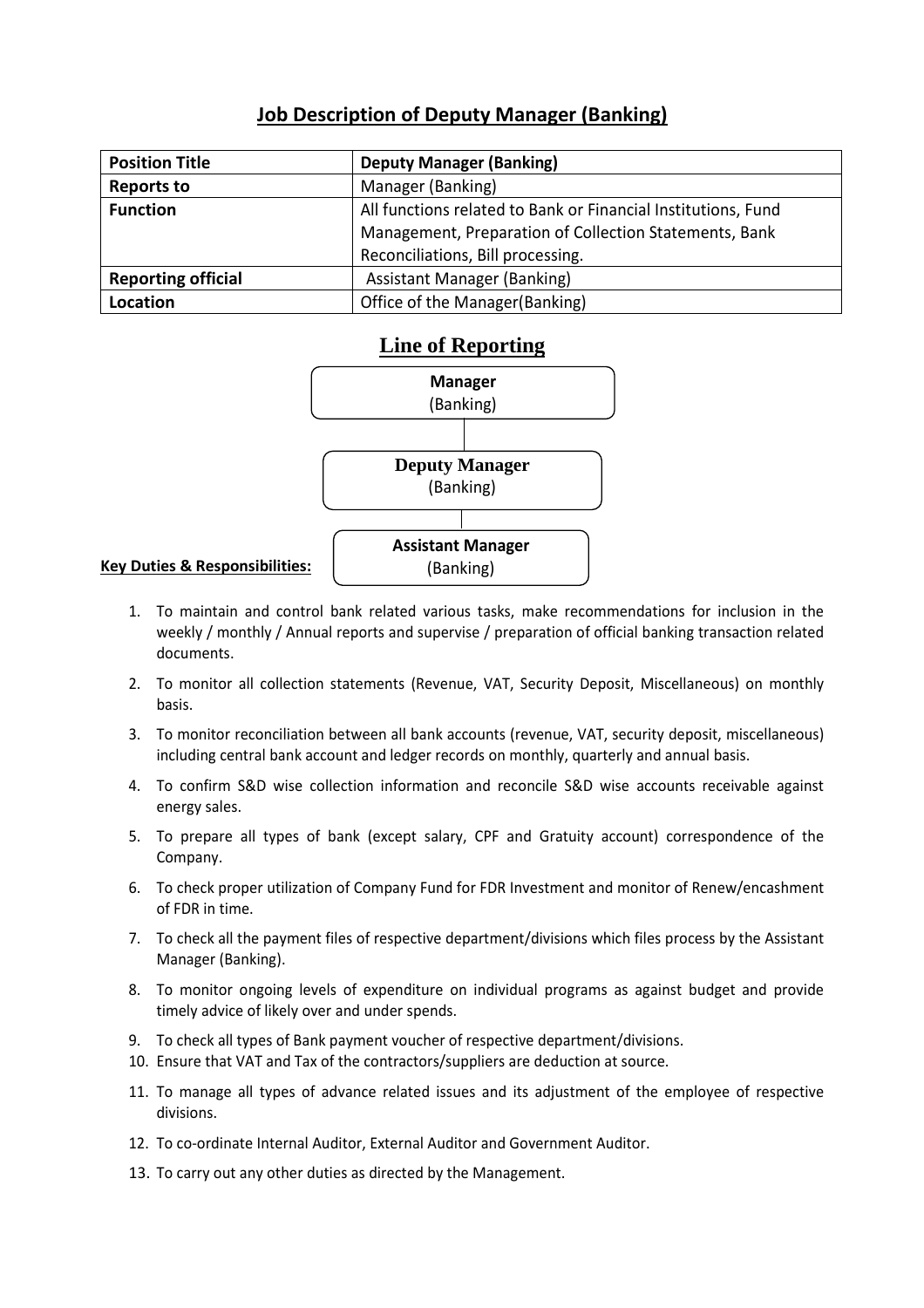| <b>Position Title</b>     | <b>Assistant Manager (Investment)</b>                         |
|---------------------------|---------------------------------------------------------------|
| <b>Reports to</b>         | Deputy Manager (Banking)                                      |
| <b>Function</b>           | All functions related to Bank or Financial Institutions, Fund |
|                           | Management, Preparation of Collection Statements, Bank        |
|                           | Reconciliations, Bill processing.                             |
| <b>Reporting official</b> | Junior Assistant Manager (Banking)                            |
| Location                  | Office of the Manager(Banking)                                |

# **Job Description of Assistant Manager (Investment)**

### **Line of Reporting**



- 1. To maintain and control bank related various tasks, make recommendations for inclusion in the weekly / monthly / Annual reports and supervise / preparation of official banking transaction related documents.
- 2. To prepare all collection statements (Revenue, VAT, Security Deposit, Miscellaneous) on monthly basis.
- 3. To check proper utilization of Company Fund for FDR Investment and monitor of Renew/encashment of FDR in time.
- 4. To prepare all types of bank (except salary, CPF and Gratuity account) correspondence of the Company.
- 5. To keep all FDR and other financial instruments in safe custody at office premises.
- 6. To prepare FDR statements on monthly basis and submit to higher authority for fund management in time.
- 7. To check and process all the payment files of respective department/divisions.
- 8. Manage all types of advance related issues and its adjustment of the employee of respective divisions.
- 9. To monitor ongoing levels of expenditure on individual programs as against budget and provide timely advice of likely over and under spends.
- 10. To prepare all types of Bank payment voucher of respective department/divisions.
- 11. To co-ordinate Internal Auditor, External Auditor and Government Auditor.
- 12. To carry out any other duties as directed by the Management from time to time.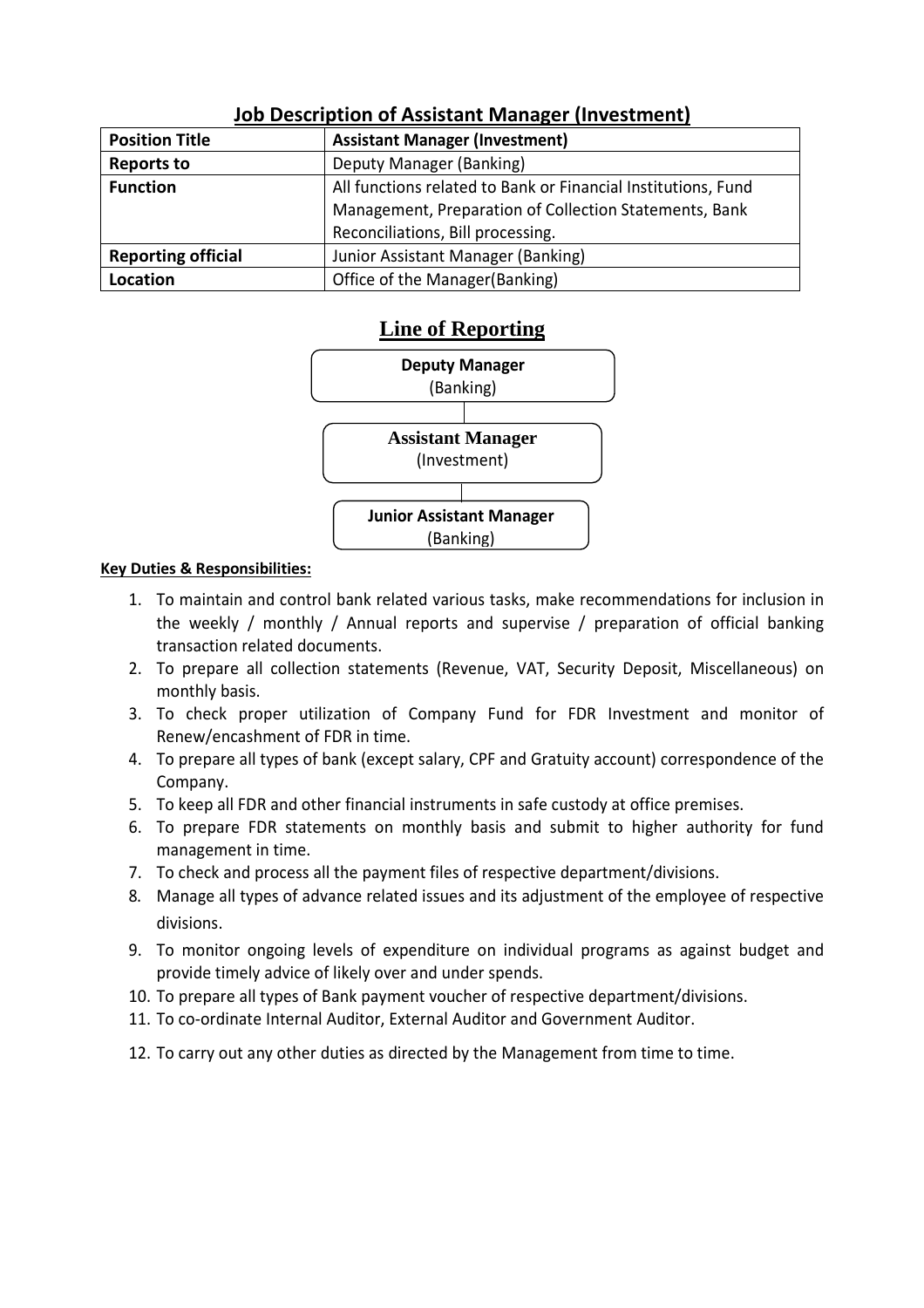# **Job Description of Assistant Manager (Bank Reconciliation)**

| <b>Position Title</b>     | <b>Assistant Manager (Bank Reconciliation)</b>                |
|---------------------------|---------------------------------------------------------------|
| <b>Reports to</b>         | Deputy Manager (Banking)                                      |
| <b>Function</b>           | All functions related to Bank or Financial Institutions, Fund |
|                           | Management, Preparation of Collection Statements, Bank        |
|                           | Reconciliations, Bill processing.                             |
| <b>Reporting official</b> | Junior Assistant Manager (Banking)                            |
| Location                  | Office of the Manager(Banking)                                |

### **Line of Reporting**



- 1. To maintain and control bank related various tasks, make recommendations for inclusion in the weekly / monthly / Annual reports and supervise / preparation of official banking transaction related documents.
- 2. To prepare all collection statements (Revenue, VAT, Security Deposit, Miscellaneous) on monthly basis.
- 3. To confirm S&D wise collection information and reconcile S&D wise accounts receivable against energy sales.
- 4. To prepare reconciliation statement of all bank accounts (revenue, VAT, security deposit, miscellaneous) including central bank account with ledger records on monthly, quarterly and annual basis.
- 5. To prepare all types of bank (except salary, CPF and Gratuity account) correspondence of the Company.
- 6. To check and process all the payment files of respective department/divisions.
- 7. Manage all types of advance related issues and its adjustment of the employee of respective divisions.
- 8. To monitor ongoing levels of expenditure on individual programs as against budget and provide timely advice of likely over and under spends.
- 9. To prepare all types of Bank payment voucher of respective department/divisions.
- 10. To co-ordinate Internal Auditor, External Auditor and Government Auditor.
- 11. To carry out any other duties as directed by the Management.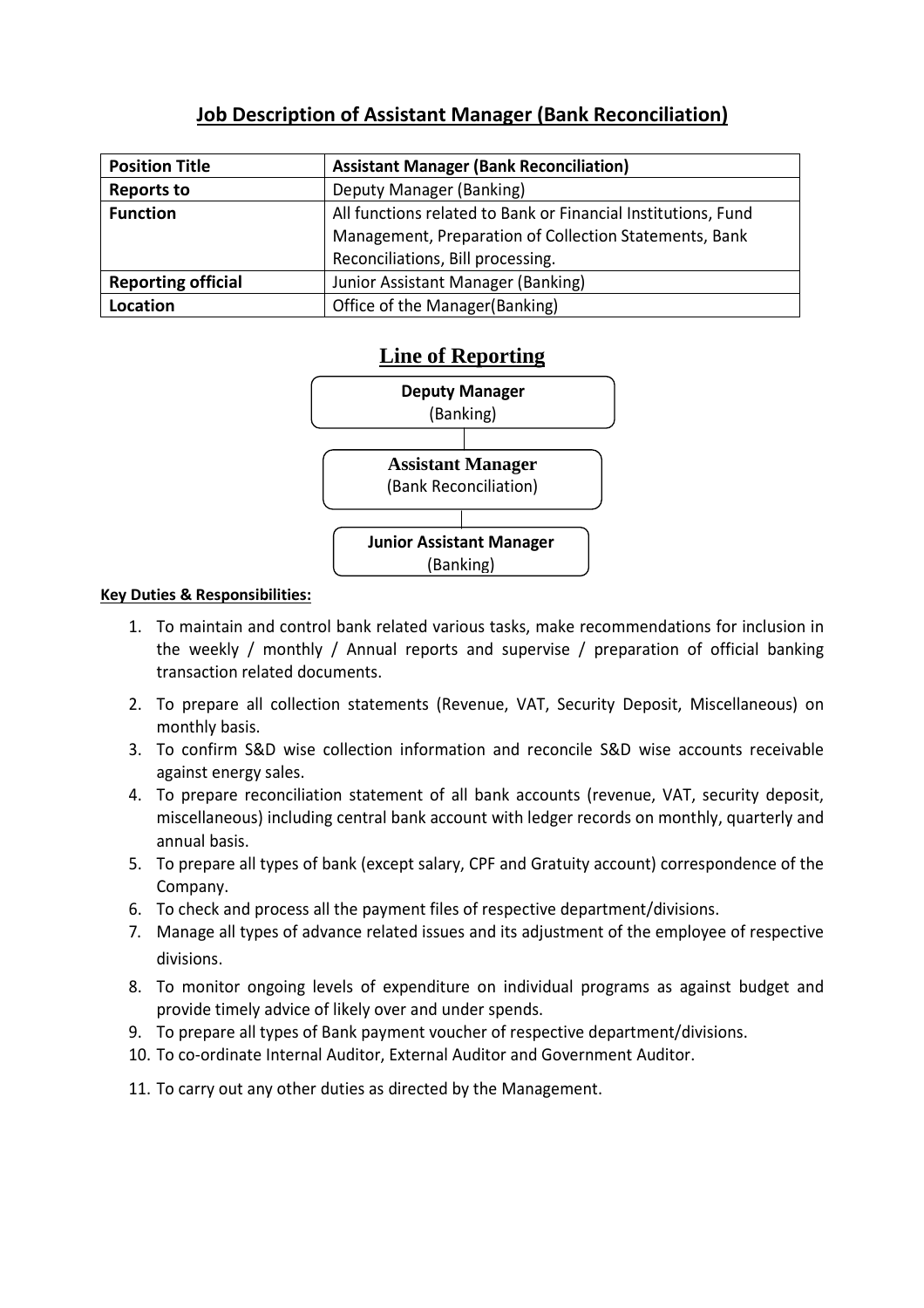# **Job Description of Junior Assistant Manager (Banking)**

| <b>Position Title</b>     | <b>Junior Assistant Manager (Banking)</b>                   |
|---------------------------|-------------------------------------------------------------|
| <b>Reports to</b>         | Deputy Manager (Banking)                                    |
| <b>Function</b>           | Assistance to Assistant Manager, checking and processing of |
|                           | bills, records keeping, Data entry etc.                     |
| <b>Reporting official</b> | Sr. Office Assistant.                                       |
| Location                  | Office of the Manager (Banking)                             |

### **Line of Reporting**



- 1. Data entry for preparing Company Budget and budget variations in time with the help of subordinate officials.
- 2. To assist Assistant Manager (Financial Management & Budget) to prepare of Salary, Bonus, Incentive, Encashment of Earned Leave for paying in time.
- 3. Recording of all employees mobile bills and prepare statement for paying the same in time on monthly basis.
- 4. To prepare employee wise receivable statement against mobile bill and necessary action taken to recover the said receivable.
- 5. To take necessary action for opening individual salary account of employee with the bank for disbursement of service benefits.
- 6. Documentation of monthly attendance sheet, Medical bills, shifting allowance statement and other service benefits statements.
- 7. Depositing of CPF loan adjustment amount of employees to the Bank.
- 8. To co-ordinate Internal Auditor, External Auditor and Government Auditor.
- 9. To carry out any other duties as directed by the Management.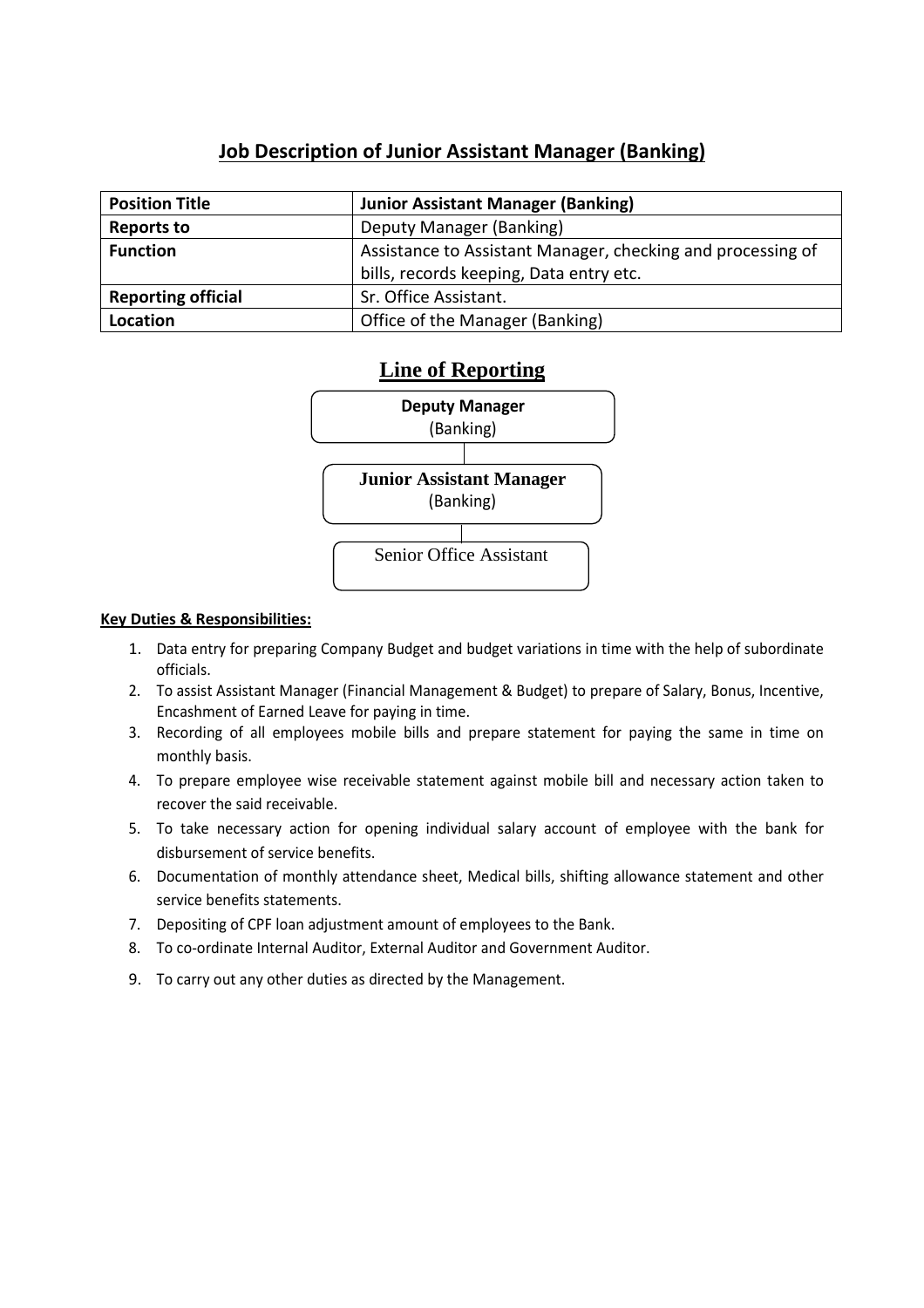| <b>Position Title</b>      | <b>Manager (Financial Management and Budget)</b>                                                                                                                    |
|----------------------------|---------------------------------------------------------------------------------------------------------------------------------------------------------------------|
| <b>Reports to</b>          | Deputy General Manager (Finance)                                                                                                                                    |
| <b>Function</b>            | All functions financial Management, budget preparation and<br>budgetary control, employee benefits, Energy purchase and sales,<br>CPF and Gratuity Fund Management. |
| <b>Reporting Officials</b> | Deputy Manager (Finance)                                                                                                                                            |
| Location                   | Office of the Deputy General Manager (Finance)                                                                                                                      |

### **Job Description of Manager (Financial Management and Budget)**

#### **Job purpose:**

Manager (Financial Management and Budget) reporting to the DGM (Finance) with collective responsible for financial Management, budget preparation and budgetary control, employee benefits, payment of energy purchase and sales recording in the books of accounts.

# **Line of Reporting**



- 1. Prepare of company annual budget and budget variation for budgetary control in time with the help of subordinate officials.
- 2. Supervise ongoing levels of expenditure on individual programs as against budget and provide timely advice of likely over and under spends.
- 3. Monitor budgets, amendments and forecasts working with the Dy. General Manager (Finance).
- 4. Manage all types of advance related issues and its adjustment of the employee of respective divisions.
- 5. Ensure that VAT and Tax of the contractors/suppliers are deduction at source.
- 6. Ensure that Retention Money of contractors properly and timely refunded.
- 7. Monitor reconciliation of CPF, Gratuity and Salary account and ledger records.
- 8. Recording of energy sales and payment energy Purchase from BPDB and wheeling charge of PGCB.
- 9. Monitor of Salary, Bonus, Incentive, encashment of earned leave payment to the employee.
- 10. Contributory Provident Fund Management
- 11. Gratuity Fund Management.
- 12. Settlement of Final Payment of the employee.
- 13. To ensure monthly advance Income tax deduction from individual Salary and deposited to Govt. Exchequer through treasury challan in timely manner.
- 14. Co-ordinate Internal Auditor, External Auditor and Government Auditor.
- 15. Carry out any other duties as directed by the Management.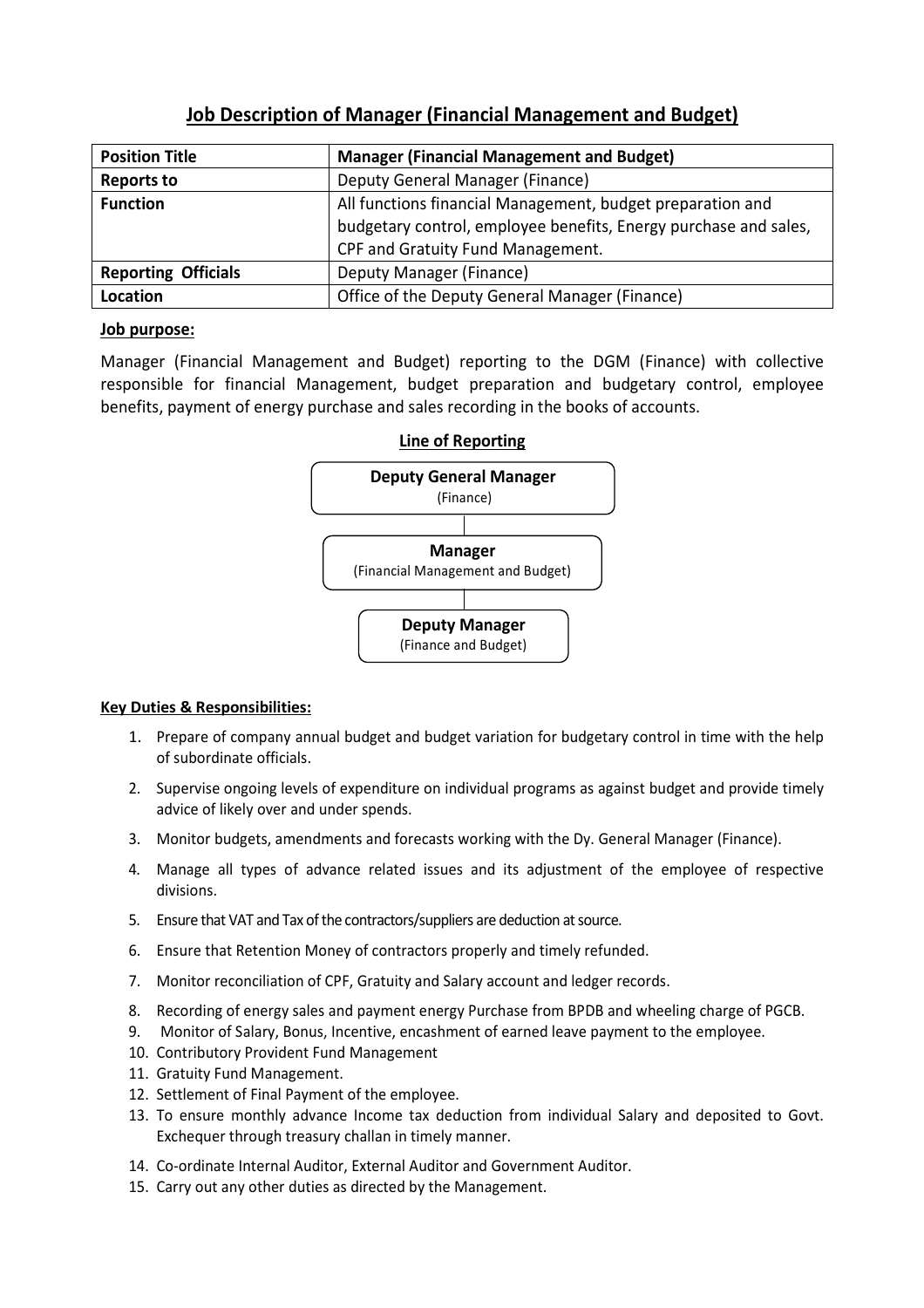# **Job Description of Deputy Manager (Finance & Budget)**

| <b>Position Title</b>     | <b>Deputy Manager (Finance &amp; Budget)</b>                     |
|---------------------------|------------------------------------------------------------------|
| <b>Reports to</b>         | Manager (Financial Management & Budget)                          |
| <b>Function</b>           | Budget preparation works with the help of subordinate officials. |
|                           | Employee benefits like salary, bonus, incentive, encashment of   |
|                           | earned leave. Final settlement of the employee. Bill process of  |
|                           | respective divisions, CPF and Gratuity Fund Management.          |
| <b>Reporting official</b> | Assistant Manager (Financial Management & Budget)                |
| Location                  | Office of the Manager (Financial Management & Budget)            |

# **Line of Reporting**



- 1. To prepare Company Budget and budget variations in time with the help of subordinate officials.
- 2. To maintain and control budget, make recommendations for inclusion in the Annual Budget and supervise preparation of official budget documents.
- 3. To check all the payment files of respective department/divisions which files process by the Assistant Manager (FM&B).
- 4. To monitor ongoing levels of expenditure on individual programs as against budget and provide timely advice of likely over and under spends.
- 5. To check all types of Bank payment voucher of respective department/divisions.
- 6. Prepare salary, Bonus, Incentive, encashment of Earned leave statements in time.
- 7. Assessment of employee income tax and ensure monthly advance Income tax deduction from individual Salary and deposited to Govt. Exchequer through treasury challan in timely manner and monitor the collection of Treasury Challan from the Tax office.
- 8. To monitor monthly bank reconciliation of CPF, Gratuity and Salary accounts and ledger records.
- 9. To check final payment statement of employee and process for making payment in time.
- 10. Ensure that VAT and Tax of the contractors/suppliers are deduction at source.
- 11. To manage all types of advance related issues and its adjustment of the employee of respective divisions.
- 12. To check proper utilization of CPF, Gratuity Fund.
- 13. To monitor of disbursement of CPF Loan and recovery.
- 14. To co-ordinate Internal Auditor, External Auditor and Government Auditor.
- 15. To carry out any other duties as directed by the Management.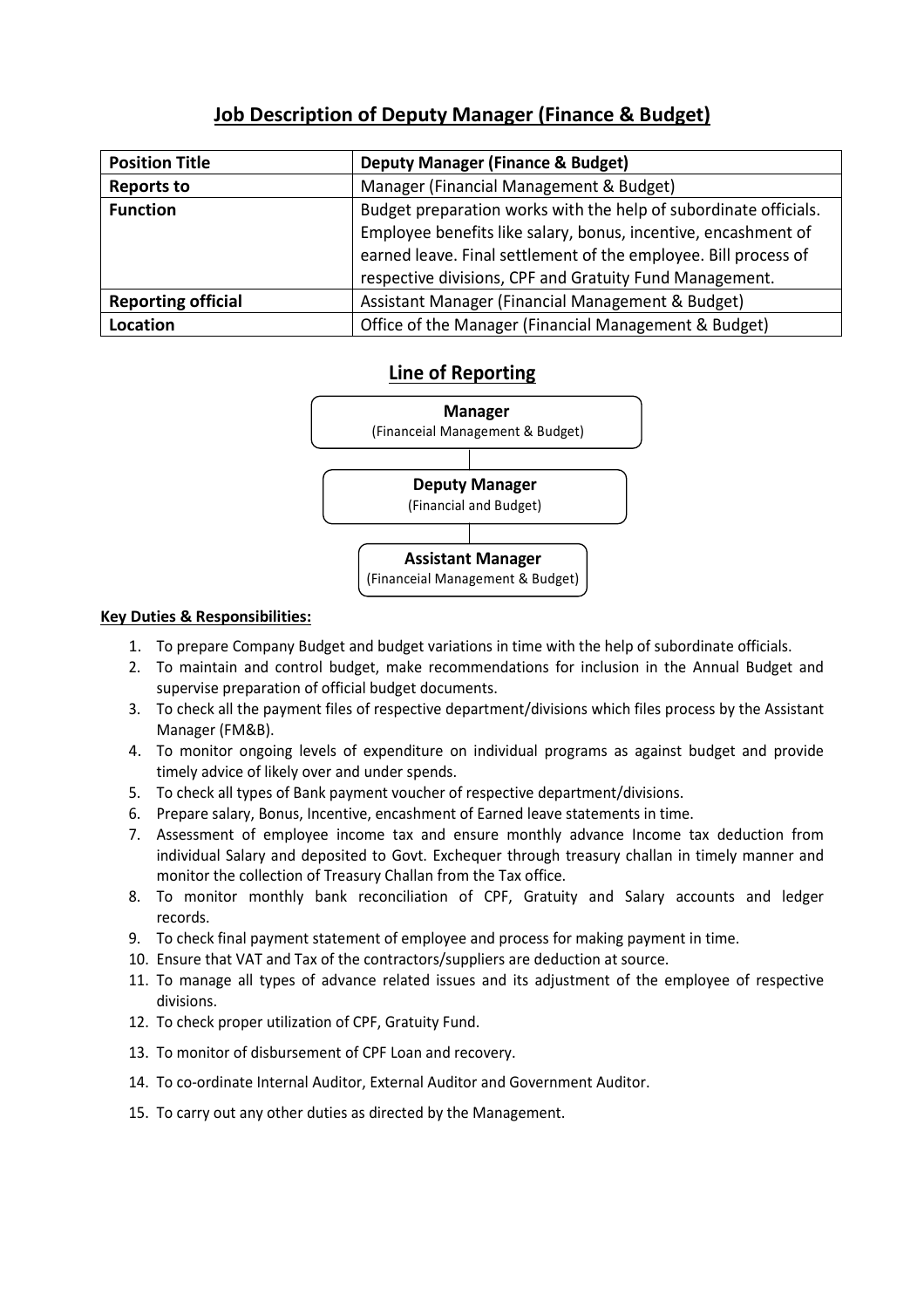| <b>Position Title</b>      | <b>Assistant Manager (Salary, CPF &amp; Gratuity)</b>         |
|----------------------------|---------------------------------------------------------------|
| <b>Reports to</b>          | Deputy Manager (Finance & Budget)                             |
| <b>Function</b>            | Budget preparation works with the help of subordinate         |
|                            | officials. Employee benefits like salary, bonus, incentive,   |
|                            | encashment of earned leave. Final settlement of the employee. |
|                            | Bill process of respective divisions, CPF and Gratuity Fund   |
|                            | Management.                                                   |
| <b>Reporting officials</b> | Junior Assistant Manager (Salary & Allowance)                 |
| <b>Location</b>            | Office of the Manager (Financial Management & Budget)         |

# **Job Description of Assistant Manager (Salary, CPF & Gratuity)**

### **Line of Reporting**



- 1. To prepare Company Budget and budget variations in time with the help of subordinate officials.
- 2. To maintain and control budget, make recommendations for inclusion in the Annual Budget and supervise preparation of official budget documents.
- 3. To check and process all the payment files and prepare payment voucher of respective department/divisions.
- 4. To prepare salary, Bonus, Incentive, encashment of Earned leave statements in time.
- 5. To prepare final payment statement of employee and process for making payment in time.
- 6. To prepare monthly bank reconciliation statement of CPF, Gratuity and Salary accounts and reconcile with ledger records.
- 7. To prepare computation of Income Tax assessment of employee and ensure monthly advance Income tax deduction from individual Salary and deposited to Govt. Exchequer through treasury challan in timely manner and monitor the collection of Treasury Challan from the Tax office.
- 8. To prepare yearly salary certificate with the help of Junior Assistant Manager and issuance of same to the employee.
- 9. Contributory Provident Fund Management related works.
- 10. Gratuity Fund Management related works.
- 11. To keep all FDR and other financial instruments in safe custody at office premises.
- 12. Loan disbursement from CPF to the employee and necessary action taken for adjustment in time.
- 13. To prepare yearly balance certificate of Employee's CPF and disburse to the respective employee.
- 14. To co-ordinate Internal Auditor, External Auditor and Government Auditor.
- 15. To carry out any other duties as directed by the Management.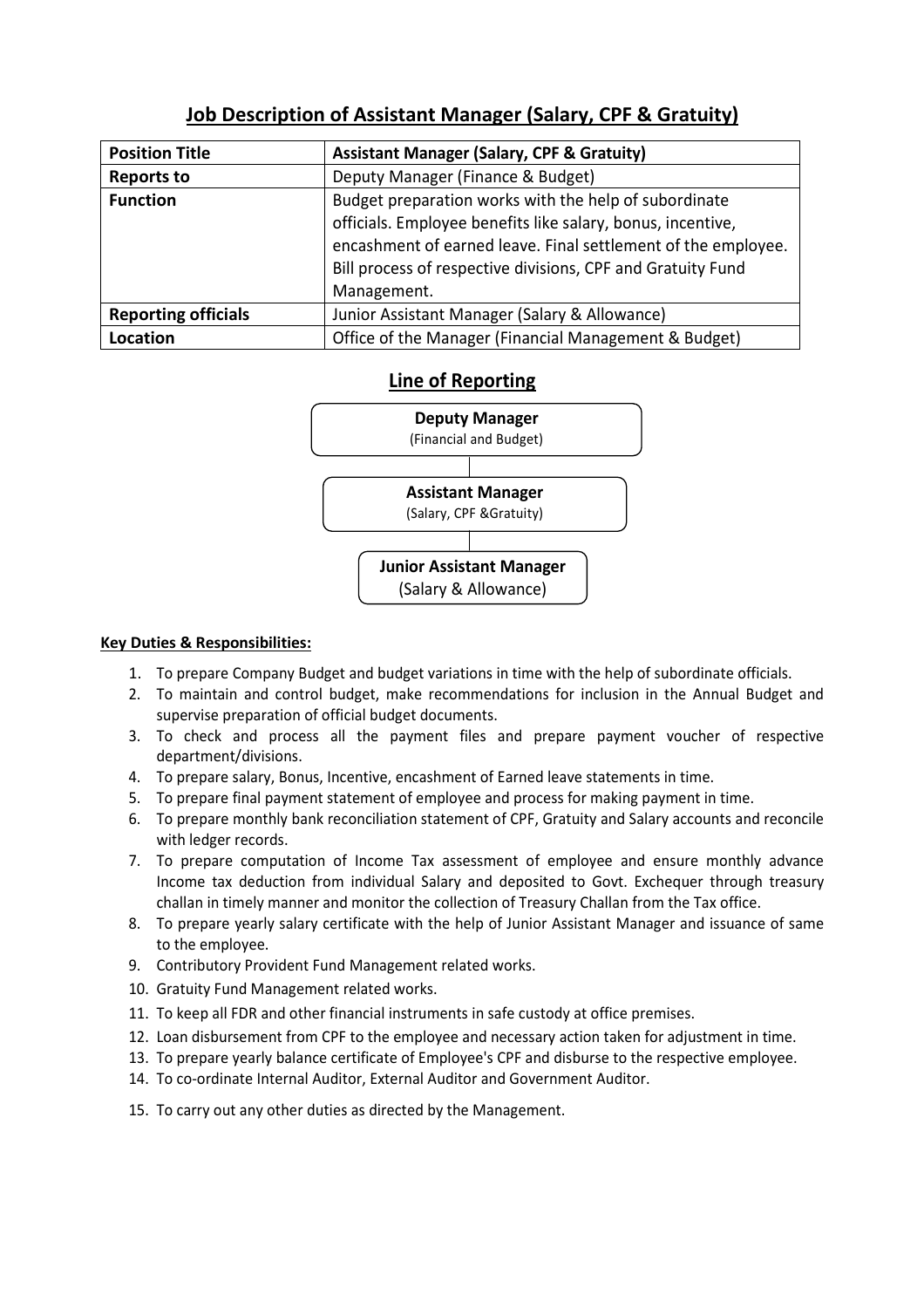# **Job Description of Junior Assistant Manager (Salary & Allowance)**

| <b>Position Title</b>     | <b>Junior Assistant Manager (Salary &amp; Allowance)</b>    |
|---------------------------|-------------------------------------------------------------|
| <b>Reports to</b>         | Assistant Manager (Salary, CPF & Gratuity)                  |
| <b>Function</b>           | Assistance to Assistant Manager, checking and processing of |
|                           | bills, records keeping, Data entry etc.                     |
| <b>Reporting official</b> | Sr. Office Assistant.                                       |
| Location                  | Office of the Manager (Financial Management & Budget)       |

### **Line of Reporting**



- 1. Data entry for preparing Company Budget and budget variations in time with the help of subordinate officials.
- 2. To assist Assistant Manager (Financial Management & Budget) to prepare of Salary, Bonus, Incentive, Encashment of Earned Leave for paying in time.
- 3. Recording of all employees mobile bills and prepare statement for paying the same in time on monthly basis.
- 4. To prepare employee wise receivable statement against mobile bill and necessary action taken to recover the said receivable.
- 5. To take necessary action for opening individual salary account of employee with the bank for disbursement of service benefits.
- 6. Documentation of monthly attendance sheet, Medical bills, shifting allowance statement and other service benefits statements.
- 7. Depositing of CPF loan adjustment amount of employees to the Bank.
- 8. To co-ordinate Internal Auditor, External Auditor and Government Auditor.
- 9. To carry out any other duties as directed by the Management.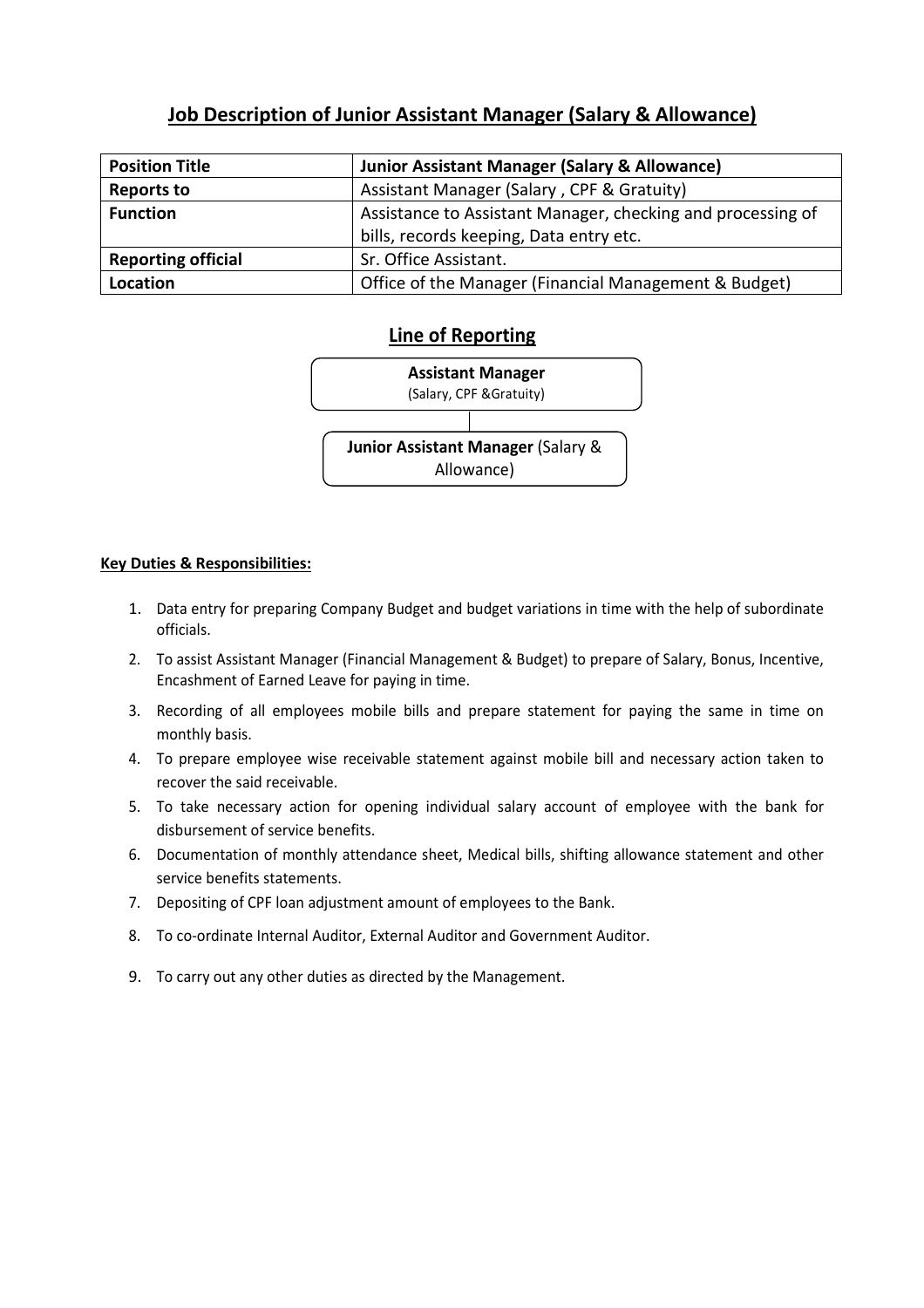# **Job Description of Junior Assistant Manager (Budget)**

| <b>Position Title</b>     | <b>Junior Assistant Manager (Budget)</b>                    |
|---------------------------|-------------------------------------------------------------|
| <b>Reports to</b>         | Deputy Manager (Finance & Budget)                           |
| <b>Function</b>           | Assistance to Assistant Manager, checking and processing of |
|                           | bills, records keeping, Data entry etc.                     |
| <b>Reporting official</b> | Sr. Office Assistant.                                       |
| Location                  | Office of the Manager (Financial Management & Budget)       |

### **Line of Reporting**



- 1. Data entry for preparing Company Budget and budget variations in time with the help of subordinate officials.
- 2. To assist Assistant Manager (Financial Management & Budget) to prepare of Salary, Bonus, Incentive, Encashment of Earned Leave for paying in time.
- 3. Recording of all employees mobile bills and prepare statement for paying the same in time on monthly basis.
- 4. To prepare employee wise receivable statement against mobile bill and necessary action taken to recover the said receivable.
- 5. To take necessary action for opening individual salary account of employee with the bank for disbursement of service benefits.
- 6. Documentation of monthly attendance sheet, Medical bills, shifting allowance statement and other service benefits statements.
- 7. Depositing of CPF loan adjustment amount of employees to the Bank.
- 8. To co-ordinate Internal Auditor, External Auditor and Government Auditor.
- 9. To carry out any other duties as directed by the Management.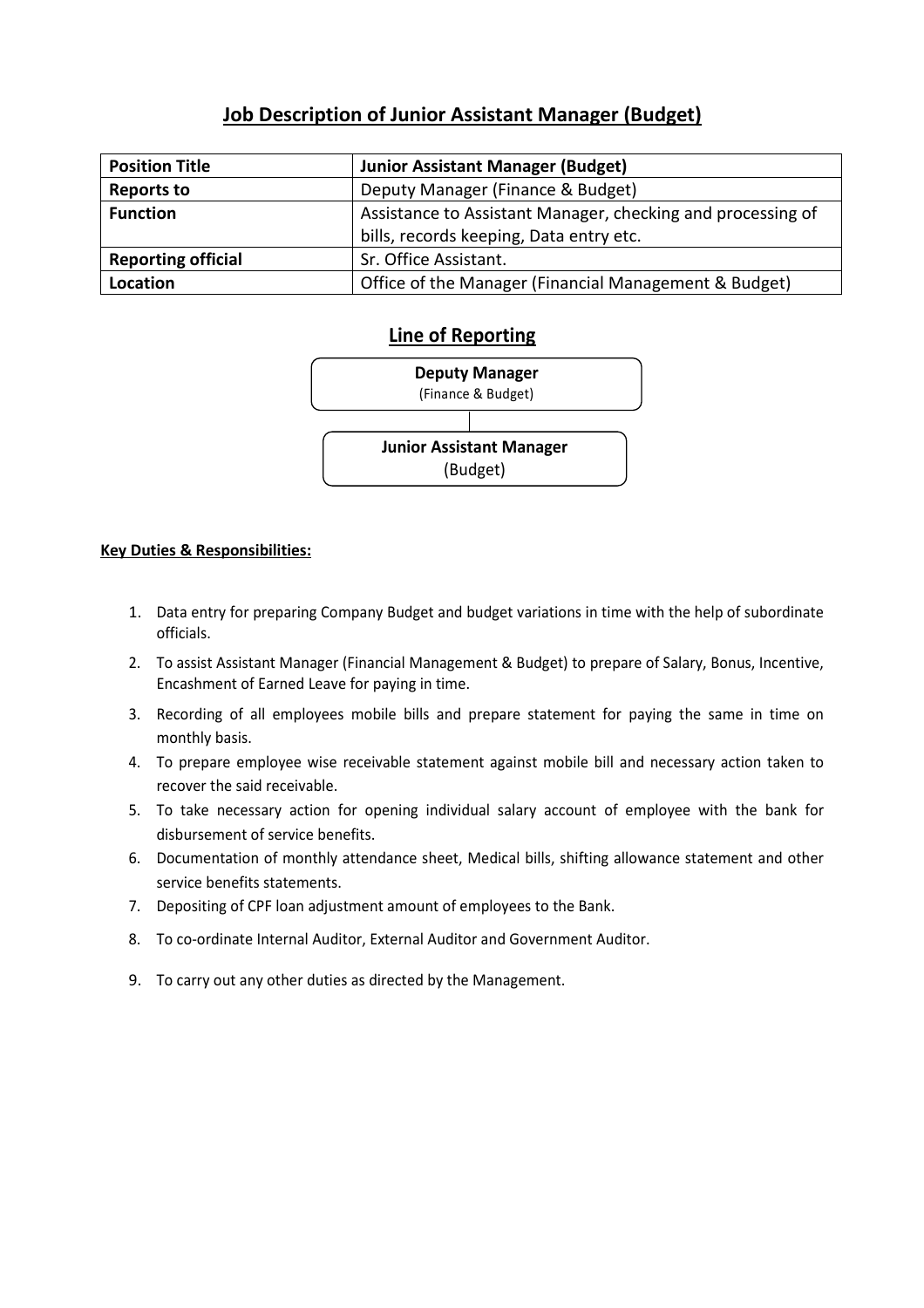**Office of the Deputy General Manager (Accounts)**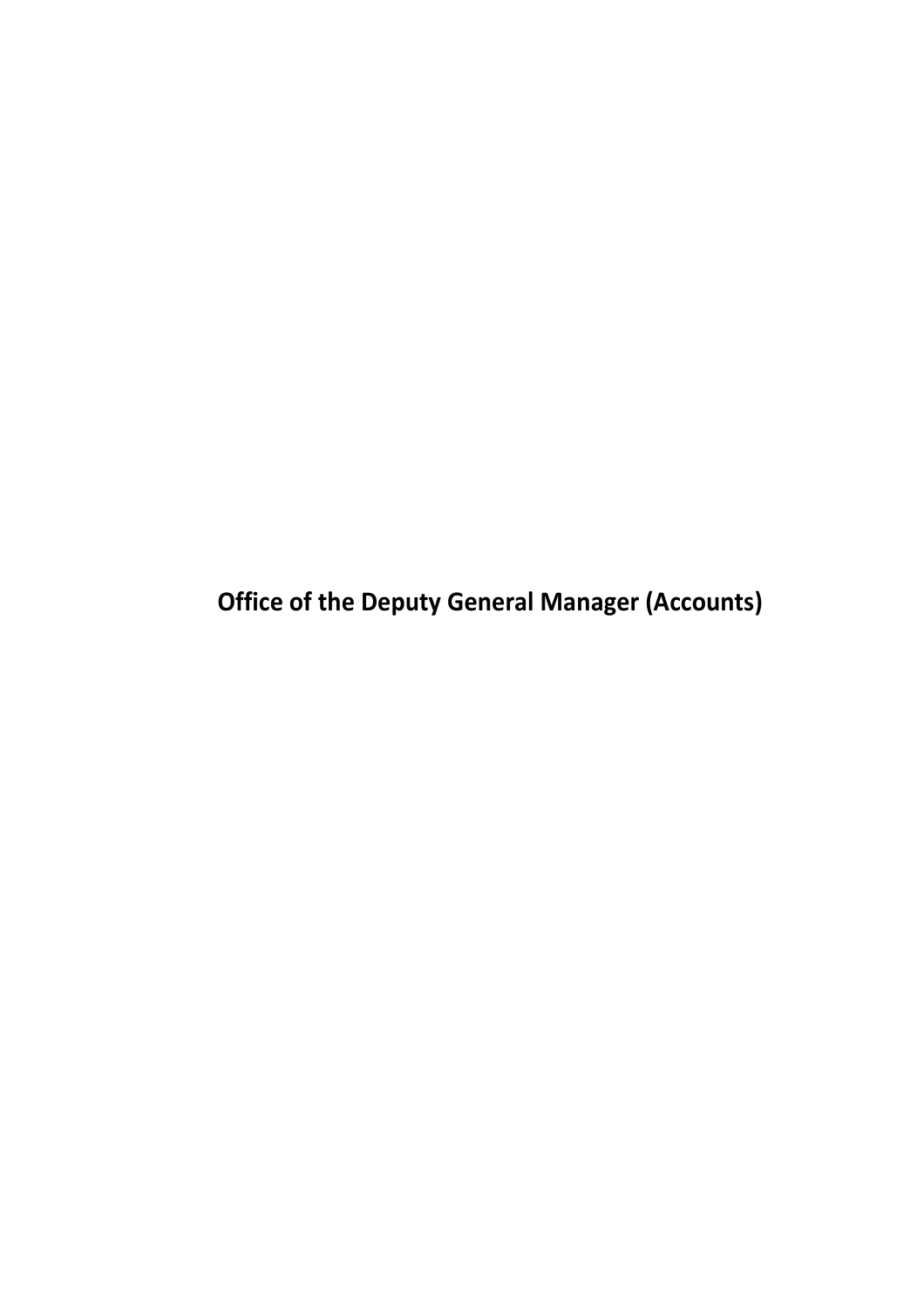# **Job Description of Deputy General Manager (Accounts)**

| <b>Position Title</b>     | <b>Deputy general Manager (Accounts)</b>            |
|---------------------------|-----------------------------------------------------|
| <b>Reports to</b>         | General Manager (Finance & Accounts)                |
| <b>Function</b>           | <b>Accounts and Compliance</b>                      |
| <b>Reporting official</b> | Manager (Corporate Accounts)                        |
|                           | Manager (S & D Accounts)                            |
|                           | Personal Supporting Officials/ Staff at GM's Office |
| Location                  | Head Office of DESCO                                |

### **Job purpose:**

DGM (Accounts), reporting to the GM (Finance & Accounts) with collective responsible for all kinds of Company accounts, S&D related payment management , Vat & Tax related Compliance, resource management and finalization of annual accounts.

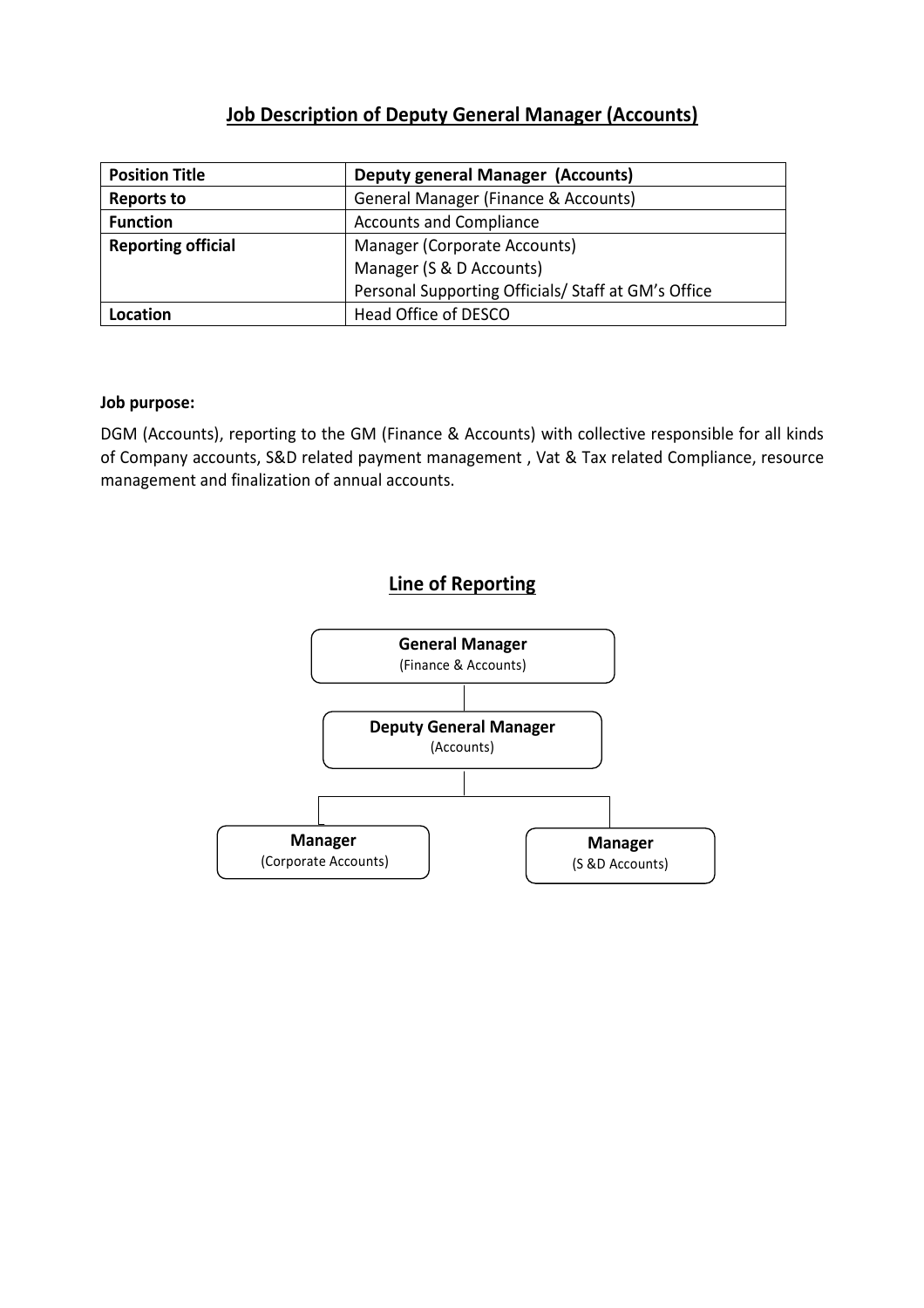- 1. To ensure Ist quarter, half yearly, 3<sup>rd</sup> quarter and yearly accounts as per compliance of BSEC, DSE & CSE and supervise vat & tax related issues.
- 2. To Plan, administer and control the activities of Stores and Inventory, and Fixed Assets for providing support services to other departments.
- 3. Ensure VAT & Tax has been deducted from the bills and arrange timely deposit to Govt. Exchequer.
- 4. To assist GM in preparing key performance indicators (KPI) relating accounts and financial manag<sup>mt</sup>.
- 5. Supervise, monitor and control the Project Accounts of the Company.
- 6. Oversee payment of Rents, Holding & other Taxes, for office establishments and all other yearly fees.
- 7. Ensure that proper financial procedures and systems are operated and maintained.
- 8. Manage issues relating clearance of imported goods from the port.
- 9. Manage all types of Contractor's Bills, and other Bills. Supervise, monitor and control COSS,MSS & LEM contractor's performance
- 10. Supervise and monitor of Dividend payment to shareholder.
- 11. Proper utilization of Depreciation Fund.
- 12. Exercise financial authority as per approved financial procedure/policy/guidelines of the Company.
- 13. Carryout Annual Performance Appraisal of the employees under control.
- 14. Assist GM (Finance & Accounts) in discharging his/her duties.
- 15. Carryout any other duty as directed by the Executive Directors / GM (Finance & Accounts).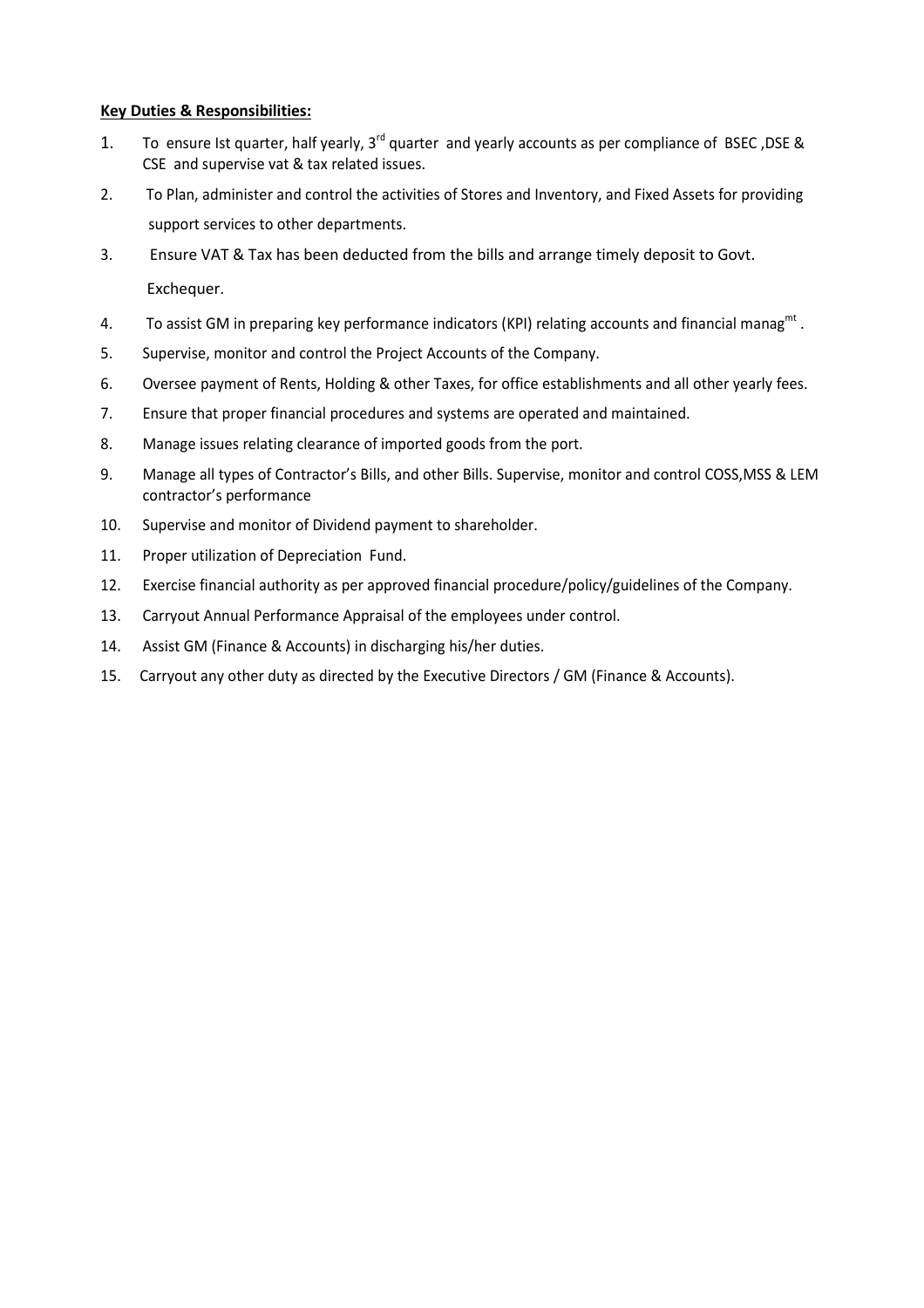# **Job Description of Senior office Assistant**

| <b>Position Title</b>     | <b>Senior Office Assistant</b>                                                      |
|---------------------------|-------------------------------------------------------------------------------------|
| <b>Reports to</b>         | Designated Officer                                                                  |
| <b>Function</b>           | Functions directed by the designated officer/senior officials<br>of the department. |
| <b>Reporting official</b> | Nil                                                                                 |
| Location                  | Office of the Executive Director (Admin. & HR)                                      |

# **Line of Reporting**



- 01. Drafting & typing day to day important official documents as per instructions by the senior official of the department.
- 02. Drafting & typing important correspondence letter with other organizations.
- 03. Maintain stock register of the department.
- 04. Take necessary steps for petty purchase; maintain petty cash book and arranging for reimbursement of petty cash.
- 05. Keep soft copies and secrecy of the confidential documents of the department.
- 06. Any other duties as directed by the management and other senior officials from time to time.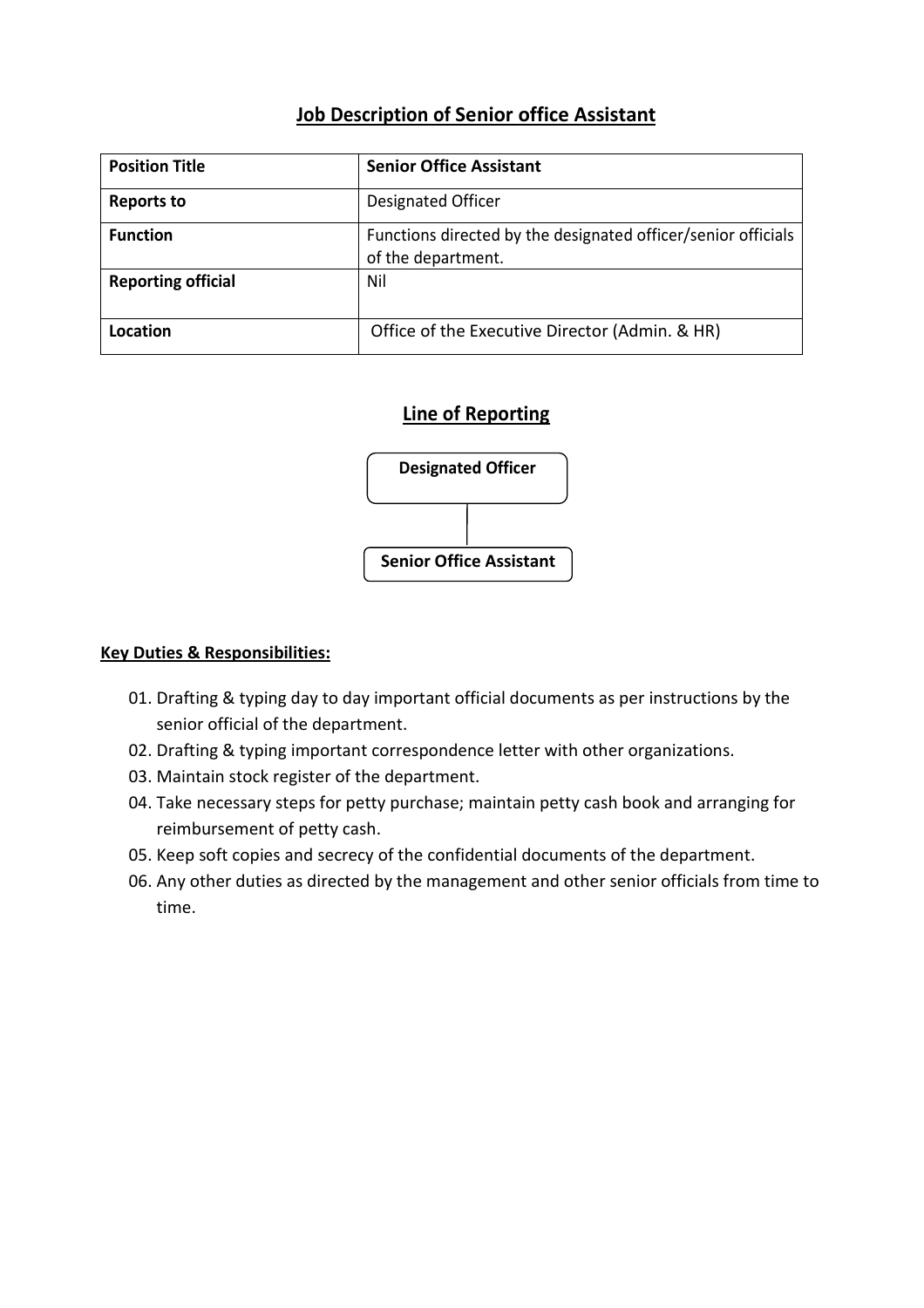### **Job Description of Driver**

| <b>Position Title</b>     | <b>Driver</b>                                                                                                    |
|---------------------------|------------------------------------------------------------------------------------------------------------------|
| <b>Reports to</b>         | Designated Officer                                                                                               |
| <b>Function</b>           | Functions directed by the designated officer/senior<br>officials / controlling officer of the respective office. |
| <b>Reporting official</b> | Nil                                                                                                              |
| Location                  | Office of the Deputy General Manager (Accounts)                                                                  |

### **Line of Reporting**



- 01. Possesses general knowledge about normal vehicle maintenance like; regular tune-ups, oil changes, fluid levels, breaks, tire treads and pressure, lights, signals and wipers etc.
- 02. Always keep with you updated driving license, vehicle fitness issue documents like; insurance, road permit, registration etc.
- 03. Wearing professional uniform (in any) and be careful about reckless/destructive/aggressive/ influence by others driving specially be extra care at night.
- 04. Properly maintain the log book of the vehicle and be care about the fuel consumption and maintenance cost etc and keep the vehicle in designated place and clean at the end of daily duty.
- 05. Go out of station (On duty) with proper vehicle requisition form approved by the proper authority and in case of any problem of vehicle communicate with controlling immediately.
- 06. Any other duties as directed by the designated officer/ controlling officer.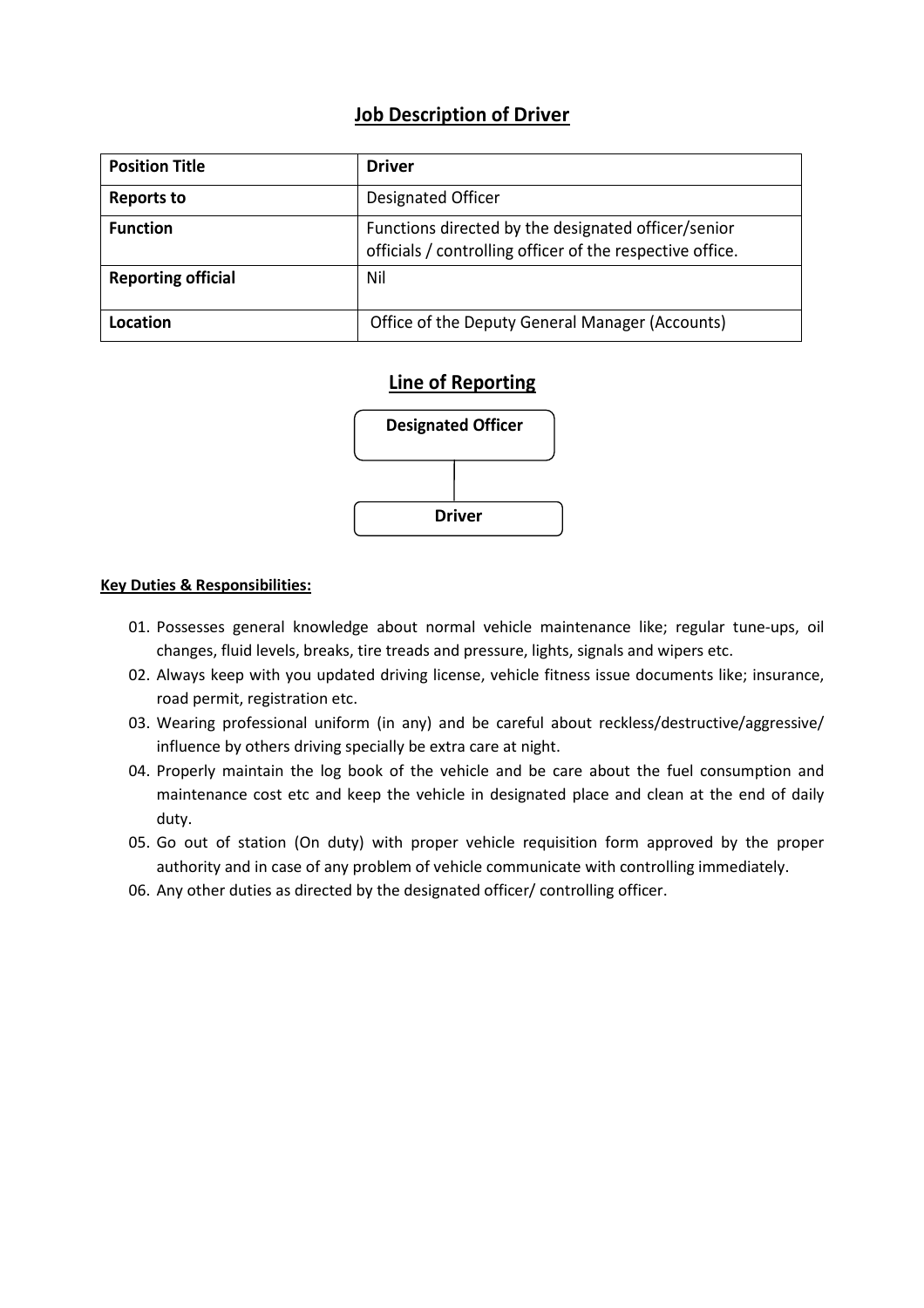### **Job Description of office Peon**

| <b>Position Title</b>     | Peon                                                                                                     |
|---------------------------|----------------------------------------------------------------------------------------------------------|
| <b>Reports to</b>         | Designated Officer                                                                                       |
| <b>Function</b>           | All functions directed by the designated officer and other<br>senior officials of the respective office. |
| <b>Reporting official</b> | Nil                                                                                                      |
| Location                  | Office of the Deputy General Manager (Accounts)                                                          |

### **Line of Reporting**



- 01. Open and close office regularly.
- 02. Attending bell of the respective officer and moving files and documents with care& keep confidentiality of the files.
- 03. Entertain officials and visitors like serving water, tea, beverages, lunch etc with care and take extra care at the time of meeting.
- 04. Keep clean and hygienic of the office equipment and furniture's.
- 05. Wearing professional uniform (if any) in the office time.
- 06. Receiving telephone calls with courtesy when senior officials is out of desk/chamber.
- 07. Any other duties as directed by the designated officer and other senior officials of DESCO.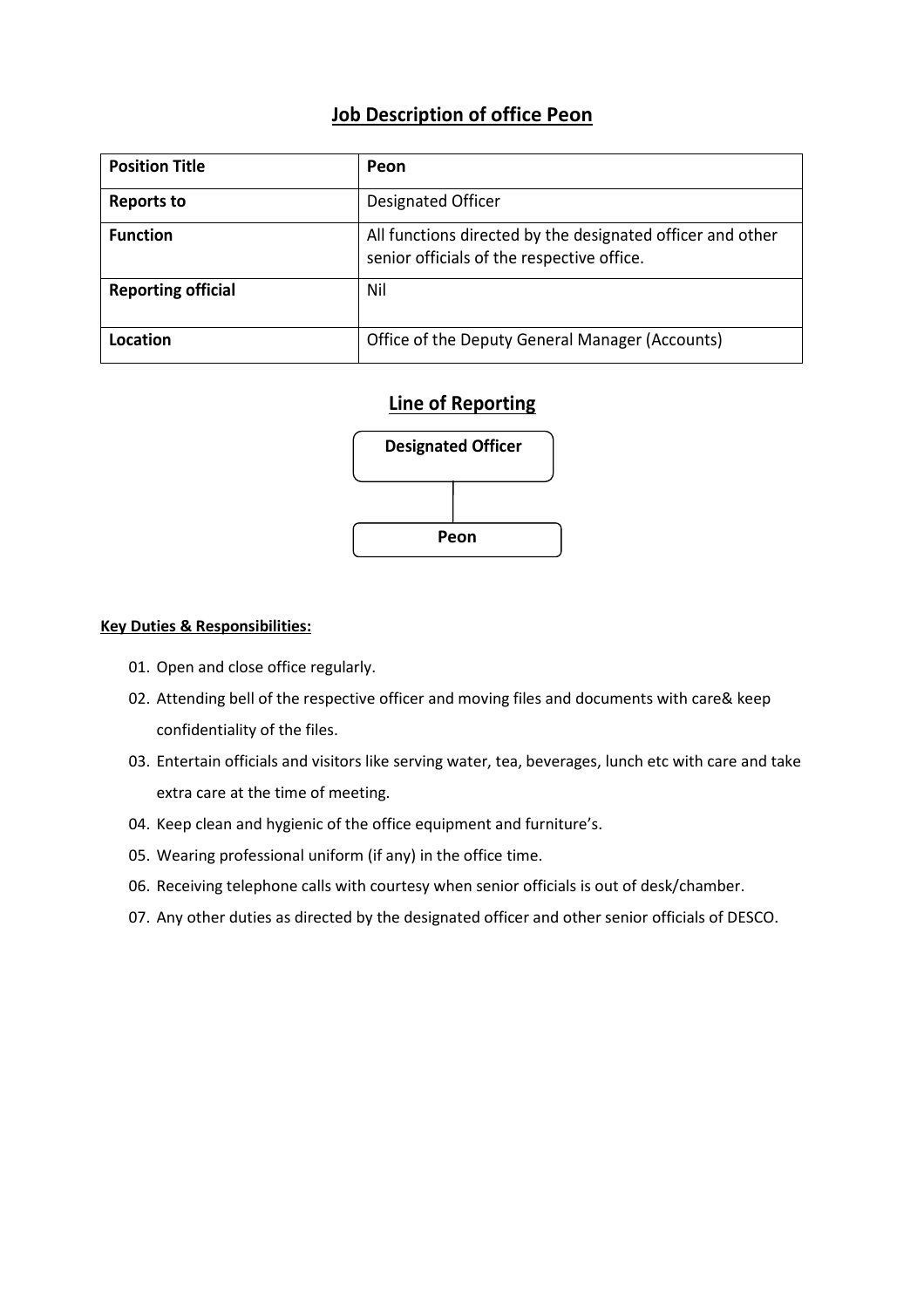| <b>Position Title</b>     | <b>Manager (Sales &amp; Distribution Accounts)</b> |
|---------------------------|----------------------------------------------------|
| <b>Reports to</b>         | Deputy General Manager (Accounts)                  |
| <b>Function</b>           | Accounts and compliance                            |
| <b>Reporting official</b> | Deputy Manager (S & D Accounts) <sup>1</sup>       |
| Location                  | Office of the Deputy General Manager (Accounts)    |

### **Job Description of Manager (Sales & Distribution Accounts)**

#### **Job purpose:**

Manager (S & D Accounts)), reporting to the DGM (Accounts) with collective responsible for all kinds of recording and accounts preparation related to S & D Accounts. Manger is to monitor all works by subordinate officers and control payment to be scrutinized by him.



# **Line of Reporting**

- 1. Supervise S & D Accounts.
- 2. Ensure proper recording is maintained all contractor bill (COSS,LEM and MSS ) of S&D division.
- 3. Ensure VAT & Tax has been deducted from the contractor bills in respect of S&D division.
- 4. Supervise ongoing levels of expenditure on individual programs as against budget and provide timely advice of likely over and under spends.
- 5. To ensure that Security Deposit of consumers properly and timely refunded.
- 6. Control all types of petty cash expenditures of Sales & Distribution Division.
- 7. Co-ordinate Internal Auditor, External Auditor and Government Auditor.
- 8. Manage all types of advance related issues and its adjustment of the employee.
- 9. Mange all types of Utility bills of S&D Divisions and Head Office.
- 10. Control all types of finance related issues of Prepaid Meter Production Unit and Central Workshop.
- 11. Ensure costing of all store items to respective S&D Division.
- 12. Ensure that depreciation of all assets are properly accounted for and maintained.
- 13. Ensure proper recording of store items of the respective S&D Division..
- 14. Monitor all contractors' Bills of S&D Divisions.
- 15. Monitor accounts of respective Sales & Distribution Divisions.
- 16. Carryout any other works as instructed by the Management.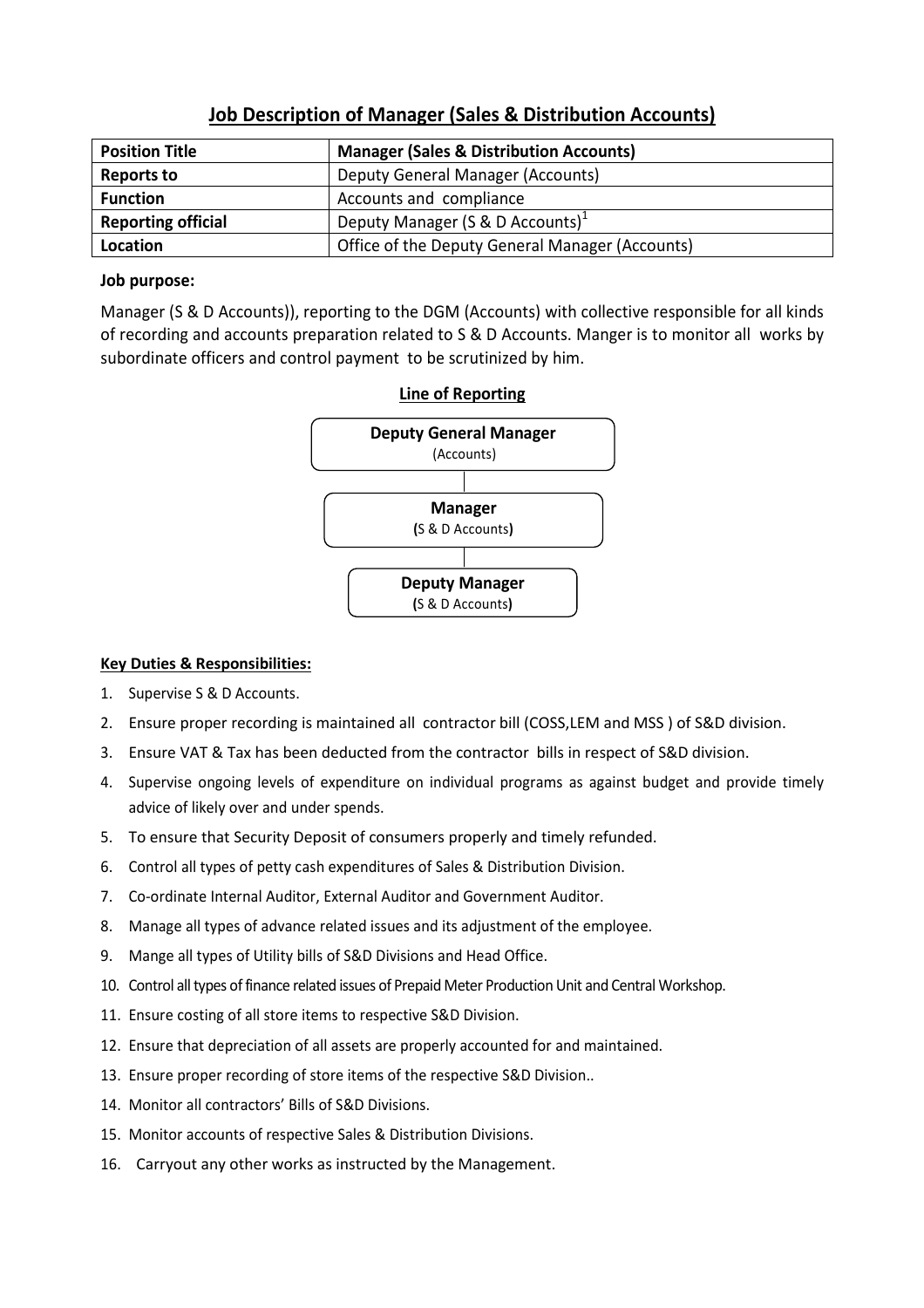# **Job Description of Deputy Manager (Sales & Distribution Accounts)**

| <b>Position Title</b>     | <b>Deputy Manager (Sales &amp; Distribution Accounts)</b> |
|---------------------------|-----------------------------------------------------------|
| Reports to                | Manager (S&D Accounts)                                    |
| <b>Function</b>           | Supervise S&D Accounts of the Company.                    |
| <b>Reporting official</b> | <b>Assistant Manager (S&amp;D Accounts)</b>               |
| Location                  | Office of the Deputy General Manager (Accounts)           |

### **Line of Reporting**



- 1. To prepare Monthly S&D Accounts and project account of the Company in time.
- 2. Ensure proper recording is maintained all contractor bill (COSS,LEM and MSS ) of S&D division
- 3. Ensure VAT & Tax has been deducted from the contractor bills in respect of S&D division
- 4. Ensure proper recording is maintained all contractor bill (COSS,LEM and MSS ) of S&D division
- 5. Process for payment of ADB loan project.
- 6. Open all L/C against imported material.
- 7. Ensure costing of all store items to respective S&D Division
- 8. To ensure that Security Deposit of consumers properly and timely refunded.
- 9. Control all types of petty cash expenditures of Sales & Distribution Division.
- 10. Co-ordinate Internal Auditor, External Auditor and Government Auditor.
- 11. Manage all types of advance related issues and its adjustment of the employee.
- 12. Mange all types of Utility bills of S&D Divisions and Head Office.
- 13. Control all types of finance related issues of Prepaid Meter Production Unit .
- 14. Ensure proper recording of store items of the respective S&D Division.
- 15. To check reconciliation between management information and ledger records of respective S&D Divisions.
- 16. To carry out any other duties as directed by the management.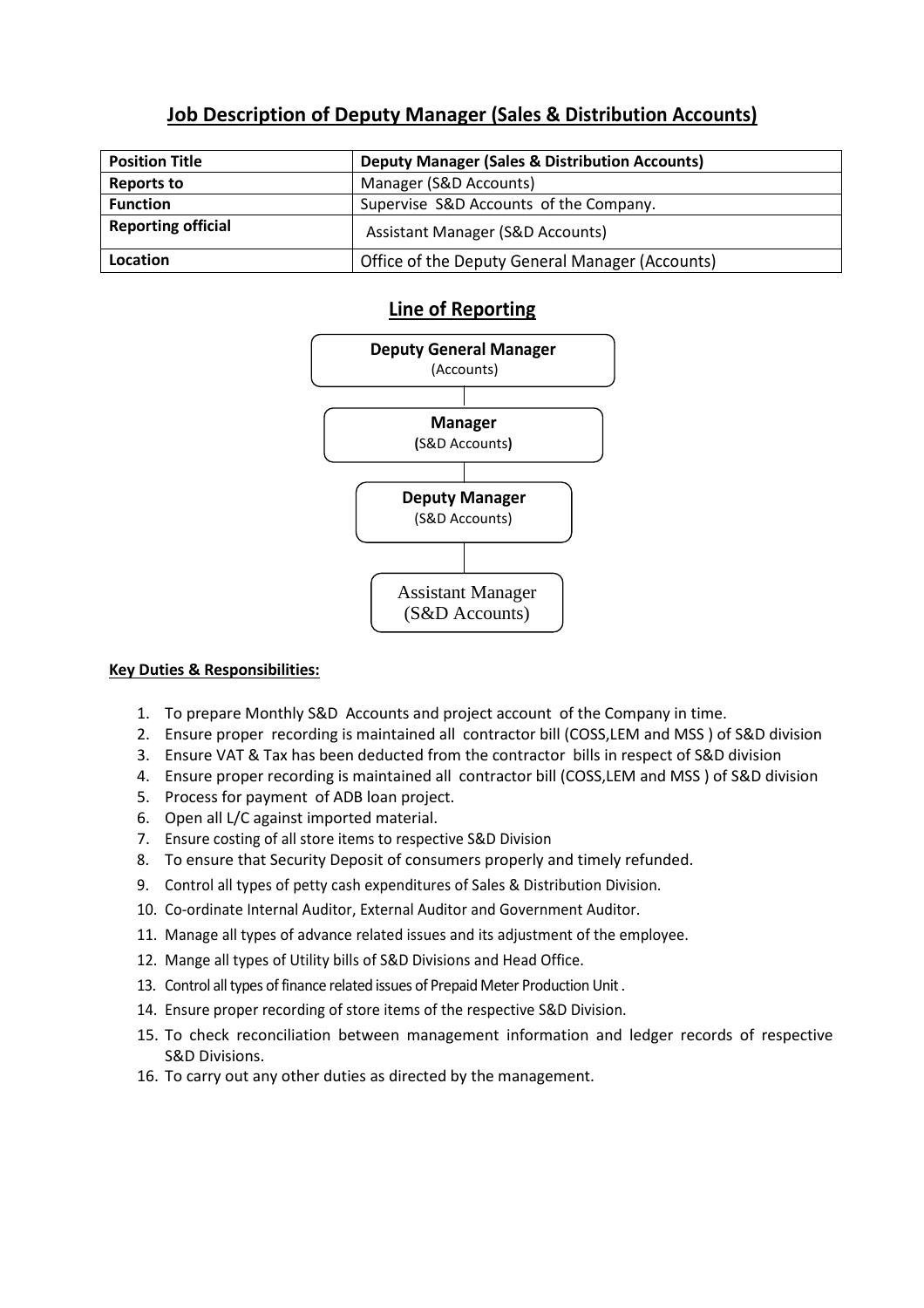# **Job Description of Assistant Manager (Sales & Distribution Accounts)**

| <b>Position Title</b>     | <b>Assistant Manager (Sales &amp; Distribution Accounts)</b> |
|---------------------------|--------------------------------------------------------------|
| <b>Reports to</b>         | Deputy Manager (Finance & Accounts)                          |
| <b>Function</b>           | Supervise Company Accounts and Project Accounts of the       |
|                           | Company.                                                     |
| <b>Reporting official</b> | Junior Assistant Manager (S&D Accounts)                      |
| Location                  | Office of the Deputy General Manager (Accounts)              |

### **Line of Reporting**



- 1. To supervise Company Accounts of the Company.
- 2. To assist Deputy Manager to prepare Ist Quarter, half yearly,  $3<sup>rd</sup>$  quarter and yearly accounts
- 3. To supervise ongoing levels of expenditure on individual programs as against budget and provide timely advice of likely over and under spends.
- 4. To control all types of expenditures of Sales & Distribution Division.
- 5. To co-ordinate Internal Auditor, External Auditor and Government Auditor.
- 6. To manage all types of advance related issues and its adjustment of the employee.
- 7. To mange all types of Utility bills of S&D Divisions and Head Office.
- 8. To control all types of finance related issues of Prepaid Meter Production Unit.
- 9. To monitor all contractor's Bills of S&D Divisions.
- 10. To monitor accounts of all Sales & Distribution Divisions.
- 11. To ensure that VAT and Tax of the contractors/suppliers are deducted as per rules.
- 12. To ensure that Security Deposit of consumers and contractors properly and timely refunded.
- 13. To monitor reconciliation between management information and ledger records.
- 14. To carry out any other duties as directed by the management.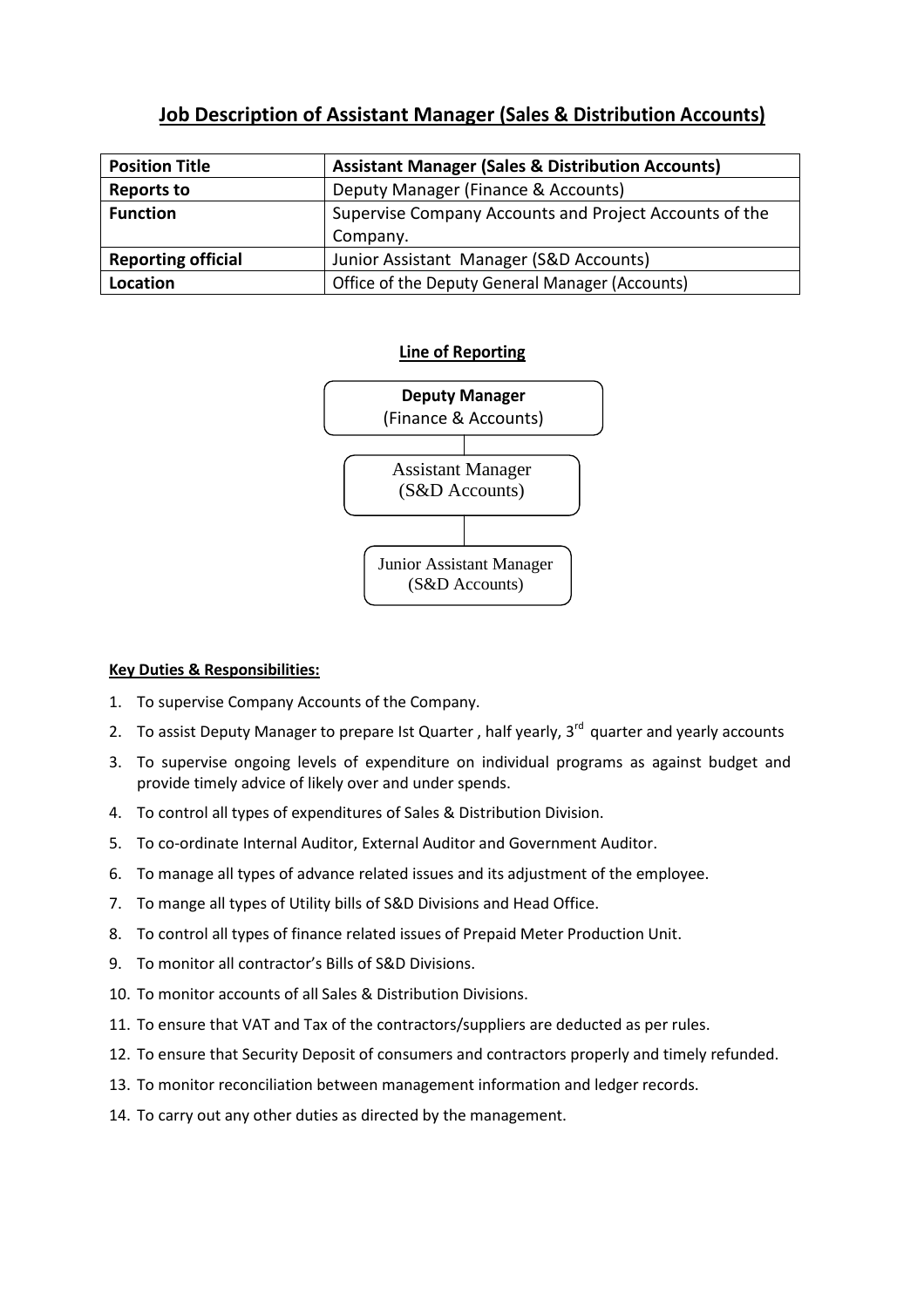### **Job Description of Junior Assistant Manager (Sales & Distribution Accounts)**

| <b>Position Title</b>     | <b>Junior Assistant Manager (Sales &amp; Distribution Accounts)</b> |
|---------------------------|---------------------------------------------------------------------|
| <b>Reports to</b>         | Assistant Manager (Finance & Accounts)                              |
| <b>Function</b>           | Supervise Company Accounts and Project Accounts of the              |
|                           | Company.                                                            |
| <b>Reporting official</b> | Nil                                                                 |
| Location                  | Office of the Deputy General Manager (Accounts)                     |

### **Line of Reporting**



- 1. Assist Assistant Manager (S & D accounts) to supervise Company Accounts of the Company.
- 2. To assist assistant Manager to prepare Ist Quarter, half yearly,  $3<sup>rd</sup>$  quarter and yearly accounts
- 3. Assist Assistant Manager (S & D accounts) to supervise ongoing levels of expenditure on individual programs as against budget and provide timely advice of likely over and under spends.
- 4. To mange all types of Utility bills of S&D Divisions and Head Office.
- 5. To control all types of finance related issues of Prepaid Meter Production Unit.
- 6. Assist Assistant Manager (S & D accounts) monitor all contractor's Bills of S&D Divisions.
- 7. Assist Assistant Manager (S & D accounts) to monitor accounts of all Sales & Distribution Divisions.
- 8. Assist Assistant Manager (S & D accounts) to ensure that VAT and Tax of the contractors/suppliers are deducted as per rules.
- 9. To ensure that Security Deposit of consumers and contractors properly and timely refunded.
- 10. Assist Assistant Manager (S & D accounts) monitor reconciliation between management information and ledger records.
- 11. To carry out any other duties as directed by the management from time to time.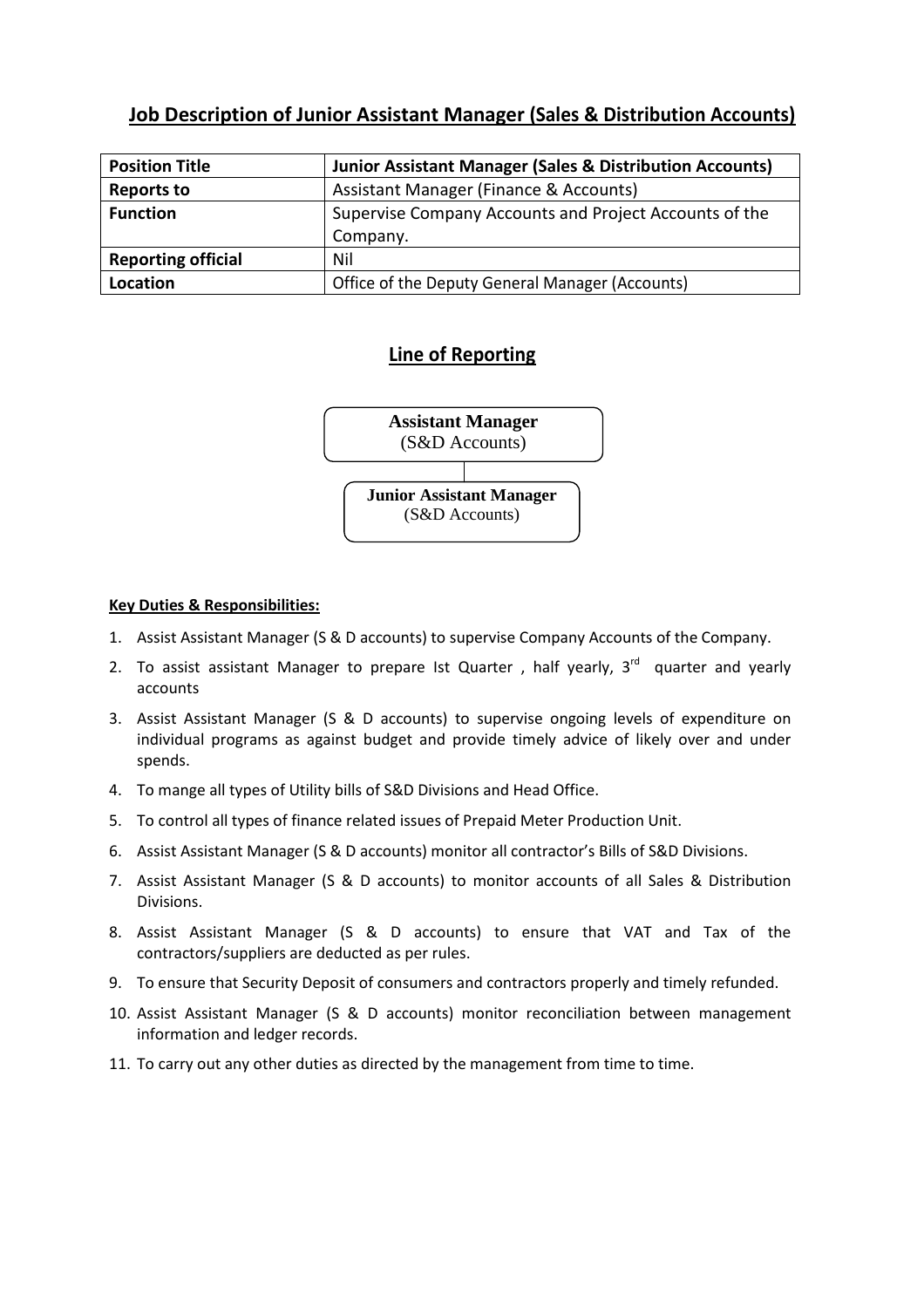### **Job Description of Manager (Corporate Accounts)**

| <b>Position Title</b>     | <b>Manager (Corporate Accounts)</b>             |
|---------------------------|-------------------------------------------------|
| <b>Reports to</b>         | Deputy General Manager (Accounts)               |
| <b>Function</b>           | <b>Accounts and Compliance</b>                  |
| <b>Reporting official</b> | Deputy Manager (Corporate Accounts)             |
| Location                  | Office of the Deputy General Manager (Accounts) |

#### **Job purpose:**

Manager (Corporate Accounts), reporting to the DGM (Accounts) with collective responsible for all kinds of Corporate accounting and Accounts preparation. Manager is to monitor Accounts preparation, Vat & tax related works by subordinate officers and financial statements to be scrutinized by him.



#### **Key Duties & Responsibilities:**

- 1. Monitoring store accounting and ensure proper recording is maintained.
- 2. Monitor Project accounting and ensure proper recording is maintained and tracking (adjustment) of foreign exchange fluctuation.
- 4. Ensure VAT & Tax has been deducted from the bills and arrange timely deposit to Govt. Exchequer.

5. Monitor Fixed Assets schedule & checking proper calculation of depreciation & recording in the books of Accounts.

6. Ensure costing of all store items to respective of imported material.

7. Ensure maintaining of Fixed Assets register take necessary steps to provide examination by the different audit purpose .

8. Checking all Contractor and supplier bills and arrange payment.

9. Checking and ensure proper recording is maintained all bill of under H.O (HRM, Procurement, Store, Sub-store) and necessary adjustment.

10. Liaisons with Tax adviser also tax circle for company tax purpose and yearly tax return.

11. To take proper steps for settlement of income tax case in the different department like appellate purpose.

12. Co-ordinate Internal Auditor, statutory Auditor and Government Auditor.

- 13 Monitor and supervise payment of CPF loan as a trusty member.
- 14. All responses(if any) against clarification of DSE CSE and SEC
- 15. Supervise and monitor of dividend payment of shareholder.
- 16. Carryout any other works as instructed by the Management.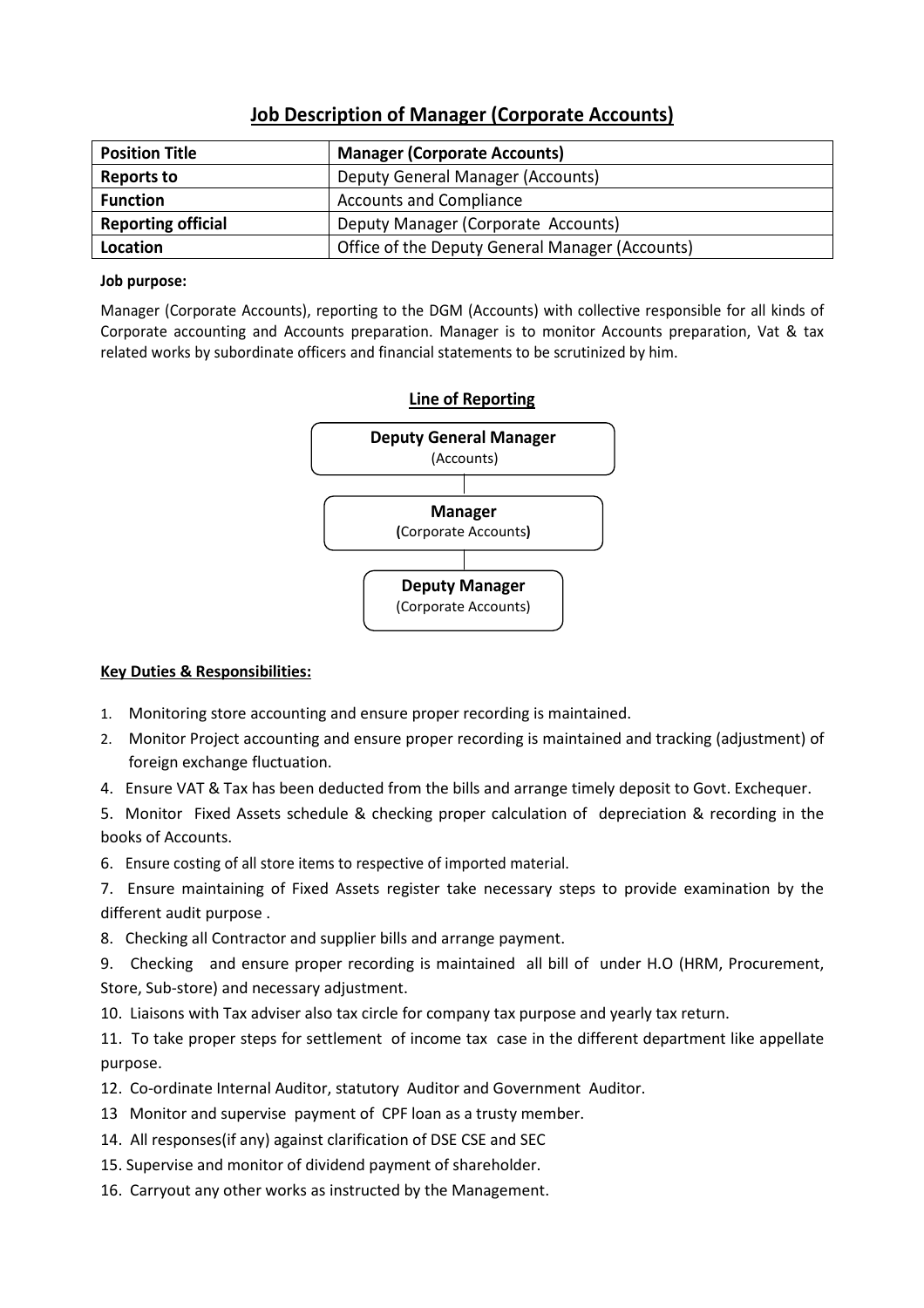# **Job Description of Deputy Manager (Corporate Accounts)**

| <b>Position Title</b>     | <b>Deputy Manager (Corporate Accounts)</b>       |
|---------------------------|--------------------------------------------------|
| <b>Reports to</b>         | Manager (Corporate Accounts)                     |
| <b>Function</b>           | Supervise Company Accounts and Compliance of the |
|                           | Company.                                         |
| <b>Reporting official</b> | Assistant Manager (Accounts)                     |
|                           | Assistant Manager (Plant Accounts)               |
| Location                  | Office of the Deputy General Manager (Accounts)  |

### **Line of Reporting**



- 1. To prepare of Company Accounts (Ist quarter, half yearly,  $3<sup>rd</sup>$  quarter & Yearly) of the Company.
- 2. To ensure that Company Vat return & Income Tax return is properly and timely submitted and conform to principles and guidelines
- 3. To ensure VAT & Tax has been deducted from the bills and arrange timely deposit to Govt. exchequer.
- 4. To ensure that depreciation of all assets are properly accounted for and maintained.
- 5. To ensure proper recording of store items of the Company.
- 6. To ensure costing of all store items for imported materials.
- 7. To supervise ongoing levels of expenditure on individual programs as against budget and provide timely advice of likely over and under spends.
- 8. To control all types of expenditures of Head office (PIT, HRM, MPS, Central & Sub- store and ICT) .
- 9. To co-ordinate Internal Auditor, External Auditor and Government Auditor.
- 10. To manage all types of advance related issues and its adjustment of the Procurement department.
- 11. To manage all types of Utility bills of Head Office (PIT, HRM, MPS, Central & Sub- store and ICT) .
- 12. To control all types of finance related issues of Central Workshop.
- 13. To ensure that Security Deposit of contractors properly and timely refunded.
- 14. To monitor reconciliation between management information and ledger records.
- 15. To carry out any other duties as directed by the management.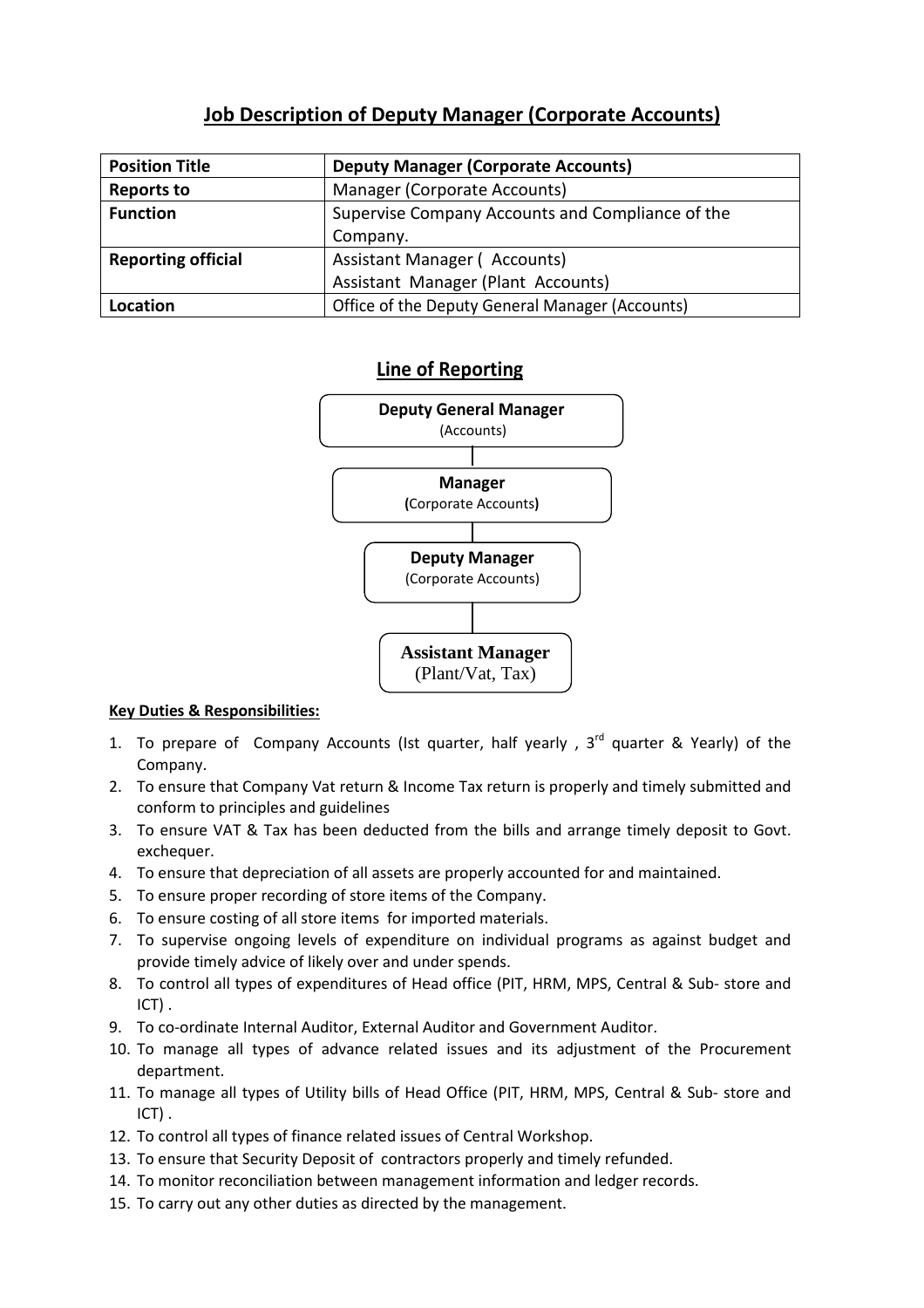# **Job Description of Assistant Manager (Corporate Accounts- VAT & TAX)**

| <b>Position Title</b>     | <b>Assistant Manager (Vat &amp; Tax)</b>               |
|---------------------------|--------------------------------------------------------|
| <b>Reports to</b>         | Deputy Manager (Corporate Accounts)                    |
| <b>Function</b>           | Supervise Company Accounts and Project Accounts of the |
|                           | Company.                                               |
| <b>Reporting official</b> | Junior Assistant Manager (Plant & Accounts)            |
|                           | Junior Assistant Manager (Accounts)                    |
| Location                  | Office of the Deputy General Manager (Accounts)        |

### **Line of Reporting**



- 1. To prepare Company Accounts and Project Accounts of the Company.
- 2. To assist Deputy Manager to prepare Ist Quarter, half yearly,  $3<sup>rd</sup>$  quarter and yearly accounts.
- 3. To check & process all the payment files and prepare payment voucher of respective department / division.
- 4. To prepare and calculate the statement of Depreciation.
- 5. To prepare monthly dividend unpaid statement and reconciliation Bank statement.
- 6. To supervise ongoing levels of expenditure on individual programs as against budget and provide timely advice of likely over and under spends.
- 7. To control all types of petty cash expenditures & Utility bills of Head office ( HRM, and ICT) .
- 8. To co-ordinate Internal Auditor, External Auditor and Government Auditor.
- 9. To manage all types of advance related issues and its adjustment of the employee.
- 10. To control all types of finance related issues of Central Workshop.
- 11. To ensure costing of all store items to respective Department/Division.
- 12. To ensure that depreciation of all assets & store items are properly accounted for and maintained.
- 13. To monitor all contractor's Bills of Procurement department.
- 14. To ensure that Security Deposit of consumers and contractors properly and timely refunded.
- 15. To monitor reconciliation between management information and ledger records.
- 16. To carry out any other duties as directed by the management.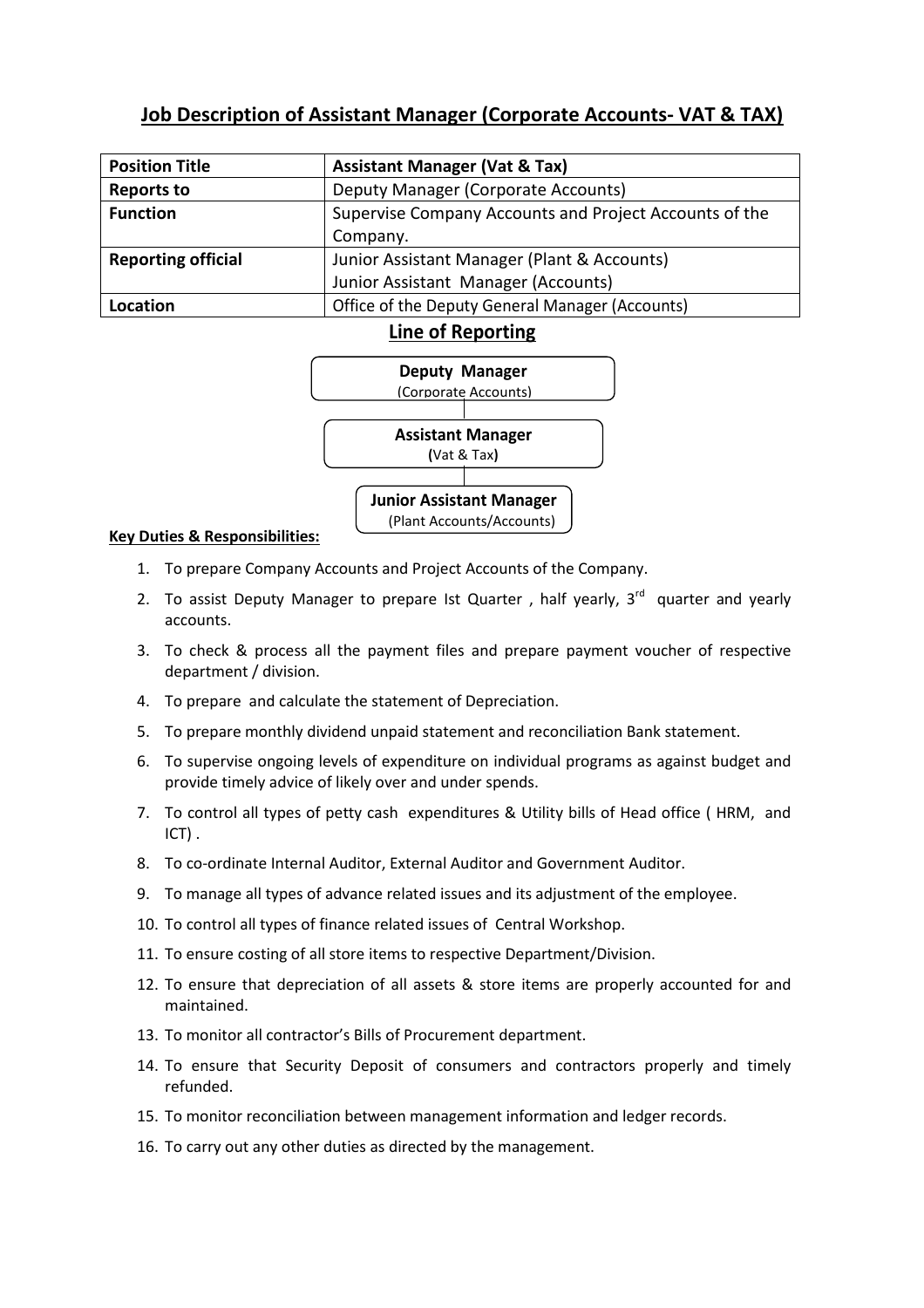# **Job Description of Assistant Manager (Plant Accounts)**

| <b>Position Title</b>     | <b>Assistant Manager (Plant Accounts)</b>              |
|---------------------------|--------------------------------------------------------|
| <b>Reports to</b>         | Deputy Manager (Accounts)                              |
| <b>Function</b>           | Supervise Company Accounts and Project Accounts of the |
|                           | Company.                                               |
| <b>Reporting official</b> | Junior Assistant Manager (Plant & Accounts)            |
|                           | Junior Assistant Manager (Accounts)                    |
| Location                  | Office of the Deputy General Manager (Accounts)        |

### **Line of Reporting**



#### **Key Duties & Responsibilities:**

**Junior Assistant Manager** (Plant Accounts/Accounts)

- 1. To assist Deputy Manager to prepare Ist Quarter, half yearly,  $3<sup>rd</sup>$  quarter and yearly accounts.
- 2. To check & process all the payment files and prepare payment voucher of respective department / division.
- 3. To prepare monthly dividend unpaid statement and reconciliation Bank statement.
- 4. To supervise ongoing levels of expenditure on individual programs as against budget and provide timely advice of likely over and under spends.
- 5. To control all types of petty cash expenditures of Head office (PIT, HRM, MPS, Central & Sub- store and ICT) .
- 6. To co-ordinate Internal Auditor, External Auditor and Government Auditor.
- 7. To manage all types of advance related issues and its adjustment of the employee.
- 8. To mange all types of Utility bills of Head office (PIT, HRM, MPS, Central & Sub- store and ICT) .
- 9. To control all types of finance related issues of Central Workshop and To ensure costing of all store items to respective Department/Division.
- 10. To ensure that depreciation of all assets are properly accounted for and maintained.
- 11. To ensure proper recording of store items of the Company and monitor all contractor's Bills of Procurement department.
- 12. To monitor accounts of all Sales & Distribution Divisions and ensure that VAT and Tax of the contractors/suppliers are timely deposited to Government Treasury.
- 13. To ensure that Security Deposit of consumers and contractors properly and timely refunded.
- 14. To ensure that Company Income Tax is properly and timely submitted and conform to principles and guidelines.
- 15. To monitor reconciliation between management information and ledger records.
- 16. To carry out any other duties as directed by the management.